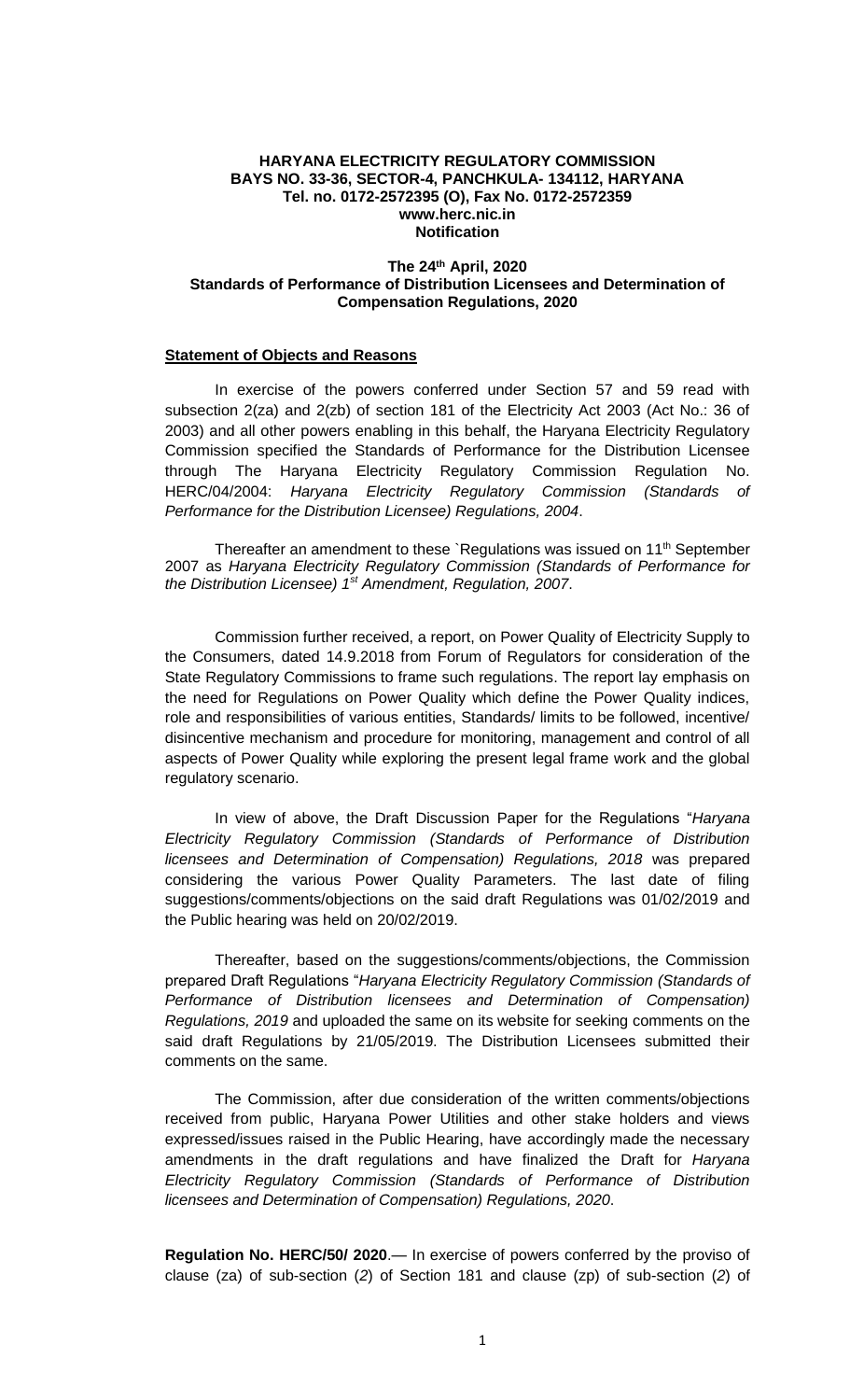Section 181 read with sub-section(1) of Section 57, sub-section (2) of Section 57, subsection (1) of Section 59 and clause (i) of sub-section (1) of Section 86 of the Electricity Act, 2003 (36 of 2003), the Haryana Electricity Regulatory Commission hereby makes the following Regulations:-

# *1. Short Title, Commencement and Scope Extent*

- 1.1. These Regulations may be called the "Haryana Electricity Regulatory Commission (Standards of Performance of Distribution Licensees and Determination of Compensation) Regulations, 2020".
- 1.2 These Regulations shall come into force from the date of their publication in the *Official Gazette* of Haryana.
- 1.3 These Regulations shall be applicable to all Distribution and Retail Supply Licensee(s) including Deemed Licensee(s) and consumer(s) of electricity in the State of Haryana.

# **2.** *Definitions and Interpretations*

- 2.1 In these Regulations unless the context otherwise requires.
	- **a)** "**Act**" means the Electricity Act, 2003 (36 of 2003) as amended from time to time;
	- **b)** "**Applicant**" means an owner or occupier of any land/premises who files an application with a Licensee for supply of electricity, increase or reduction in sanctioned load/contract demand, change in title, shifting of meter/connection/line/distribution transformer etc., disconnection or restoration of supply, or termination of agreement, as the case may be, in accordance with the provisions of the Act and the Codes, Rules and Regulations made there under or other services;
	- **c)** "**Area of Supply**" means the area within which a Licensee is authorized by his Licence to supply electricity;
	- **d)** "**Authorised Representative**" of any person/entity means all officers, staff, representatives or persons discharging functions under the general or specific authority of the person concerned /entity;
	- **e)** "**Billing cycle or billing period**" means the period for which regular electricity bills as specified by the Commission, are prepared for different categories of consumers by the Licensee. This is the period between two consecutive meter reading dates;
	- **f)** "**Call Centre**" means the office set up by the distribution licensee(s) (may be at back end or customer interfacing front end) with adequate technology and systems for registering complaints round the clock;
	- **g)** "**Clearance(s)**" means necessary approval(s) / No Objection Certificate(s) (NOC) sought from all relevant persons or authorities including Municipal Authorities which is required for the execution of work(s) by the Distribution Licensee(s);
	- **h)** "**Commission**" means the Haryana Electricity Regulatory Commission;
	- **i)** "**Days** " means working days i.e excluding gazetted holidays and Sundays.
	- **j)** "**Fuse-off**" means fuse blown off because of overloading/ageing or for any other reasons.
	- **k)** "**Harmonics**" means a component of a periodic wave having frequency that is an integral multiple of the fundamental power line frequency of 50 Hz causing distortion to pure sinusoidal waveform of voltage or current, and as governed by IEEE STD 519-1992, namely "IEEE Recommended Practices and Requirements for Harmonic Control in Electrical Power Systems" and corresponding standards as may be specified by the CEA;
	- **l)** "**Load Shedding**" means a period during which the SLDC has directed the Licensee to reduce the load in order to ensure the safety of Grid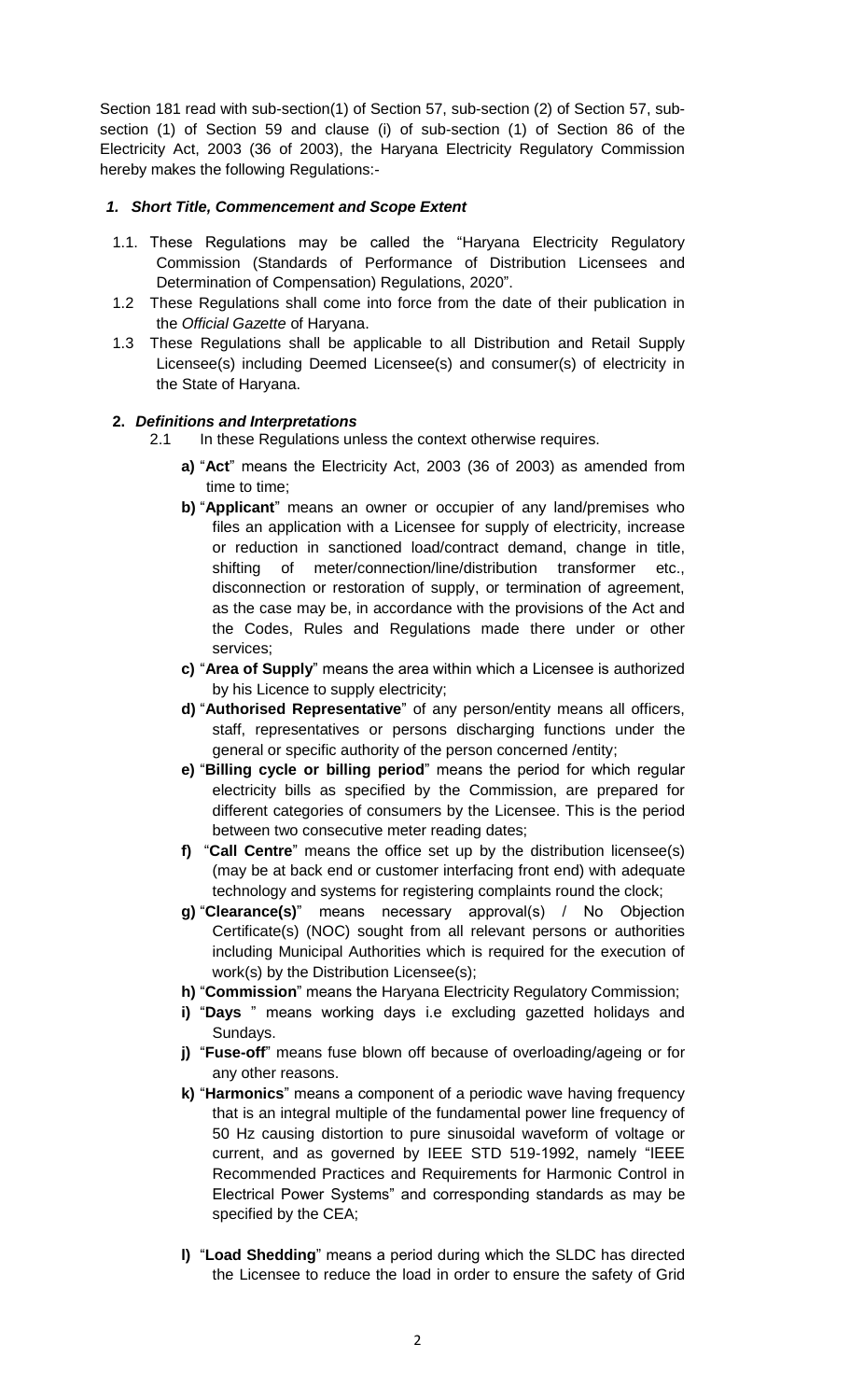and reasons attributed to the same. A period of Grid failure due to force majeure event will not be covered under it;

- **m)**"**Meter**" means an equipment used for measuring, indicating and recording quantities including energy in kWh or kVAh, maximum demand in kW or kVA, reactive energy in kVARh and accessories including Current Transformer (CT), Voltage Transformer (VT) / Potential Transformer (PT) / Capacitor Voltage Transformer (CVT), where used in conjunction with such meter. It shall also include necessary wiring, any seal or sealing arrangement and other associated equipment provided by the Distribution Licensee for sealing, reliability and for preventing theft/unauthorized use of electricity;
- **n) 'Continuous Phenomenon'** means deviations from the nominal values that occur continuously over a long period of time;
- **o) 'Contract Demand'** means demand in kilowatt (kW)/kilovolt ampere (kVA)/Horse Power (HP) as mutually agreed between Distribution Licensee and the Consumer and as entered into in the agreement for which Distribution Licensee makes specific commitment to supply from time to time in accordance with the governing terms and conditions contained therein or equal to the sanctioned load, where the contract demand has not been provided through /i the agreement.
- **p) 'Declared Supply Voltage (Uc)'** means the voltage at the consumers supply terminals declared by the supplier of electrical energy. Declared supply voltage is usually equal to the nominal voltage;
- **q) 'Designated Customers'** means the customers identified as major power quality polluters due to their installed non-linear loads or generation or otherwise under these Regulations and shall interalia include commercial buildings (Healthcare, Hotels, Airports, malls etc.), IT/ITES and Banking, Finance & Service Industries (BFSI), Automobiles, Iron & Steel, Aluminium, Textile, Paper & Pulp, Chlor-Alkali, Petro-Chemical, Cement, Pharmaceuticals, Fertiliser, Food Processing, Plastic & Rubber and Railways/Metros, grid connected distributed generating resource and Electric Vehicle Charging infrastructure etc.;
- **r) 'Flicker'** means the impression of unsteadiness of visual sensation induced by a light stimulus whose luminance or spectral distribution fluctuates with time. It is caused under certain conditions by voltage fluctuation changing the luminance of lamps;
- **s) 'Flicker Severity'** means intensity of flicker annoyance evaluated by the following quantities:
	- i. Short term severity (Pst) measured over a period of 10 min;
	- ii. Long term severity (Plt) calculated from a sequence of twelve Pstvalues over a 2 hour time interval;
- **t) 'Forum'** means as defined under Haryana Electricity Regulatory Commission (Consumer Grievance Redressal Forum & Electricity Ombudsman) Regulations including any amendment thereto in force from time to time ;
- **u) 'Frequency'** means the number of alternating cycles per second [expressed in Hertz (Hz)];
- **v) 'Grid Code'** means the Grid/Distribution Code as specified by the Haryana Electricity Regulatory Commission;
- **w)'Grid Standards'** means the Grid Standards specified by the Authority;
- **x) 'Harmonics'** means the sinusoidal component of a periodic wave, either Voltage or Current waveform, having a frequency that is an integral multiple of the fundamental frequency of 50 Hz;
- **y) 'High Voltage'** means the voltage whose nominal r.m.s. value is more than 33000 volts but less than or equal to 150000 volts as per IS 12360:1988 standard;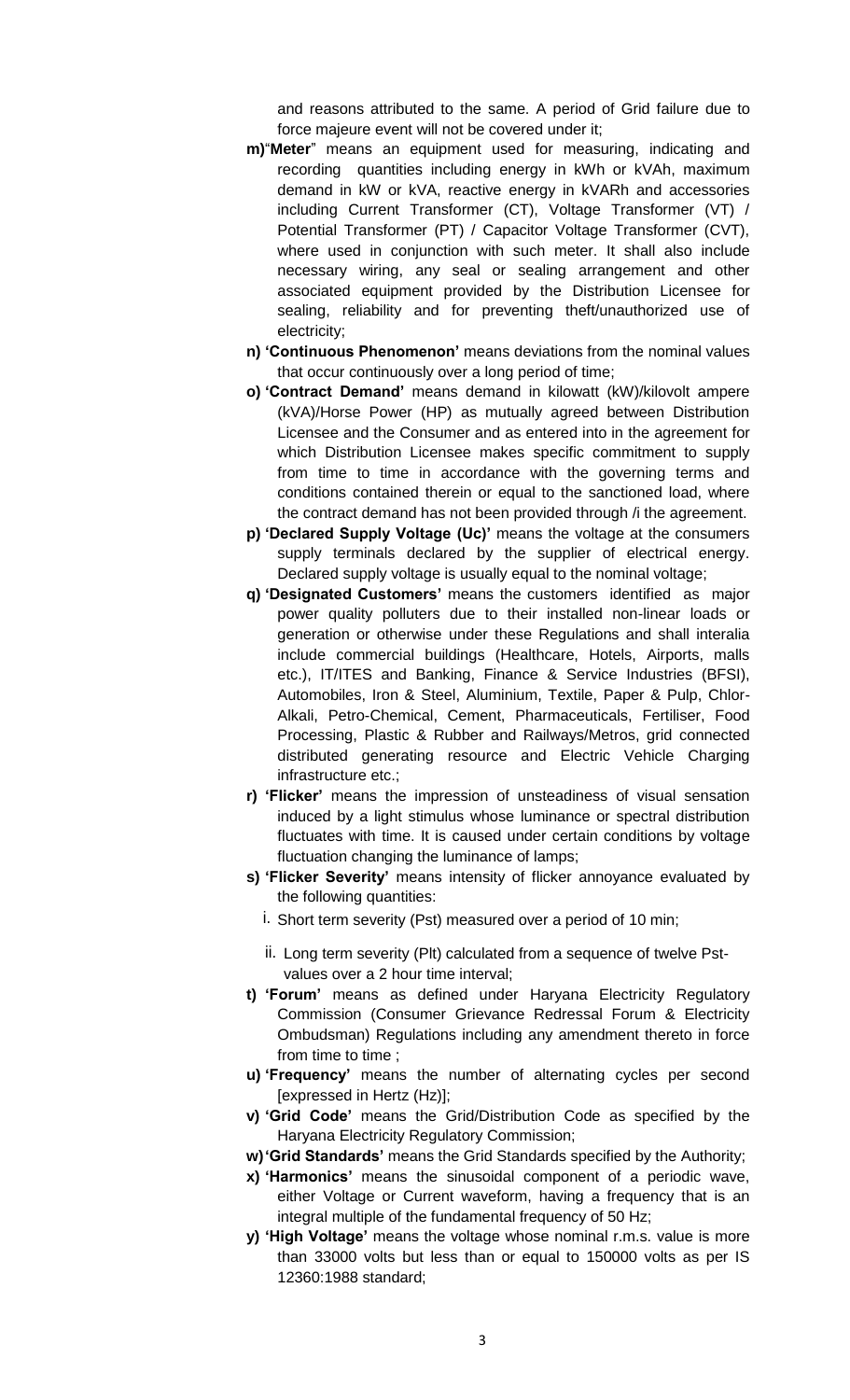- **z) 'Indian Standards (IS)'** means standards specified by Bureau of Indian Standards;
- **aa) 'IEC Standard'** means a standard approved by the International Electro technical Commission;
- **bb) 'Interconnection Point (Distribution System)'** a point on the electricity system, including a sub-station or switchyard, where the interconnection is established between the customer and the electricity system of the distribution licensee and where electricity injected into or drawn from the electricity system can be measured unambiguously for the customer;
- **cc) 'licensee'** means the distribution licensee;
- **dd) 'Low Voltage (LV)'** means the voltage whose nominal r.m.s. value is less than or equal to 1000 Volts as per IS 12360:1988 standard;
- **ee) 'Medium Voltage (MV)'** means the voltage whose nominal r.m.s. value is more than 1000 volts but less than or equal to 33000 volts as per IS 12360:1988 standard;
- **ff) 'Maximum demand load current'** means the current value at the point of common coupling calculated as the sum of the currents corresponding to the maximum 15 minute demand during each of the twelve previous months divided by 12;
- **gg) 'Nominal voltage (of the Distribution System) (Un)'** means the value of voltage by which the electrical installation or part of the electrical installation is designated and identified;
- **hh) 'Normal Operating Condition'** means operating condition for an electricity network, where generation and load demands meet, system switching operations are concluded, faults are cleared by automatic protection systems and in the absence of:
	- i. temporary supply arrangement;
	- ii. exceptional situations such as:
		- a. exceptional weather conditions and other natural disasters;
		- b. force majeure;
		- c. third party interference;
		- d. acts by public authorities;
		- e. industrial actions (subject to legal requirements);
		- f. power shortages resulting from external events
- **ii) 'Nominal Frequency'** means the frequency of 50.00 Hz of the supply voltage.
- **jj) 'Point of Common Coupling (PCC)'** means the point of metering, or any other point on supply system of distribution licensee, electrically nearest to the particular load at which other loads are, or could be, connected. For service to industrial users (i.e., manufacturing plants) via a dedicated service transformer, the PCC is usually at the HV side of the transformer. For commercial users (office parks, shopping malls, etc.) supplied through a common service transformer, the PCC is commonly at the LV side of the service transformer.
- **kk) 'Power Factor' or 'Displacement Power Factor'** means the cosine of the electrical angle between the voltage and current vectors in an AC electric circuit;
- **ll) 'Power Quality Meter'** means a device suitable for monitoring and recording of power quality. It shall be capable of accurate measurement, monitoring and recording of harmonics, sags, swells, flickers and other power quality parameters;
- **mm) 'Rural areas'** mean the areas covered by Gram Panchayats, including major and minor Panchayats;
- **nn) 'r.m.s. (root-mean-square) value'** means square root of the arithmetic mean of the squares of the instantaneous values of a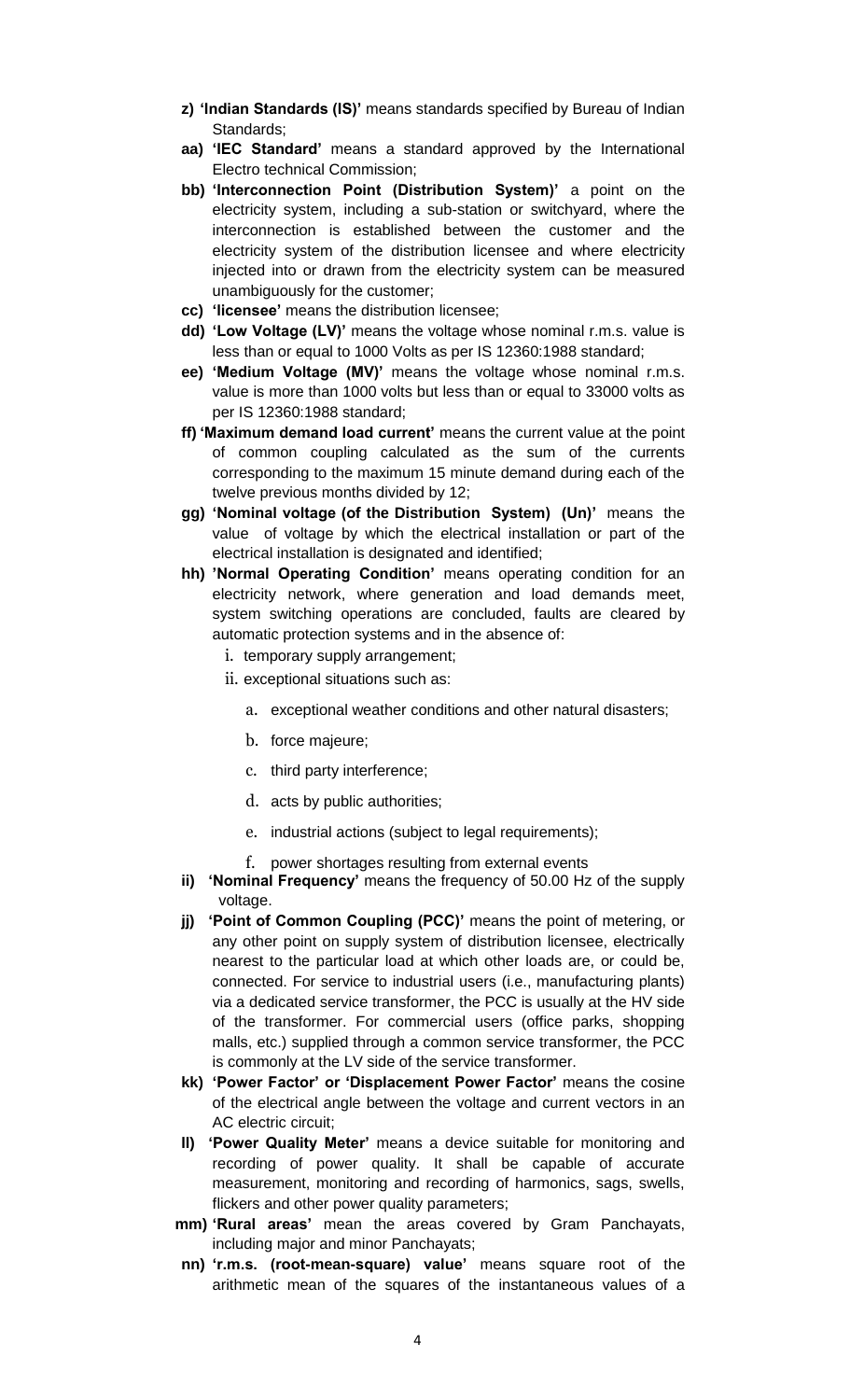quantity taken over a specified time interval and a specified bandwidth;

- **oo) 'Sanctioned load'** means load in kilowatt (kW)/kilovolt ampere (kVA)/Horse Power (HP) for which the Distribution Licensee had agreed to supply from time to time subject to governing terms and conditions;
- **pp) 'Supply Area'** means the area within which a Distribution Licensee is authorized by his License to supply electricity;
- **qq) 'Supply Terminals'** means point in a distribution system designated as such and contractually fixed, at which electrical energy is exchanged between the Customer and distribution licensee. This point can differ from the electricity metering point or the point of common coupling.
- **rr)'Supply Voltage'** means the r.m.s. value of the voltage at a given time at the supply terminal, measured over a given interval;
- **ss) 'Supply Voltage Interruption'** is a condition in which the voltage at the supply terminals is completely lost or lower than 10% of the nominal voltage condition. It can be classified as:
	- a. Planned or Prearranged Supply Interruptions means a supply interruption when network users are informed in advance;
	- b. Forced or Accidental Supply Interruptions, caused by permanent or transient faults, mostly related to external events, equipment failures or interference.
	- c. A Planned or forced supply interruption is classified as:
		- i. Sustained or long interruption means supply interruption is longer than 3 min;
		- ii. Short interruption means supply interruption is from 20ms to 3 min;
	- d. For poly-phase systems, a supply interruption occurs when the voltage falls below 10% of the nominal voltage on all phases (otherwise, it is considered to be a dip).
- **tt) 'Supply voltage dip'** means a temporary reduction of the r.m.s. supply voltage at a given point in the electrical supply system of 10 to 90% of the declared voltage for a duration from 10 ms up to and including 1 min. Typically a dip is associated with the occurrence and termination of a short-circuit or other extreme current increase on the system or installation connected to it;
- **uu) 'Supply voltage dip duration'** means time between the instant at which the r.m.s. voltage falls below the start threshold and the instant at which it rises to the end threshold. For poly-phase events, a dip begins when one voltage falls below the dip start threshold and ends when all voltages are equal to or above the dip end threshold.
- **vv) 'Supply voltage dip end threshold'** means r.m.s. value of the supply voltage specified for the purpose of defining the end of a supply voltage dip;
- **ww)'Supply voltage dip start threshold'** means r.m.s. value of the supply voltage specified for the purpose of defining the start of a supply voltage dip;
- **xx) 'Supply voltage dip Residual Voltage'** means minimum value of r.m.s. voltage recorded during a voltage dip;
- **yy) 'Supply voltage swells (temporary Power Frequency Overvoltage)'** means temporary increase in the r.m.s. supply voltage at a given point in the electrical supply system above 110 of the declared voltage for a duration from 10 ms up to and including 1 min;
- **zz) 'Supply voltage swell duration'** means time between the instant at which the r.m.s. voltage exceed the start threshold and the instant at which it falls below the end threshold;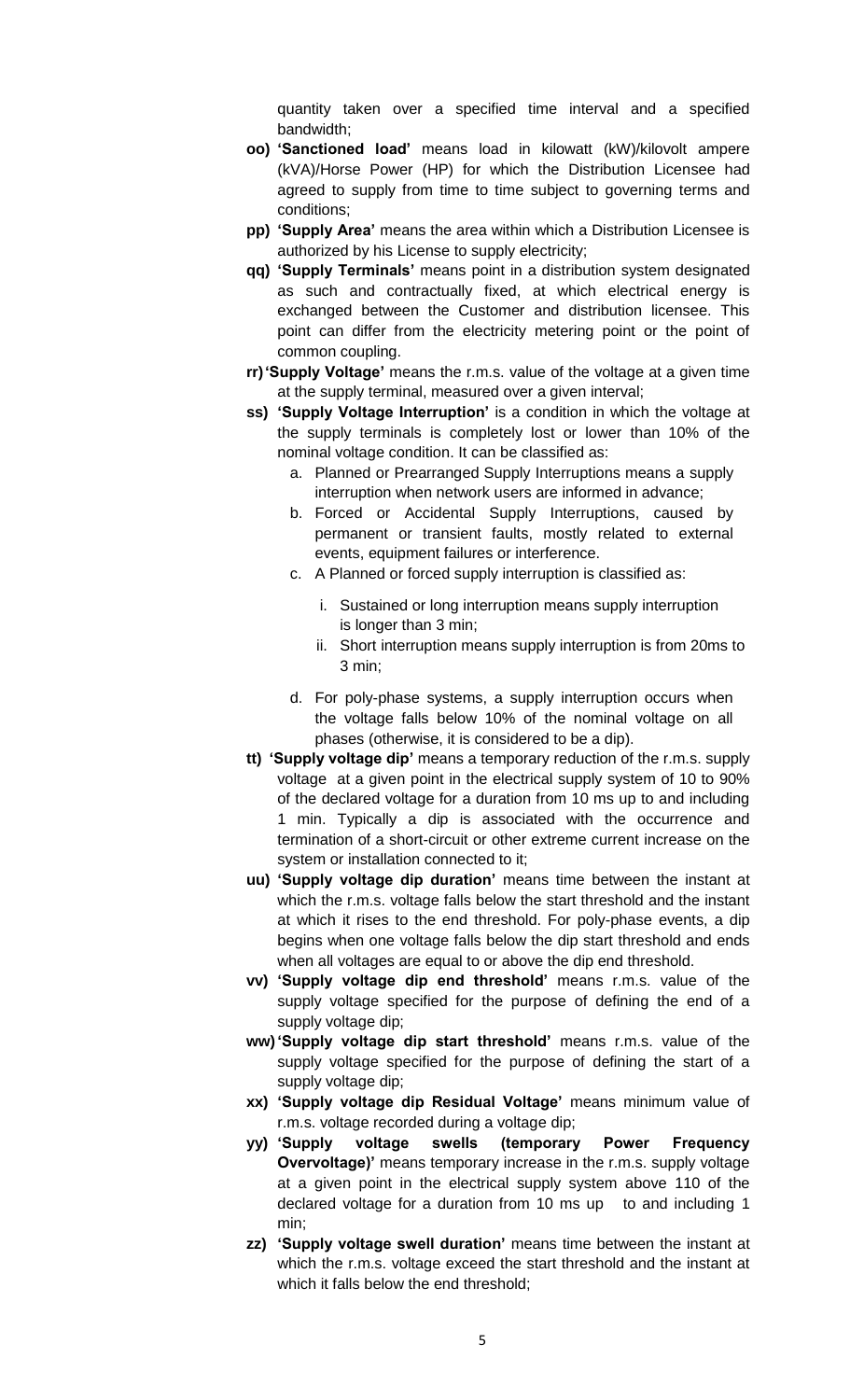- **aaa)'Supply voltage swell end threshold'** means r.m.s. value of the supply voltage specified for the purpose of defining the end of a supply voltage swell;
- **bbb) 'Supply voltage swell start threshold'** means r.m.s. value of the supply voltage specified for the purpose of defining the start of a supply voltage swell;
- **ccc)'System Average Interruption Duration Index'** (SAIDI) means the average duration of sustained interruptions per consumer occurring during the reporting period, determined by dividing the sum of all sustained consumer interruptions durations, in minutes, by the total number of consumers;
- **ddd) 'System Average Interruption Frequency Index'** (SAIFI) means the average frequency of sustained interruptions per consumer occurring during the reporting period, determined by dividing the total number of all sustained consumer interruption by the total number of consumers;
- **eee)'True Power Factor'** means the ratio between total active power used in a circuit (including harmonics) and the total apparent power (including harmonics) supplied from the source. True power factor is always less than displacement power factor if harmonics are present in the system;
- **fff) 'Transient over voltages'** means short duration oscillatory or nonoscillatory over voltages usually highly damped and with duration of few ms or in microseconds;
- **ggg) 'Total Demand Distortion (TDD)'** means the ratio of the root mean square of the harmonic content, considering harmonic components up to the 50th order, expressed as a percent of the maximum demand current;
- **hhh) 'Total Harmonic Distortion' or 'THD'** means the ratio of the root mean square of the current harmonic content, considering harmonic components up to the 50th order, expressed as a percent of the fundamental;
	- **iii) 'Voltage Events'** means sudden and significant deviations from normal or desired wave shape. Voltage events typically occur due to unpredictable events (e.g. faults) or due to external causes (e.g. weather conditions);
	- **jjj) 'Voltage Fluctuation'** or 'Voltage Variations' means series of voltage changes or a cyclic variation of the voltage envelope, the magnitude of which does not normally exceed the specified voltage ranges;
- **kkk)'Voltage unbalance'** means a condition in a poly-phase system in which the r.m.s. values of the line-to-line voltages (fundamental component), or the phase angles between consecutive line voltages, are not all equal. The degree of inequality is usually expressed as the ratios of negative and zero sequence components to the positive sequence component;
	- **lll)'Urban Areas'** means the areas covered by all Municipal Corporations and other Municipalities including the areas falling under the various Urban Development Authorities, Cantonment Authorities and Industrial Estate and Townships including those specified by the Haryana Government;
- **mmm) "Voltage"** means, the difference of Electric potential measured in volts between any two conductors or between any part of either conductor and the earth, as measured by a Voltmeter meeting Indian Standards; **"Low** voltage ", where the voltage does not exceed 250 volts,
	- **"Medium voltage"**, where the voltage exceeds 250 volts but does not exceed 650 volts,
	- **"High voltage",** where the voltage exceeds 650 volts but does not exceed33,000 volts,
	- **" Extra High voltage",** where the voltage exceeds 33,000 volts :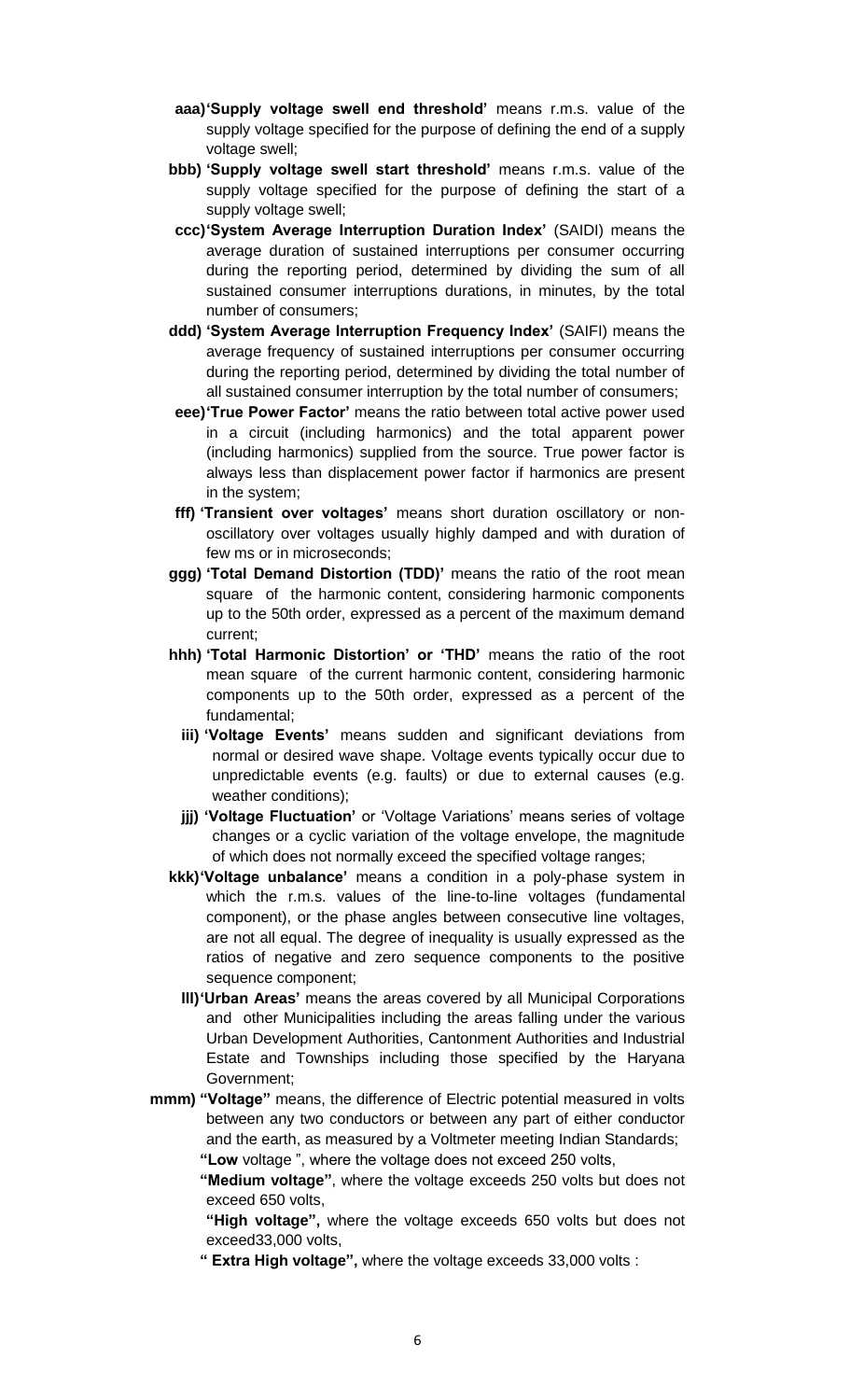- **nnn) "voltage unbalance"** means the ratio of the maximum voltage deviation of the phase voltage from the average phase voltage to the average phase voltage of the three phases;
- 2.2 Words, terms and expressions defined in the Electricity Act, 2003, as amended from time to time and used in these Regulations, shall have and carry the same meaning as defined and assigned in the said Act. All other expressions used herein but not specifically defined in these Regulations or in the Act but defined under the Haryana Electricity Reform Act, 1997 shall have the meaning assigned to them under the same Act, provided that such definitions in the Haryana Electricity Reform Act, 1997 are not inconsistent with the provisions of the Electricity Act, 2003.

2.3 In interpretation of these Regulations, unless the context otherwise requires:

- (1) Words in the singular or plural term, as the case may be, shall also be deemed to include the plural or the singular term, respectively;
- (2) References to any statutes, regulations or guidelines shall be construed as including all statutory provisions consolidating, amending or replacing such statutes, Regulations or guidelines, as the case may be, referred to;
- (3) Terms "include" or "including" shall be deemed to be followed by "without limitation" or "but not limited to" regardless of whether such terms are followed by such phrases or words of like import.
- 2.4 Any reference to Regulations without any qualification shall be considered as reference to these Regulations.

# **3.** *Standards of Performance of Distribution Licensees*

- 3.1 The Standards of Performance specified herein shall be the minimum acceptable standard of service with reference to quality, continuity and reliability of services that a Licensee shall achieve and maintain in discharge of his obligations as a Distribution Licensee. The Standards of Performance may be different across the area of a Distribution Licensee and across the Distribution Licensees based on the concentration of population, local environment and conditions. The categorization shall be applicable to both Urban as well as rural areas;
- 3.2 Any failure by the Distribution Licensee to achieve and maintain the standards of performance specified in these Regulations shall render the Distribution Licensee liable to payment of compensation under the Act, as specified in Schedule I, to an affected person claiming such compensation.
- 3.3.1 Standards of Performance specified in Schedule-I relates to Guaranteed Standards of Performance for which consumers against whom no arrear other than of billing current cycle is pending on the date of violation are eligible for claiming the compensation in the manner provided in the Schedule-I in case the Licensee fails to provide services as per the Standards of Performance.
- 3.3.2 The concerned officer (SDO in charge, who fails to comply with the timelines for rendering services as mandated under this regulation, without prejudice to any penalty which may be imposed or prosecution be initiated, he shall be liable to pay a fine of Rs 1000 (Rupees one thousand ) per day for each day of delay subject to Rs 10,000 (Rupees ten thousand) maximum, in each case and such fine shall be payable by both SDO and XEN in charge of the sub division concerned in equal proportion.

Provided that complaint against non-compliance of the timelines have to be filed by aggrieved person before the Commission and the Commission may after providing an opportunity of being heard to the parties shall impose the penalty thereafter.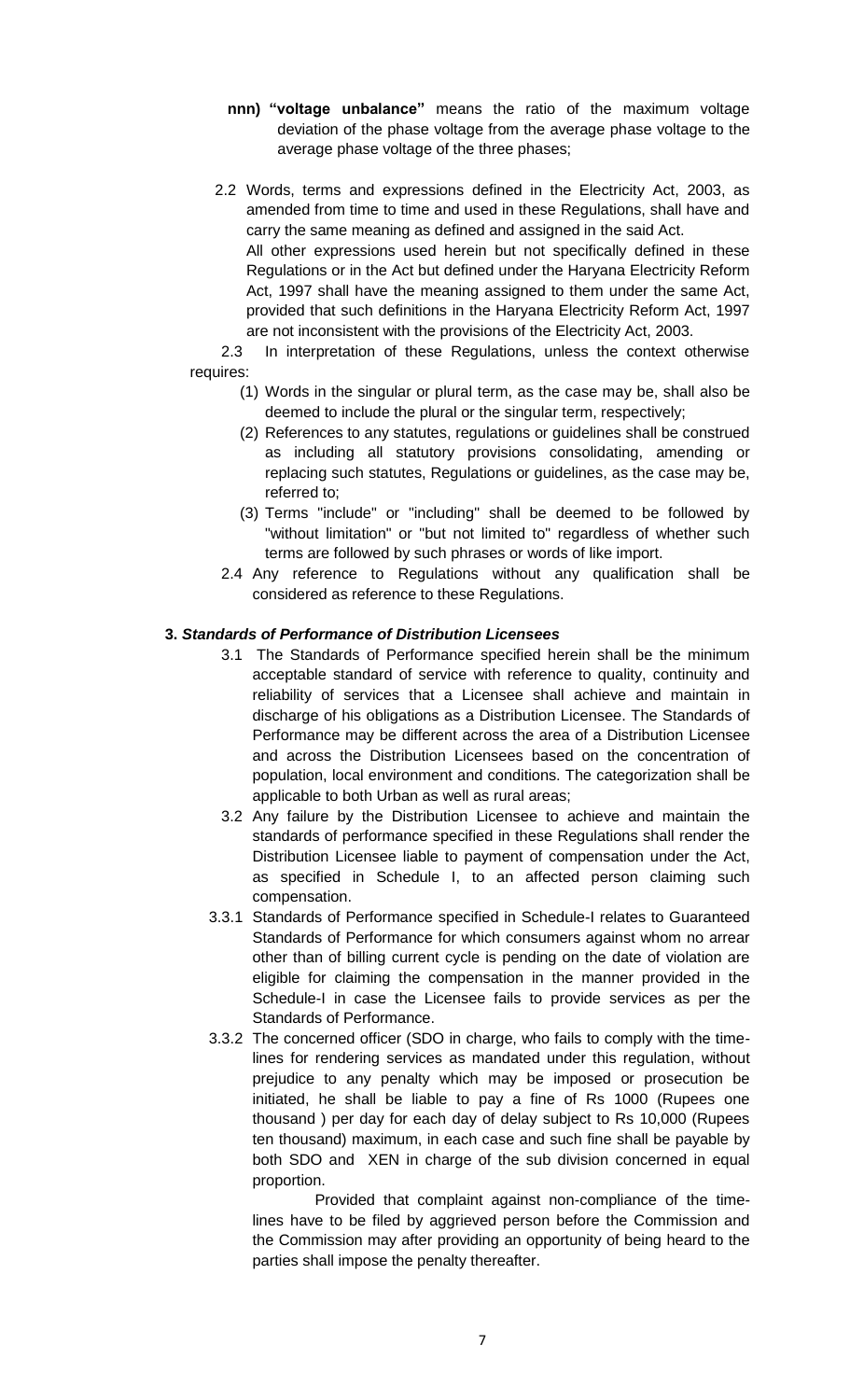- 3.4 Provided that any time limits set out in these Regulations shall refer to the maximum time permitted for performing the activities to which they relate to.
- 3.5 In case of applications requiring supply under agriculture category (Agriculture Pump sets) Licensee's obligation shall be limited to the number of connections that can be covered within the target fixed by the State Government for release of agricultural connections for a financial year. The target for an ensuing year should be fixed and made public at least 2 months before the commencement of the year. The licensee shall inform the applicants in writing within 15 days of receipt of applications, if the applicant's case cannot be covered in the programme of release of Agriculture Pump set connections fixed for the year.
- 3.6 The Licensees shall ensure 100% correct metering and replace the defective/dead/burnt meters within the prescribed period as mandated in these Regulations. In case, the consumer desires to install its own meter then he shall be allowed to install the Smart Meter, compliant to the approved specifications.
- 3.7 The standards specified in Schedule-II shall be the overall standards of performance which the Licensee shall seek to achieve in discharge of its obligations. However, against violation of any such overall/general standards, any claim of compensation will not be admissible.

# **4.** *Period for Giving Supply*

# **4.1 New Connection/Additional Load/ Reduction in Load/Temporary Connection/Shifting of meters/service lines/Equipment**

 The Distribution Licensee shall follow the procedure and timelines specified under Electricity Supply Code, Regulations, 2014 including any amendments thereto in force from time to time for effecting services including new connection/additional load/reduction in load/ temporary connection/Shifting of meters / service lines/Equipment.

### **4.2 Change of name/Reclassification of consumer category/change of tariff category**

 The Distribution Licensee shall effect change of name/reclassification of consumer category/change of category as per the procedure and timelines specified under Electricity Supply Code, Regulations, 2014 including any amendments thereto in force from time to time. The change shall be reflected in the electricity bill of applicant within the second billing cycle.

# **5. Standard of Power** *Quality*

# **5.1 Supply Voltage Variations**

- (1) The supply voltage variations in LV and MV networks from declared voltage shall comply with Table given below and specified with reference to mean r.m.s. values of supply voltage measured over 10 min.
- Table 1 Supply Voltage Variation Limits for LV Systems Interconnected with Transmission System.

| <b>Supply Voltage</b>           | Reference Time Frame      | Limits            |
|---------------------------------|---------------------------|-------------------|
| Characteristic                  |                           |                   |
| Mean r.m.s. value of the        | 95% of each period of one | Un $\pm$ 10 %     |
| Supply voltage over 10 min week |                           |                   |
|                                 | 100% of time              | Un + 10 % / - 15% |

Table 2 – Supply Voltage Variation Limits for MV Systems Interconnected with Transmission System.

| Supply Voltage              | Reference Time Frame                               | Limits        |
|-----------------------------|----------------------------------------------------|---------------|
| Characteristic              |                                                    |               |
|                             | Mean r.m.s. value of the 99% of each period of one | Un $\pm$ 10 % |
| Supply voltage over 10 week |                                                    |               |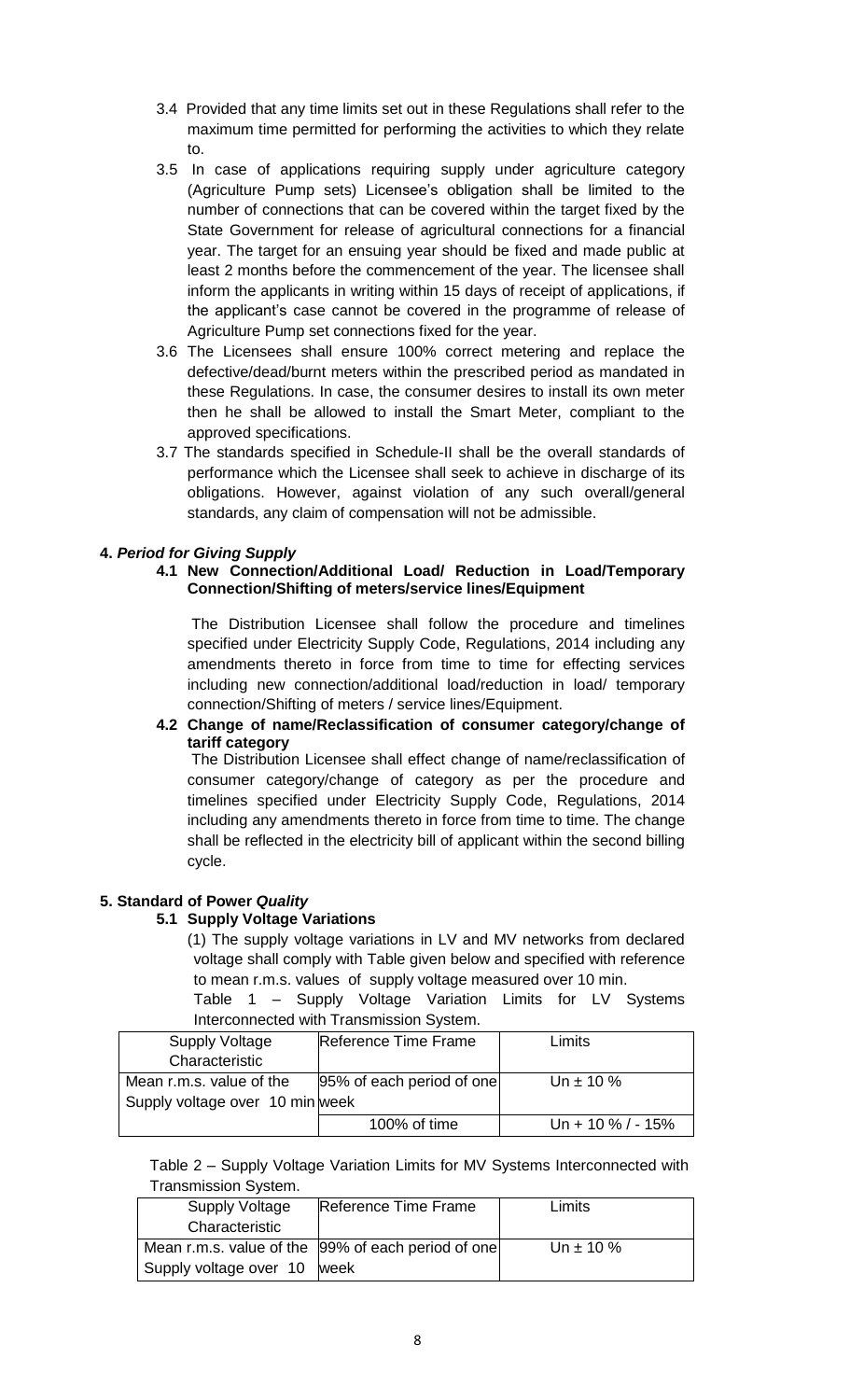Table 3 – Supply Voltage Variation Limits for LV and MV Systems not interconnected with Transmission System

| <b>Supply Voltage</b>       | Timel<br>Reference | Limits           |
|-----------------------------|--------------------|------------------|
| Characteristic              | Frame              |                  |
| r.m.s. value of the<br>Mean | 100% of time       | Un +10 % / -15 % |
| voltageover<br>supply<br>10 |                    |                  |
| Min                         |                    |                  |

Provided that:

The measurements shall be undertaken in accordance with applicable notified IS and in absence of IS, IEC 61000-4-30:2015 as amended from time to time;

For statistical evaluation, voltage variations shall be assessed for the period not less than 7 continuous days. The short time 10 min values (measured as per IEC) are accumulated over periods of one week and the 95th and 99th percentile values (i.e., those values that are exceeded for 5% and 1% of the measurement period) are calculated for each 7-day period for comparison with the recommended limits. The values are measured in normal operating condition.

For poly-phase systems, the voltage variations shall be measured in all phases of supply.

### **5.2 Supply Voltage Flicker (Pt)**

(1) The voltage flicker shall be assessed in two different severity level: Long-Term severity (Plt) and Short-Term severity (Pst). Short term severity shall be measured over a period of 10 min and long-term severity shall be calculated from a sequence of twelve Pst-values over a 2-hour time interval, according to the following expression:

$$
PIt = 3\sqrt{\sum}P3St/12
$$
  
I=1 to 12

The permissible limits of short-term voltage flicker and long-term voltage flicker severity for distribution licensee shall be 1.0 and 0.8 at all supply terminals 100% of the time respectively. Provided that:

The measurements shall be undertaken in accordance with IEC 61000-4-30;

For statistical evaluation, voltage flicker shall be assessed for the period not less than 7 continuous days. The short time 10 min values are accumulated over periods of one week and the 95th percentile values (i.e., those values that are exceeded for 5% of the measurement period) are calculated for each 7-day period for comparison with the recommended limits. The values are measured in normal operating condition excluding the time period of a voltage dip.

For poly-phase systems, the voltage flicker shall be measured in all phases of supply.

# **5.3 Supply Voltage Unbalance (UB)**

(1) The supply voltage unbalance in respect of three phase supply shall be assessed from the ratio of rms value of negative phase sequence component (fundamental) to the rms value of positive phase sequence component (fundamental) of the supply voltage. The supply voltage unbalance shall be maintained less than or equal to 2% by the distribution licensee.

Provided that: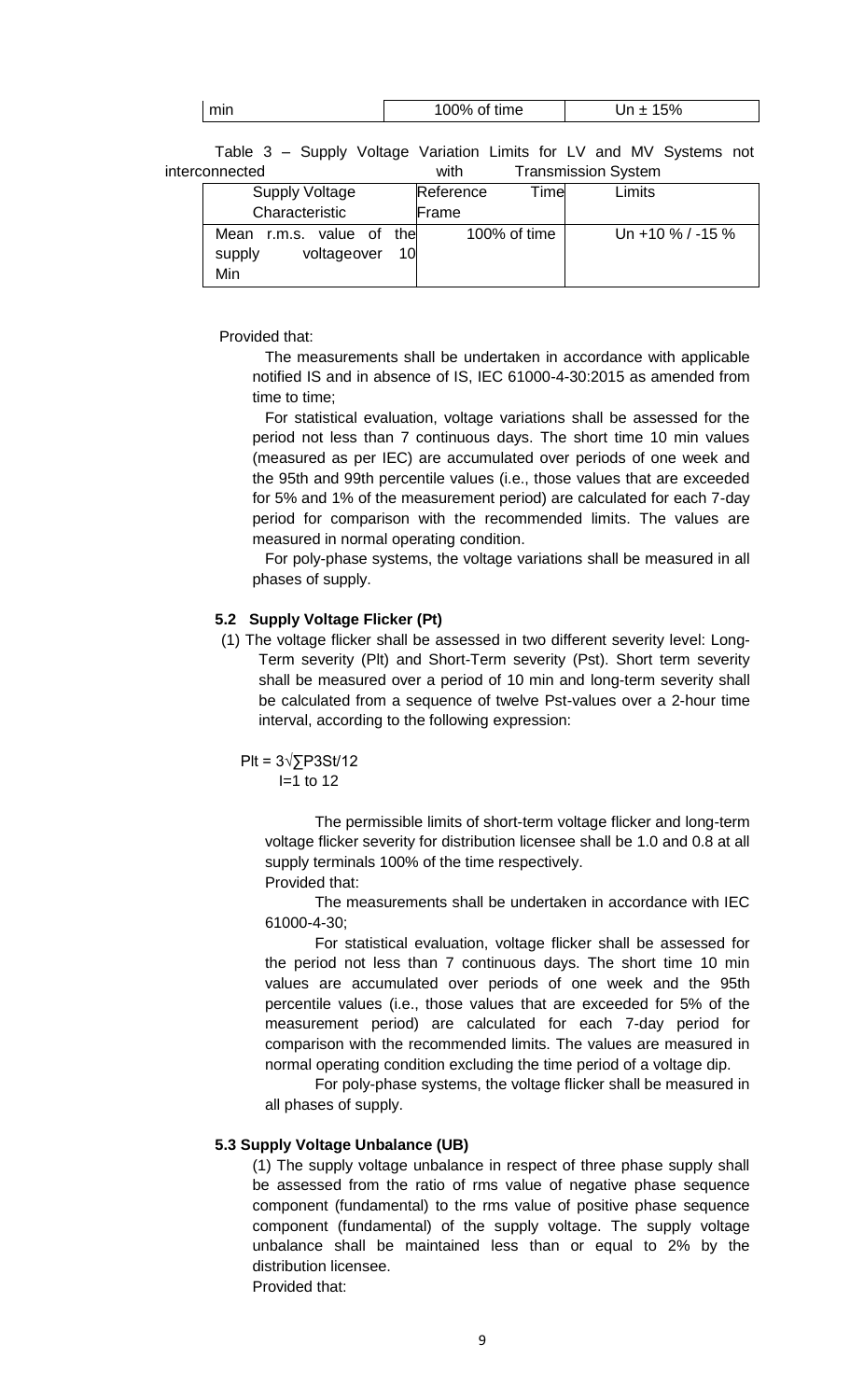For statistical evaluation, voltage unbalance shall be assessed for the period not less than 7 continuous days. The short time 10 min values are accumulated over periods of one week and the 95th percentile values (i.e., those values that are exceeded for 5% of the measurement period) are calculated for each 7-day period for comparison with the recommended limits. The values are measured in normal operating condition.

# **5.4 Voltage Dip or Sag**

- (1) The Supply voltage dips shall comply with Table given below and are specified with reference to:
	- i. Number of events per year
	- ii. Event duration (t)
	- iii. Residual Voltage (u)
	- iv. Declared voltage (Uc)

Table 4: Supply Voltage Dip Limits for LV and MV Networks in Terms of Number of Events per Year

| Residual        | Duration t (ms) |                                                       |      |                        |                         |  |  |
|-----------------|-----------------|-------------------------------------------------------|------|------------------------|-------------------------|--|--|
| Voltage (%)     |                 | $10 \le t \le 200$ 200 $\lt t \le 500$ 500 $\t t \le$ | 1000 | $1000 < t \le$<br>5000 | $5000 < t \le$<br>60000 |  |  |
| $90 > u \ge 80$ | 30              | 40                                                    | 10   | 5                      | 5                       |  |  |
| $80 > u \ge 70$ | 30              | 40                                                    | 5    | 5                      | 5                       |  |  |
| $70 > u \ge 40$ | 10              | 40                                                    | 5    | 5                      | 5                       |  |  |
| $40 > u \ge 5$  | 5               | 20                                                    | 5    | 5                      | 5                       |  |  |

# Provided that:

The voltage dips shall be measured in accordance with IEC 61000-4-30 and shall not fall outside the duration from 10 ms up to and including 1 min;

The voltage dips shall be measured in all phases of supply.

# **5.5 Voltage Swells**

- (1) The Supply voltage swell shall comply with Table given below and are specified with reference to:
	- i. Number of events per year
	- ii. Event duration (t)
	- iii. Swell Voltage (u)
	- iv. Declared voltage (Uc)

Table 5: Supply Voltage swell Limits for LV and MV Networks in

Terms of Number of Events per Year

| Swell<br>Voltage  |                    | Duration t (ms)    |                       |  |  |
|-------------------|--------------------|--------------------|-----------------------|--|--|
| (9/6)             | $10 \le t \le 500$ | $500 < t \le 5000$ | $5000 < t \leq 60000$ |  |  |
| $u \ge 120$       | --                 | --                 | --                    |  |  |
| $120 > u \ge 110$ | --                 | --                 | --                    |  |  |

Values may be as per relevant

IEC/IEEE Standard Provided

that:

The voltage swell shall be measured in accordance with IEC 61000-4- 30 and shall not fall outside the duration from 10 ms up to and including 1 min;

The voltage swell shall be measured in all phases of supply.

# **5.6 Voltage Harmonics**

(1) The voltage harmonic distortion of the supply voltage shall be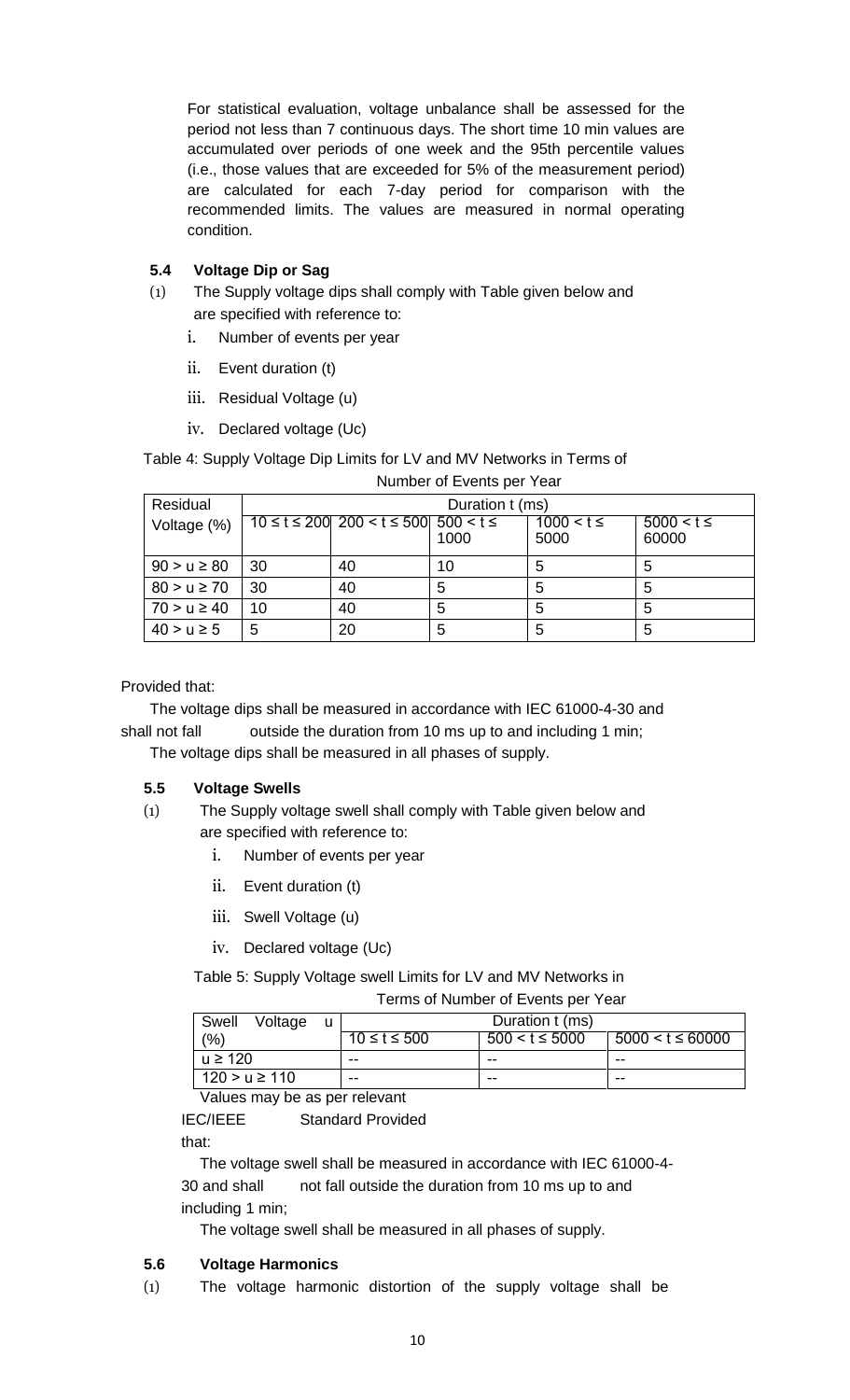assessed in terms of the Total Harmonic Distortion (THDV) considering harmonic components up to the 50th order. THDV shall be taken as square root of the sum of squares of all voltage harmonics expressed as a percentage of the magnitude of the fundamental measured with following formula: -

$$
\mathsf{THD}_{\vee} = \qquad \qquad \begin{array}{c} \mathsf{N} \\ \sqrt{\sum} \mathsf{V}^2 \mathsf{h} \\ \mathsf{(h=2)} \end{array}
$$

Where,

Vh represents the percent rms value of the hth harmonic voltage component, and N represents the highest harmonic order considered in the calculation.

The distribution licensee shall control the value of THDV measured at Point of Common Coupling (PCC) for LV and MV network to less than or equal to 8% and 5% respective for 100% of time.

The Distribution licensee shall also control the mean rms values of each individual harmonic order component to the values as given in table below:

|                   | Odd Harmonics $(\% )$ |                      |          |                            |           |                | Even           |              |
|-------------------|-----------------------|----------------------|----------|----------------------------|-----------|----------------|----------------|--------------|
| Not Multiple of 3 |                       | <b>Multiple of 3</b> |          | <b>Harmonics</b><br>$(\%)$ |           |                |                |              |
| <b>Harmonic</b>   | LV                    | <b>MV</b>            | harmonic | LV                         | <b>MV</b> | harmonic       | LV             | <b>MV</b>    |
| 5                 | 6                     | 6                    | 3        | 5                          | 5         | $\overline{2}$ | $\overline{2}$ | 1.9          |
| 7                 | 5                     | 5                    | 9        | $1.5\,$                    | 1.5       | 4              | 1              | $\mathbf{1}$ |
| 11                | 3.5                   | 3.5                  | 15       | 0.5                        | 0.5       | 6 to 24        | 0.5            | 0.5          |
| 13                | 3                     | 3                    | 21       | 0.5                        | 0.5       |                |                |              |
| 17                | $\overline{2}$        | $\overline{2}$       |          |                            |           |                |                |              |
| 19                | 1.5                   | 1.5                  |          |                            |           |                |                |              |
| 23                | 1.5                   | $1.5\,$              |          |                            |           |                |                |              |
| 25                | 1.5                   | 1.5                  |          |                            |           |                |                |              |
|                   |                       |                      |          |                            |           |                |                |              |

#### **Fundamental Voltage**

(2) For statistical evaluation, voltage harmonics shall be assessed for the period not less than 7 continuous days. The short time 10 min values are accumulated over periods of one week and the 95th percentile values (i.e., those values that are exceeded for 5% of the measurement period) are calculated for each 7-day period for comparison with the recommended limits. The values are measured at PCC in normal operating condition. Provided that:

The limits of each individual voltage harmonics by the distribution licensee in its electricity system, point of harmonic measurement i.e. Point of Common Coupling (PCC), method of harmonic measurement and other matters shall be in accordance with per applicable notified IS and in absence of IS, the IEEE 519-2014 namely 'IEEE Recommended Practices and Requirements for Harmonic Control in Electrical Power Systems', as modified from time to time.

### **5.7 Current Harmonics**

(1) The designated customers shall limit the value of harmonic currents measured at Point of Common Coupling (PCC) measured over 10 minutes period to the values as given in table below:

Table 7: Values of Current distortion limits (TDD)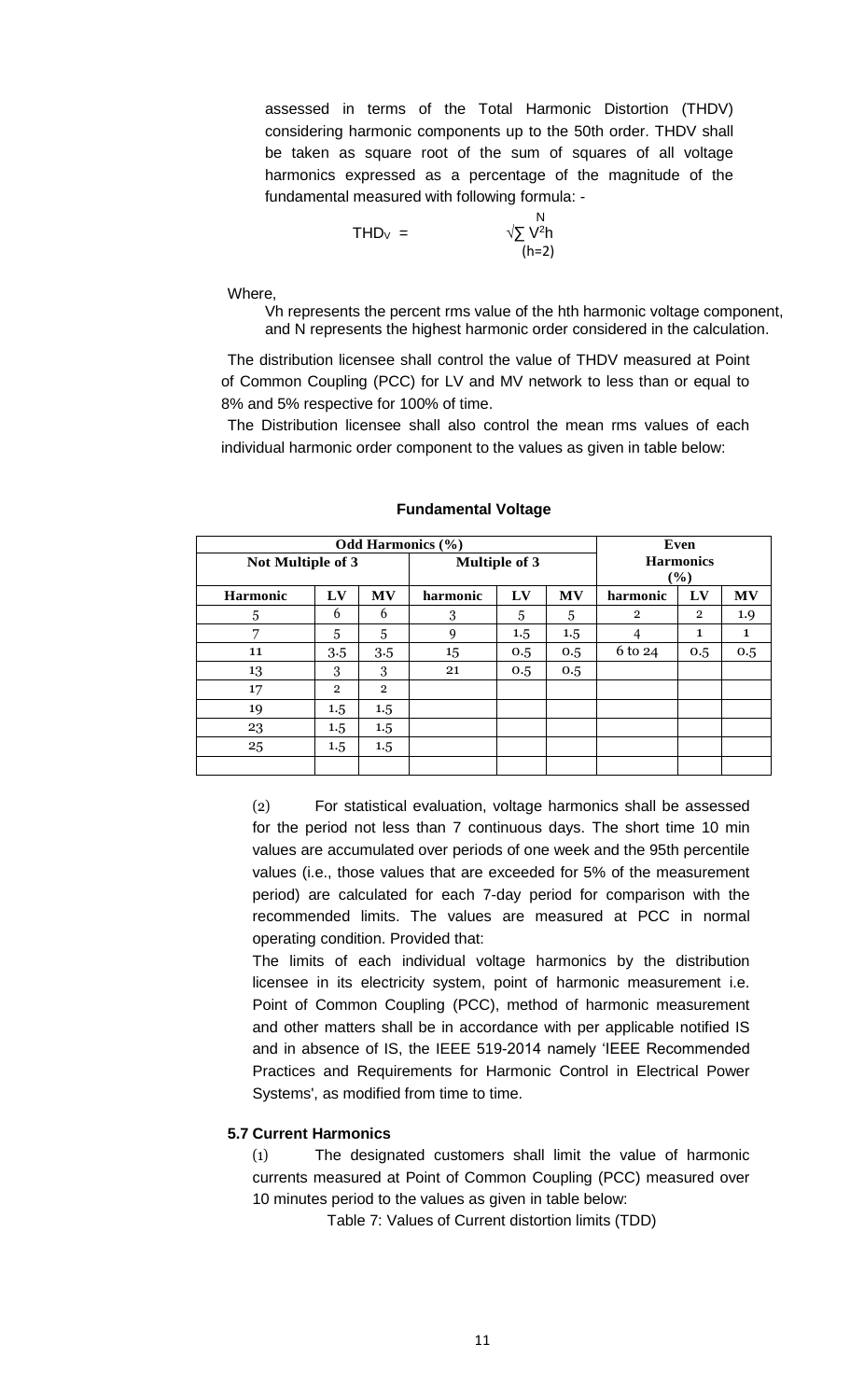|               | Maximum harmonic current distortion in percent of IL                                                                |     |                                                |     |     |      |  |
|---------------|---------------------------------------------------------------------------------------------------------------------|-----|------------------------------------------------|-----|-----|------|--|
|               |                                                                                                                     |     | Individual harmonic order (odd harmonics) a, b |     |     |      |  |
| <b>ISC/IL</b> | $11 \le h \le 17$   $17 \le h \le 23$   $23 \le h \le 35$   $35 \le h \le 50$<br><b>TDD</b><br>$3 \leq h$<br>$<$ 11 |     |                                                |     |     |      |  |
| $~< 20$ *     | 4.0                                                                                                                 | 2.0 | 1.5                                            | 0.6 | 0.3 | 5.   |  |
| 20 < 50       | 7.0                                                                                                                 | 3.5 | 2.5                                            | 1.0 | 0.5 | 8.   |  |
| 50 < 100      | 10.0                                                                                                                | 4.5 | 4.0                                            | 1.5 | 0.7 | 12.0 |  |
| 100 < 1000    | 12.0                                                                                                                | 5.5 | 5.0                                            | 2.0 | 1.0 | 15.0 |  |
| >1000         | 15.0                                                                                                                | 7.0 | 6.0                                            | 2.5 | 1.4 | 20.0 |  |

Note: \* All power generation equipment is limited to these values of current distortion, regardless of actual ISC/IL;

A Even harmonics are limited to 25% of the odd harmonic limits above;

B Current distortions that result in a dc offset, e.g., half-wave

converters, are not allowed; where

Isc = maximum short-circuit current at PCC;

 $IL = maximum$  demand load current (fundamental frequency component); (2)For statistical evaluation, current harmonics shall be assessed for the period not less than 7 continuous days. The short time 10 min values are accumulated over periods of one week and the 95th and 99th percentile values (i.e., those values that are exceeded for 5% and 1% of the measurement period) are calculated for each 7-day period for comparison with the recommended limits. The values of TDD are measured at PCC in normal operating condition.

Provided that:

The weekly 95th percentile short time 10 min harmonic current values should be less than the value given in above Table-7. However, the weekly 99th percentile short time 10 min harmonic current values should be less than 1.5 times the value given in above Table-7.

The limits of current harmonics injected by the designated customer, point of harmonic measurement i.e. Point of Common Coupling (PCC), method of harmonic measurement and other matters shall be in accordance with per applicable notified IS and in absence of IS, the IEEE 519-2014 namely 'IEEE Recommended Practices and Requirements for Harmonic Control in Electrical Power Systems', as modified from time to time. The measurements undertaken to determine compliance shall be carried out in accordance with the requirements as specified in IEC 61000-4-7 and IEC 61000-4-30.

# **5.8 Short Supply Voltage Interruptions**

- (1) Short voltage interruptions shall comply with Table given below and are specified with reference to:
	- i. Number of events per year
	- ii. Event duration (t)
	- iii. Declared voltage (Uc)

Table 8: Short Voltage Interruptions Limits (number of events per year) for LV and MV Networks.

| Residual |                    |                   | Duration t                                                                                                                                                                                                                        |      |       |  |
|----------|--------------------|-------------------|-----------------------------------------------------------------------------------------------------------------------------------------------------------------------------------------------------------------------------------|------|-------|--|
| Voltage  | (ms)               |                   |                                                                                                                                                                                                                                   |      |       |  |
| (%)      | $10 \le t \le 200$ | $200 < t \le 500$ | $500 < t \le 1000$   1000 < t \le square 5000 < t \le square 5000 < t \le square 5000 < t \le square 5000 < t \le square 5000 < t \le square 5000 < t \le square 5000 < t \le square 5000 < t \le square 5000 < t \le square 5000 | 5000 | 60000 |  |
| 5 > u    | b                  | 20                | 30                                                                                                                                                                                                                                | 10   | 10    |  |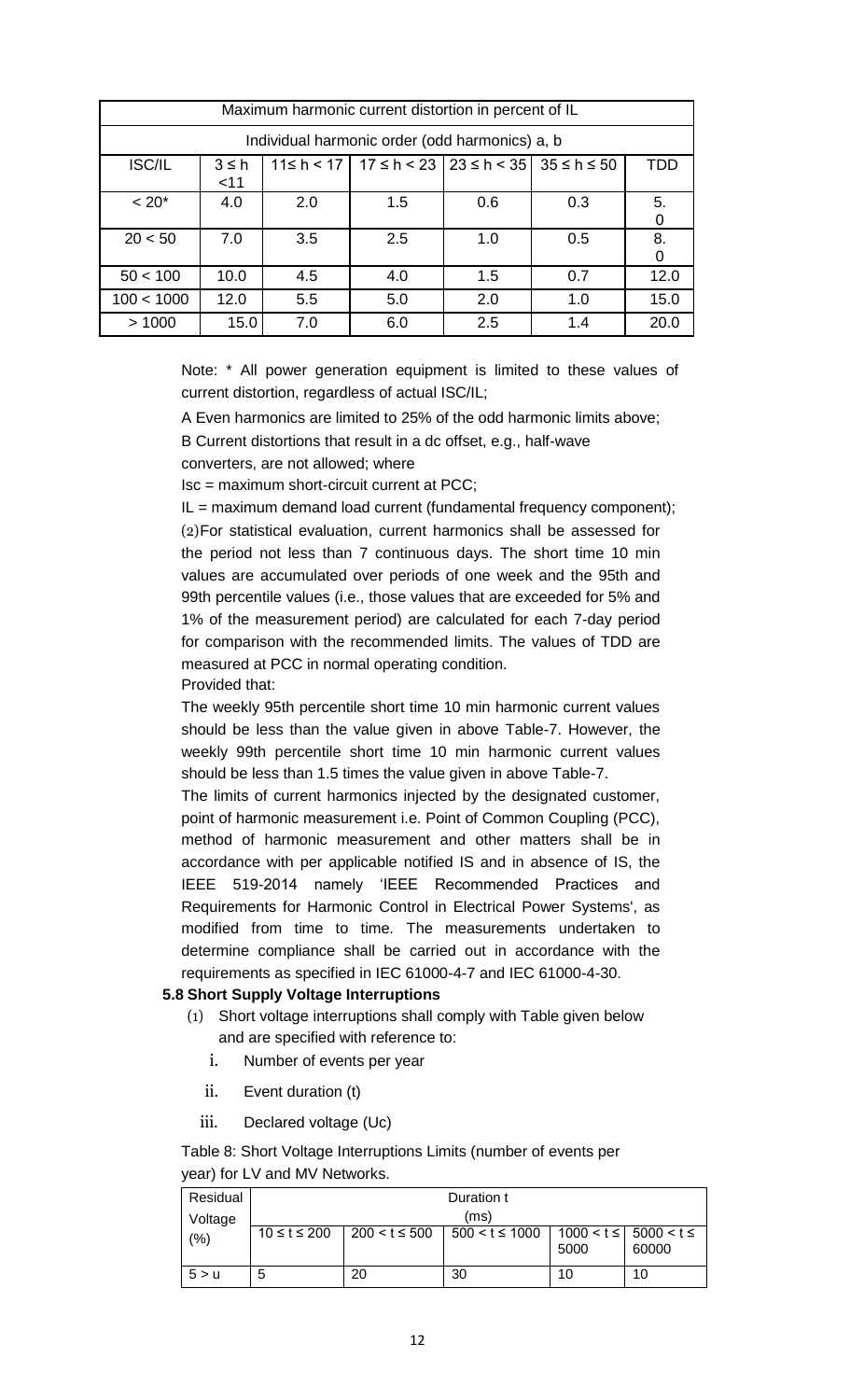Provided that:

The short voltage interruptions shall be measured in accordance with IEC 61000-4-30 and shall not fall outside the duration from 10 ms up to and including 1 min;

The voltage swell shall be measured in all phases of supply.

# **5.9 Long or Sustained Supply Voltage Interruptions**

(1) The Distribution Licensee shall calculate the reliability of its distribution system on the basis of number and duration of sustained or long supply voltage interruptions (longer than 3 min) in a reporting period, using the following indices:

- i. System Average Interruption Frequency Index (SAIFI);
- ii. System Average Interruption Duration Index (SAIDI);

(2) The Indices shall be computed for the distribution licensees for each month for all the 11kV and 33kV feeders in the supply area, and then aggregating the number and duration of all interruptions in that month for each feeder. The Indices shall be computed using the following formulae:



Where,

 $Ai = Total number of sustained interventions (each longer than 3)$ min) on i<sup>th</sup> feeder for the month;

Bi = Total duration in minutes of all sustained interruptions (longer than 3 min) on i<sup>th</sup> feeder for the month;

 $N_i$  = Number of Customers on  $i<sup>th</sup>$  feeder affected due to each sustained interruption;  $N_t$  = Total number of customers served by the Distribution Licensee in the supply area;

n = number of 11kV and 33kV feeders in the licensed area of supply;

(3) The distribution licensee shall maintain the reliability on monthly basis within the limits specified in table below:

| able 9. Limius for Reliability indices |                      |
|----------------------------------------|----------------------|
| <b>Reliability</b>                     | Limits *             |
| Indices                                |                      |
| <b>SAIDI</b>                           | 600 Minutes per      |
|                                        | customer             |
| SAIFI                                  | 15 interruptions per |
|                                        | customer             |

Table 9: Limits for Reliability indices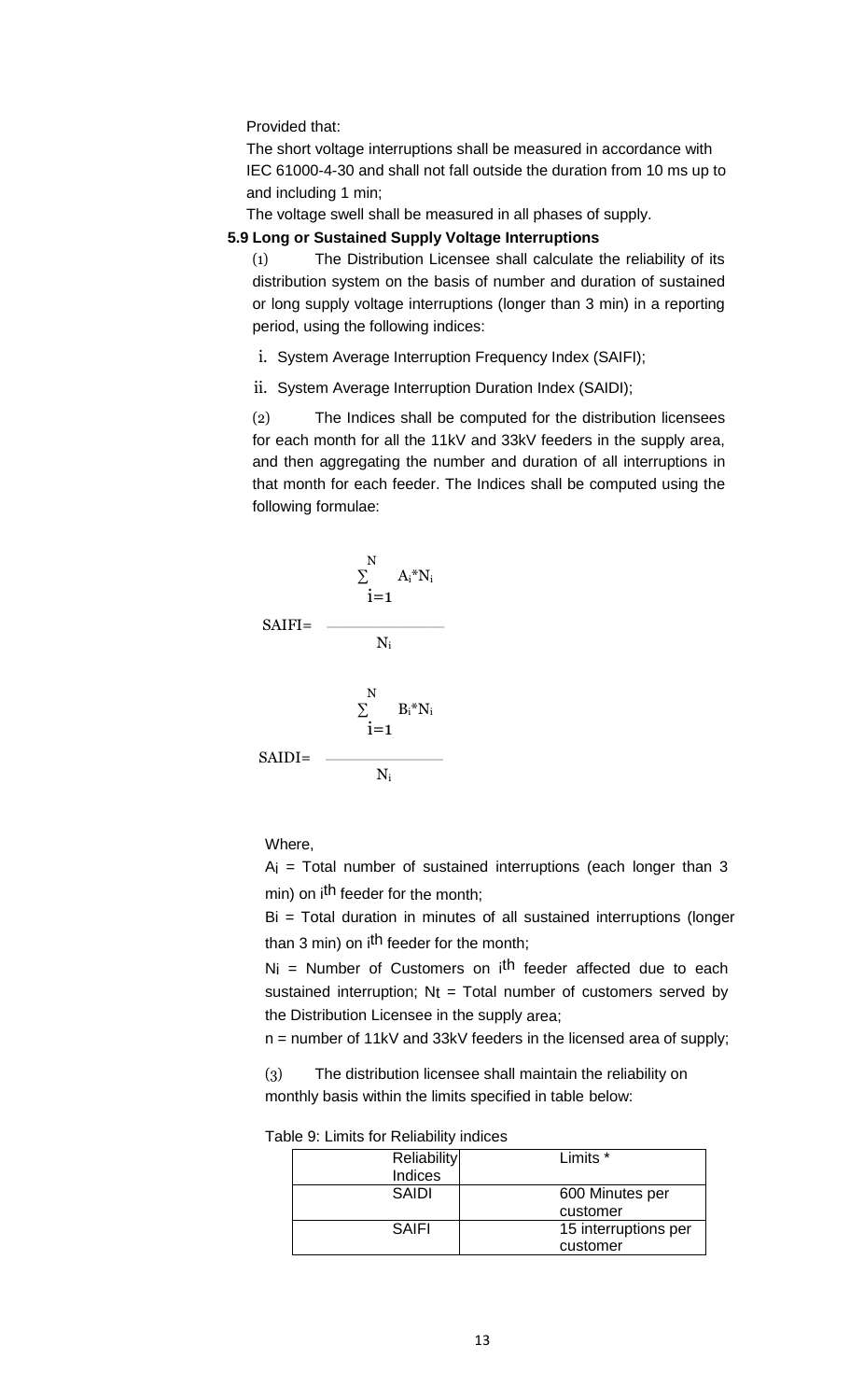\*Limits may be decided based on area on supply and local conditions by SERC.

Provided that:

The feeders must be segregated into rural and urban and the value of the indices must be reported separately for each month. While calculating the given reliability indices, the following types of interruptions shall not be taken into account:

- i. Momentary outages of duration less than three minutes.
- ii. Outages due to Force Majeure events such as cyclone, floods, storms, war, mutiny, civil commotion, riots, lightning, earthquake, lockout, grid failure, fire affecting licensee's installations and activities;
- iii. Outages that are initiated by the National Load Despatch Centre/ Regional Load Despatch Centre/State Load Despatch Centre during the occurrence of failure of their facilities;

While calculating the given reliability indices, the interruptions due to scheduled or planned outages shall be taken into account.

The distribution licensee shall capture reliability indices data directly from the feeder monitoring system and there should not be any manual interventions as far as possible.

The Distribution Licensee shall maintain data on the reliability indices specified above for each zone/circle/division/sub-division on a monthly basis.

The Distribution Licensee shall put up, at the end of each month, such monthly information on reliability indices, on website of the Distribution Licensee and shall submit such report quarterly to the **Commission** 

# **MONITORING AND REPORTING OF THE POWER QUALITY**

# **5.10 Monitoring of Power Quality**

- (1) PQ measurement shall be implemented in phased manner and during first phase, PQ meters shall be installed at selective representative locations based on voltage level, type of consumers and significance of the power quality in such a way that such measurements should adequately represent the Power Quality and Reliability in the area of supply.
- (2)The distribution licensee for the purpose of requirements for the quality of electricity supplied shall identify the locations of 33kV/11kV feeders, Distribution Transformers (DTRs) and designated customers to ensure the measurement of the power quality parameters at sufficient locations in their electrical networks to adequately characterize and report performance in terms of these Regulations. The feeders and DTRs should be identified for PQ monitoring based on type of load connected. The utilities shall prepare blue print for implementation of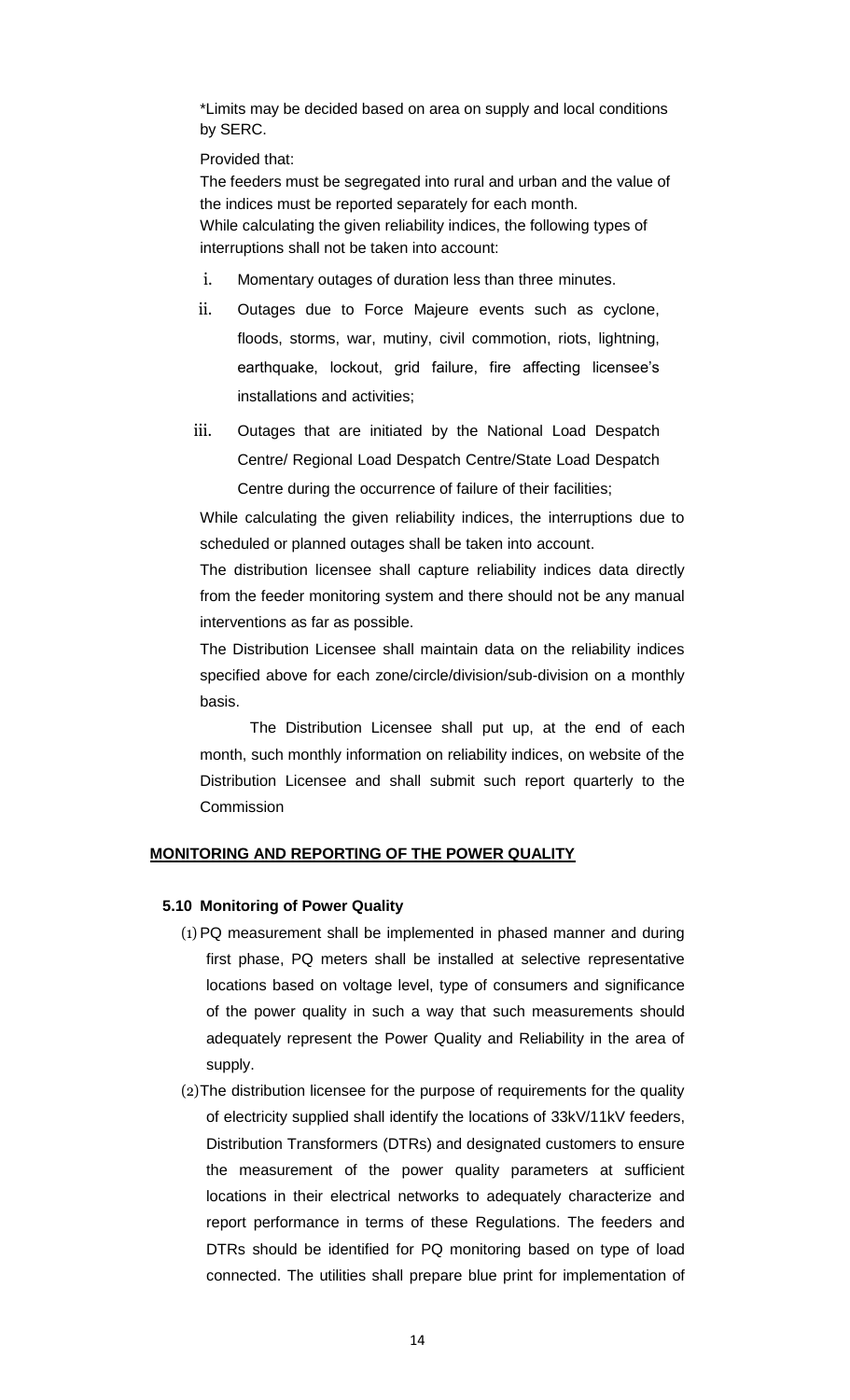the above and submit the same to the commission within three months.

- (3)The distribution licensee shall enforce the continuous monitoring of power quality standards at the inter-connection point of identified locations at or below 33kV voltage level for development of profile of power quality measurement in the area of supply;
- (4) In the first phase, the distribution licensee(s) shall install Power Quality meters at 5 locations each in their area of supply on pilot basis covering the 11 KV/33KV feeders, the DTs and designated customers with load more than 1MW and scale up there-after in consultation with the commission.
- (5)The measurements undertaken to determine compliance shall be carried out in accordance with the requirements as specified in IEC 61000-4-7 and IEC 61000-4-30. There shall be continuous metering of harmonics with permanent Power Quality meters complying with the IEC 61000-4-30 Class-A meters for all new installations/connections of identified locations. For existing installations/ connections at identified locations where CTs/PTs are of lower accuracy class than mandated by IEC 61000-4-30 Class-A meters, the meters complying with the IEC 61000-4-30 Class-B may be installed. These meters should be capable of detecting direction of Harmonics (whether it is upstream or downstream) for all new installations at identified locations.
- (6) In the event when the distribution licensee receives a customer complaint concerning Power Quality, the distribution licensee shall deploy power quality meter for a particular period for the purpose of verification. Distribution licensee can also measure the level of harmonics generation at PCC of any consumer(s) on receipt of complaint(s) from other affected consumer(s).
- (7) These Regulations specifies the minimum requirements for Power Quality meters for measurement at sites directly affecting the quality of the power supplied to the consumer(s). The distribution licensee may require the additional PQ meters to establish the power quality at other bulk supply points and at other major network nodes and to investigate consumer(s) complaints, for which these additional PQ meters may be installed temporarily.
- (8) The distribution licensee may opt to integrate the smart grid meters compatible for measurement of the PQ parameters for economic and operational optimization.

### **5.11 Compliance of the Power Quality and Reliability Standards**

(1) The distribution licensee shall submit the quarterly report of information collected on PQ parameters extracted from power quality meters and machine-based reliability data in standard formats (as specified separately) to the Commission.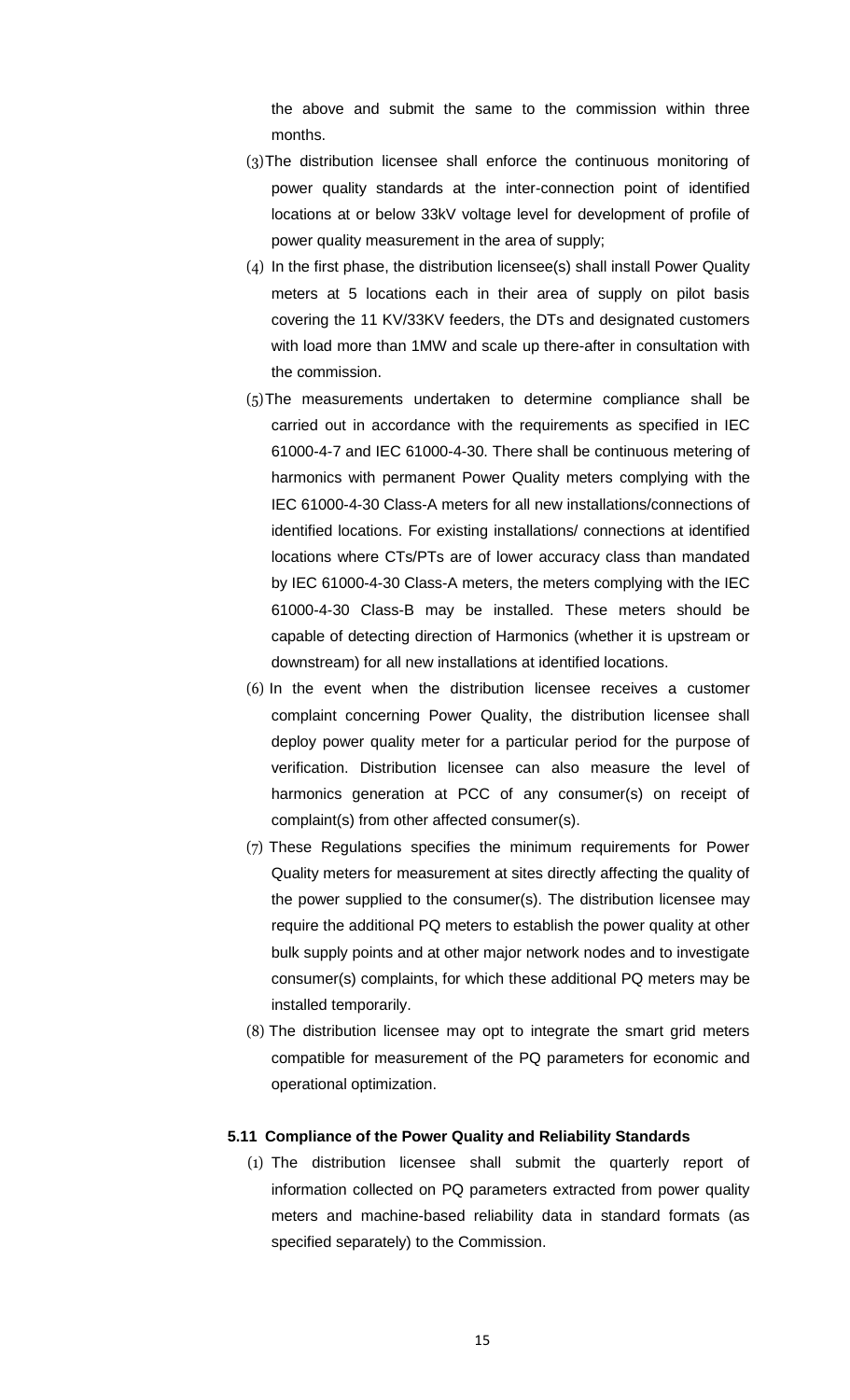- (2) It shall be the prime responsibility of the distribution licensee to comply with these Regulations and submit the compliance report every 6 months in standard formats (as specified separately), including transparent data disclosure regarding electrical system, to the Commission. The Commission may direct designated agencies to be notified separately, to carry out PQ audit on the basis of compliance reports filed by distribution licensee for verification. The distribution company shall carry out 100% audit once a year and 5% random audit by independent agency and shall file the audit report along with ARR petition.
- (3) The distribution licensee shall publish the reports indicating the compliance with the standards under these Regulations and post all the reports on its website. The distribution licensee shall also seek comments, if any, on the same from the customers availing supply from the distribution licensee.
- (4) The Commission from time to time may seek reports on PQ improvements from distribution licensee.
- (5) The distribution licensee shall make efforts to improve power quality in their supply area by deploying devices to mitigate power quality issues such as filters or controllers etc. The expenses incurred towards deploying these devices by the distribution licensee shall be considered in the ARR.
- (6) The distribution companies shall ensure the data security and the data should only be used for identified purpose and should not be transferred to any other person without the consent of the specific consumer.

#### **INCENTIVE / DIS-INCENTIVE MECHANISM FOR POWER QUALITY**

#### **5.12Incentive/dis-incentive mechanism for Power Quality**

- (1) During the first year after notification of Power Quality Regulations, there shall be monitoring and reporting of power quality parameters by distribution licensee in prescribed standard formats at regular intervals. Therefore, there shall not be any incentive/dis-incentive for the stakeholders during the first year after notification or as may be specified by SERCs.
- (2) The expenses incurred towards implementation and monitoring of power quality parameters by the distribution licensee shall be considered in the ARR.
- (3) From the second year after notification of PQ Regulations, an incentive/dis-incentive mechanism shall be implemented for distribution licensees and for designated customers. The distribution licensees or designated customers shall be liable to pay compensation. Provided that the Distribution Licensee shall compensate the affected person(s) in second- next billing cycle. In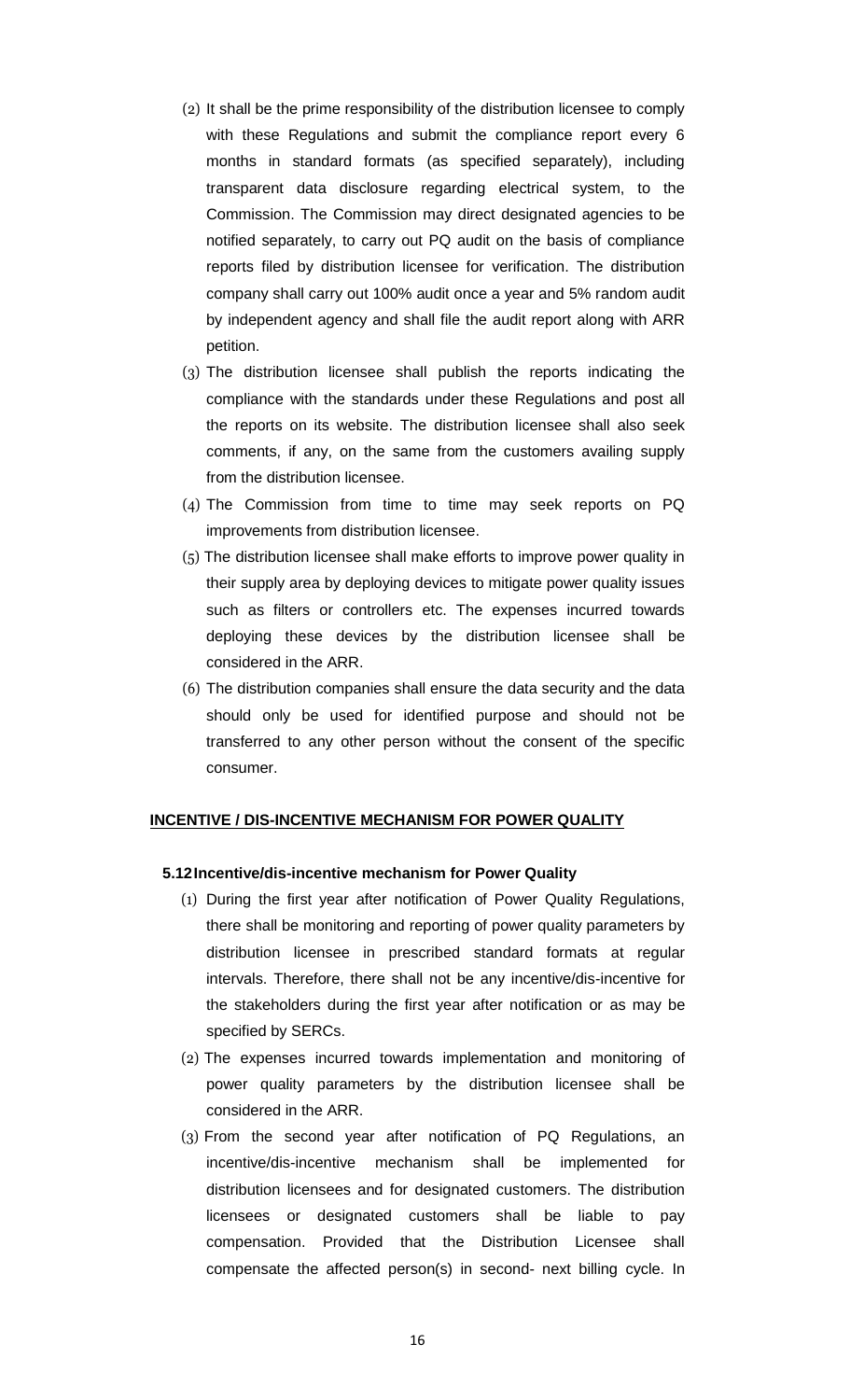case the Distribution Licensee fails to pay the compensation or if the affected person is aggrieved by non-redressal of his grievances, he may make a representation for the redressal of his grievance to the concerned Consumer Grievance Redressal Forum.

Provided further that such compensation shall be based on the classification of such failure as determined by the Commission and the payment of such compensation shall be made or adjusted in the consumer's future bills (issued subsequent to the award of compensation) within thirty (30) days of a direction issued by the Forum or by the Ombudsman, as the case may be.

- (3) The Distribution Licensee shall not be excused from failure to maintain the power quality parameters under these Regulations, where such failure can be attributed to negligence or deficiency or lack of preventive maintenance of the distribution system or failure to take reasonable precaution on the part of the Distribution Licensee.
- (4) The designated customers shall be liable to pay compensation for injecting current harmonics in to the supply system beyond the specified limits as given in Table below. In case the designated customer does not take measures to reduce the level of current harmonics (which is measured in terms of total demand distortion), he shall be made liable to pay higher compensation progressively on each continued violation as decided by the Commission separately. When there is no improvement in power quality even after 6 months, such consumers shall be served notice of dis-connection from the supply network and shall be disconnected after approval of the Commission.
- (5) Level of compensation payable for failure to meet power quality standards are given in table below:

Level of compensation

| PQ<br><b>Parameter</b>       | <b>Standard</b>                                                | <b>Compensation Payable</b>                                                                                                                         | <b>Compensation</b><br>Payable by                                              |
|------------------------------|----------------------------------------------------------------|-----------------------------------------------------------------------------------------------------------------------------------------------------|--------------------------------------------------------------------------------|
| Voltage<br>Variation         | As per Table-<br>1, $2$ and $3$                                | Rs.100/- per week<br>part<br><b>or</b><br>which<br>thereof<br>for<br>voltage<br>variation<br>the<br>beyond<br>was<br>specified limits               | <b>Distribution</b><br>Licensee to each<br>consumer<br>connected on            |
| Voltage<br>unbalance         |                                                                | Rs.100/- per week or part<br>which<br>thereof for<br>voltage<br>unbalance was beyond the<br>specified limits                                        | the feeder/<br>designated DTR.<br><b>These</b><br>compensations<br>shall<br>be |
| dips<br>Voltage<br>or swells | of<br>Number<br>events<br>per<br>year as per<br>Table- 4 and 5 | Rs.50/- per event for<br>which voltage dips or swell was<br>beyond the specified<br>limits                                                          | cumulative<br>for<br>each violation.                                           |
| Voltage<br><b>Harmonics</b>  | for LV for MV<br>and<br>as<br>per<br>Table - 6                 | Rs.100/- per week or<br>part thereof for which voltage<br>harmonics was beyond the<br>specified limits                                              |                                                                                |
| Current<br><b>Harmonics</b>  | As per Table-7                                                 | Compensation shall be<br>paisa per unit<br>for<br>50<br>the<br>for<br>which<br>duration<br>current<br>harmonics was beyond the<br>specified limits. | Designated<br>Customer<br>to<br>distribution<br>licensee                       |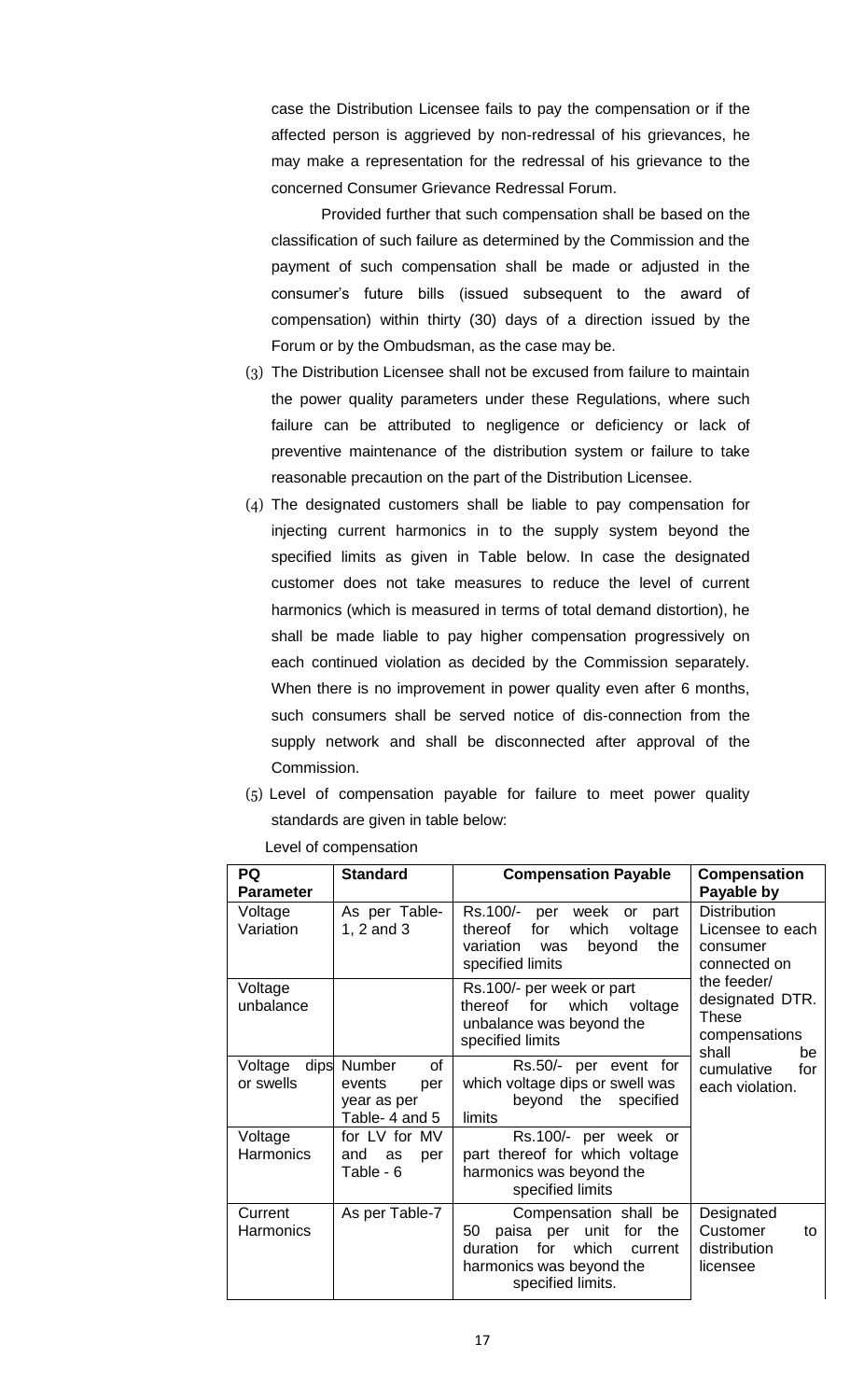| Short Voltage Number<br>Interruptions      | of<br>events<br>per<br>as<br>year<br>per<br>Table-8                            | Rs.50/- per instance for<br>which voltage dips or swell was<br>beyond the specified<br>limits    | <b>Distribution</b><br>Licensee to each<br>consumer<br>connected on the    |
|--------------------------------------------|--------------------------------------------------------------------------------|--------------------------------------------------------------------------------------------------|----------------------------------------------------------------------------|
| Supply<br>Long<br>Voltage<br>Interruptions | in<br><b>SAIDI</b><br><b>Minutes</b><br>per<br>Customer<br>as<br>per Table-9   | 5<br>paisa/min/kW of<br>contract<br>demand for which SAIDI was<br>beyond the specified<br>limits | feeder/<br>designated DTR.<br><b>These</b><br>compensations<br>shall<br>be |
| Supply<br>Long<br>Voltage<br>Interruptions | in<br><b>SAIFI</b><br>interruption<br>customer<br>per<br>per Table-<br>as<br>9 | interruption<br>Rs.50/-<br>for<br>per<br>which SAIFI was beyond the<br>specified limits          | cumulative<br>for<br>each violation.                                       |

Provided that such compensation as given in above Table-10 shall not be claimed in ARR by distribution licensee and further the compensation received by the distribution licensee from the designated customers shall be utilized only on the measures taken to improve power quality such as installation of filters, controllers etc.;

Provided further that the compensation payable under these Regulations shall be recovered from the officers concerned of the distribution licensees and the same should also be necessarily reflected in the ACRs of the erring officers / officials for their relevant year.

# **6.** *Restoration of Power Supply*

### **6.1 Restoration of supply on failure**

- (i) The Distribution Licensee, within two hours of receipt of complaint shall inform the complainant about the likely time to be taken for restoration of supply.
- (ii) The Distribution Licensee shall restore the power supply in the case of normal fuse-off calls within four (4) hours in urban areas and within eight (8) hours in Rural Areas of the receipt of a complaint.
- (iii) The Distribution Licensee shall, in the case of 33 kV/ 11 kV/ 415 V/230 V overhead line breakdowns, restore the power supply to the consumer within eight (8) hours in urban areas and within sixteen (16) hours of the receipt of a complaint in rural areas. However, in case break down is due to broken pole, power supply to the consumer shall be restored within twelve (12) hours in urban areas and within twenty-four (24) hours of the receipt of a complaint in rural areas.
- (iv) The Distribution Licensee shall restore the power supply caused by underground cable faults including service connection within twentyfour (24) hours in urban area and rural areas after obtaining the necessary clearances, if any.
- (v) The Distribution Licensee shall restore the power supply caused by distribution transformer failure within twenty-four (24) hours in urban areas and within forty-eight (48) hours of the receipt of a complaint in rural areas. Licensee shall also maintain the transformer damage rate below 3% p.a. in urban area and 6% p.a. in rural area.
- (vi) The Distribution Licensee shall restore the power supply caused by major power failure involving Power Transformer/Equipment etc within seven (7) days on receipt of a complaint. Till than the Licensee shall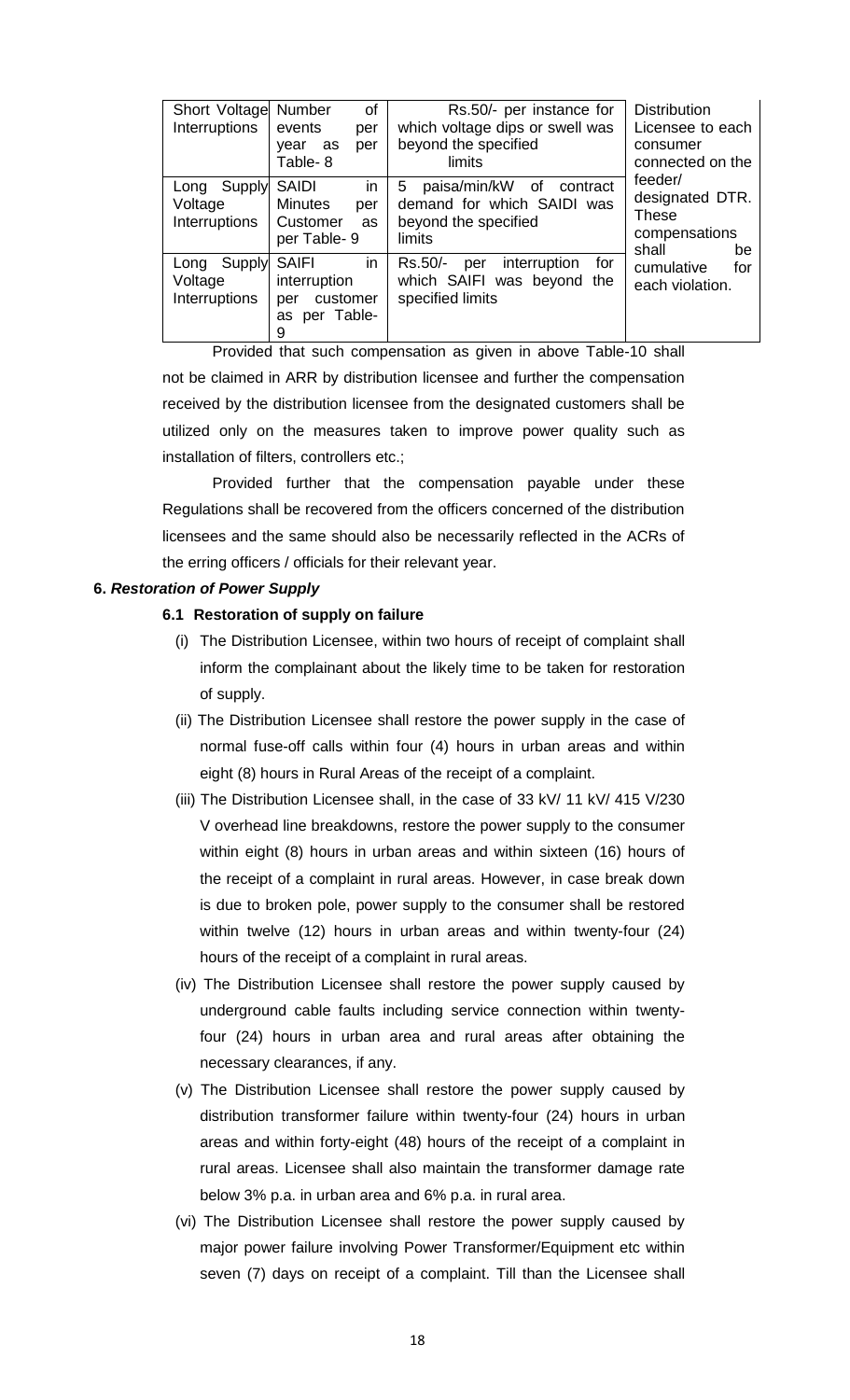ensure alternate arrangement to restore the supply to the affected area within 24 hours wherever technically feasible.

### **6.2 Scheduled Outages**

 The period of interruption, as a result of any scheduled outage, shall be specified in the public notice and may also be informed through SMS at least 24 hours in advance of such scheduled outage. Provided that such scheduled outage shall not normally exceed eight (8) hours on any day and supply shall preferably be restored by 6:00 PM in the evening.

# **6.3 Unscheduled Load Shedding**

 The period of interruption as a result of any unscheduled outage shall not normally exceed four (4) hours on any day in a particular area subject to safety of the Grid.

# **6.4 Disconnection of supply**

- (i) The Distribution Licensee shall disconnect the supply on receipt of request for disconnection within twenty four (24) hours from the receipt of application.
- (ii) The Distribution Licensee shall intimate the consumer of any amount outstanding against the consumer whose supply has been disconnected within seven (7) days from the date of disconnection. "No- Dues certificate" shall be issued by the Distribution Licensee within thirty (30) days from the date of application and payment of outstanding dues.
- (iii) In case of closure of account (permanent disconnection), refund of credit amount (if any), advance consumption deposits / consumption security and meter security shall be made by the Distribution Licensee within thirty (30) days from the date of application for closure of account.

# **6.5 Reconnection of supply following disconnection due to nonpayment of bills**

Where the Distribution Licensee has disconnected supply to a consumer for a period of not more than six months, then if such consumer pays all amounts due and payable by him to the Distribution Licensee or, in case of a dispute, pays such amount under protest, the Distribution Licensee shall reconnect supply within—

- (i) six (6) hours from the payment of dues by the consumer in urban areas;
- (ii) twelve (12) hours from the payment of dues by the consumer in rural areas.

Provided that, where the period of disconnection exceeds six months, an application for reconnection of supply shall, after either payment of amounts due or upon settlement of dispute, be treated as a fresh application for supply of electricity under the provisions of the Act.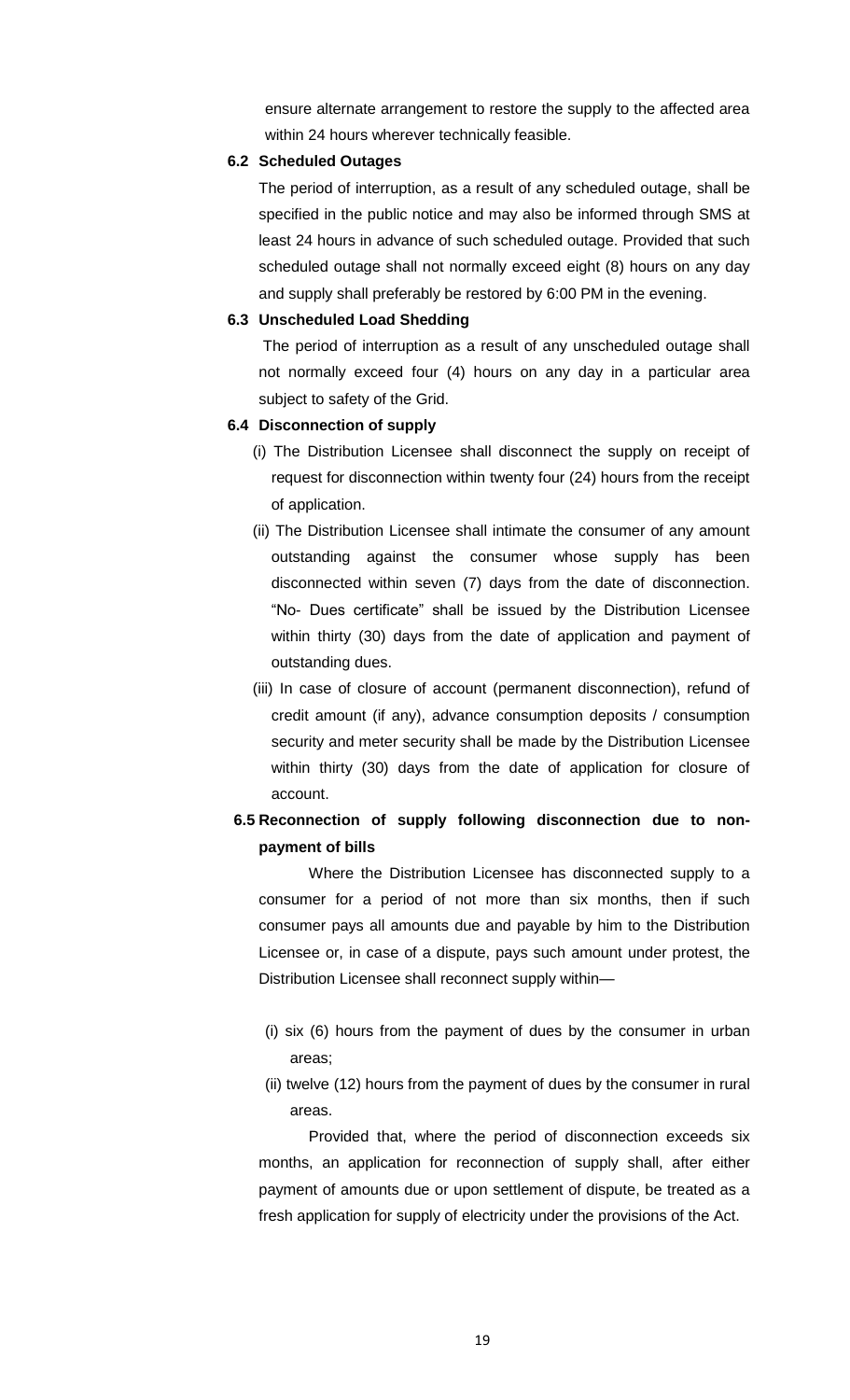Payments made under protest in these Regulations shall be in accordance with the requirements of the proviso to sub-section (*1*) of Section 56 of the Act.

# **7.** *Metering*

- 7.1 The Distribution Licensee shall perform the meter related activities in accordance with the Electricity Supply Code, Regulations, 2014 read with amendment thereto, in force from time to time and also in accordance with other allied Regulations and Codes.
- 7.2 The Distribution Licensee shall inspect and check the correctness of the meter within three days of receiving the request or complaint.
- 7.3 Licensee shall replace the non-working (stuck up, running slow, fast or creeping) meter within three days in urban areas and seven days in rural areas after its being so established on checking.
- 7.4 The Distribution Licensee shall restore the power supply caused by a burnt meter as per the procedure and timelines stipulated under Electricity Supply Code, Regulations, 2014, and its amendments thereof.
- 7.5 The Distribution Licensee shall ensure that at no point of time the percentage of defective meters to the total number of meters in service exceeds 2%.

Provided in case of new connection is not released within the timeline specified in supply code, the officer/official responsible shall be penalized @Rs. 1000 per day of delay subject to maximum of Rs. 10000. Thereafter the matter shall be brought before the Commission.

#### **8. Complaints about Consumer's Bills**

- 8.1 The Distribution Licensee shall immediately acknowledge a consumer's complaint by providing unique complaint number, if the complaint is filed / lodged in person or telephonically and within seven (7) days if the complaint is received by post.
- 8.2 The Distribution Licensee shall resolve consumer complaints with regard to non-receipt of a bill for payment or inadequate time being made available for payment thereof or otherwise, within twenty-four (24) hours of the receipt. In other cases where additional information is required, the complaint shall be resolved within seven (7) days.
- 8.3 Licensee shall ensure that at any point of time the percentage of bills requiring modifications following complaints to the total number of bills issued does not exceed 0.1%.

Provided that in case a wrong electricity bill for sale of power is issued by the licensee, the same shall be corrected and a revised bill shall be issued to the consumer by the SDO in-charge within 3 days. Further, the adjustment of any amount on account of correction made in the bill shall be reflected in the next bill. In case the future bill (the second bill after the correction of the wrong bill), is found to be wrong the SDO in-charge shall be liable to pay a penalty of Rs 500/- per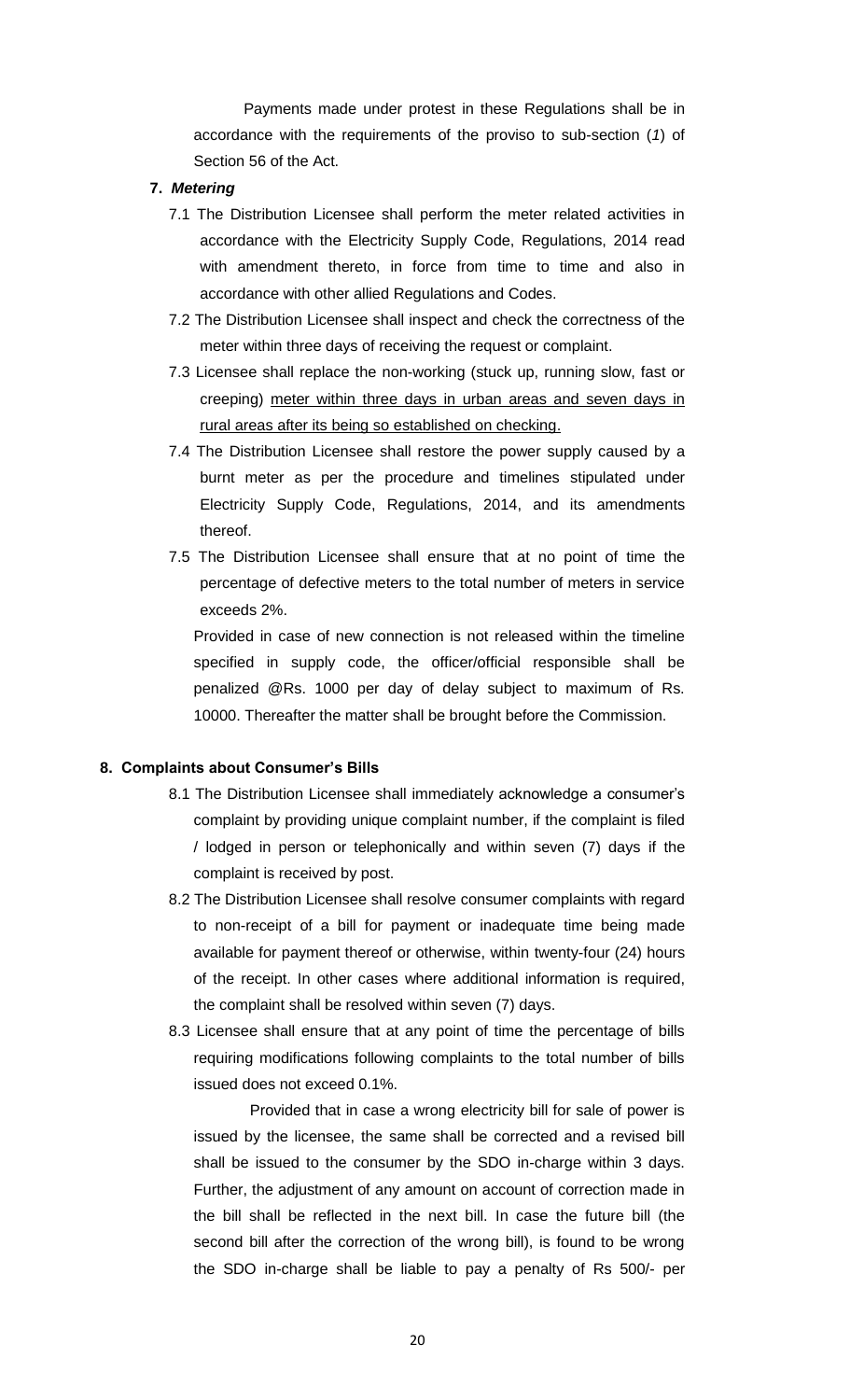default. Provided further in case such default is found to occur thrice, the defaulting officer shall be proceeded under the Punishment and Appeal Rules for this act of omission.

# **9. Compliance of Orders passed by the CGRF and Electricity Ombudsman**

The Distribution Licensee, unless and otherwise stayed by court/forum of competent jurisdiction shall implement the decision rendered by the CGRF or the Electricity Ombudsman within the period stipulated in such Order.

# **10.** *Complaint Registration and Complaint Handling* **10.1Establishment of Call centre(s)**

- (i) The Distribution Licensee within the following time limits, from the date of commencement of these Regulations, establish/strengthen the Call Centre facility(s) for redressal of complaints of its consumers. Access to such Call Centre facilities shall be established to its consumers round the clock (24x7) during all days of the week: -
	- (*a*) for "Urban Areas" within two (2) months; and
	- (*c*) for "Rural Areas" within three (3) months.
- (ii) The Distribution Licensee shall use the existing channels for recording the consumer complaints as per the specified procedure till the establishment of Call Centre(s).
- (iii) Every Distribution Licensee shall ensure that sufficient number of persons are at the disposal of the Call centre(s) and also earmark or allot or establish a basic telephone or cellular mobile telephone number having sufficient communication lines or connections to be called as the "toll free number" or "consumer care number" or "help line number" as the case may be, at Call centre(s). The call response time shall not be more than three (3) minutes and the registration of consumer call after the first response shall be completed in five (5) minutes. Any delay shall attract compensation as specified in Schedule-I.
- (iv) The Commission, at any point of time, may review the adequacy of the complaint handling centre(s) set-up by the Distribution Licensee and direct the Distribution Licensee to establish additional center(s) in the area not being adequately served.
- (v) The call charges or short message service charges shall not be levied upon, or made payable by the consumers, for calls made, or, short messages sent, to the " toll free number " or " consumer care number " or " help line number ", as the case may be.
- (vi) Every Distribution Licensee shall, immediately upon establishment of Call Centre(s), inform through a public notice in newspapers in circulation in the area of supply, by uploading on internet website of the Distribution Licensee and should also ensure proper circulation of information to the consumers in case of any changes in the contact numbers.
- (vii) The Distribution Licensee shall ensure the availability of electronic data base to record the complaints, redressal time, feedback from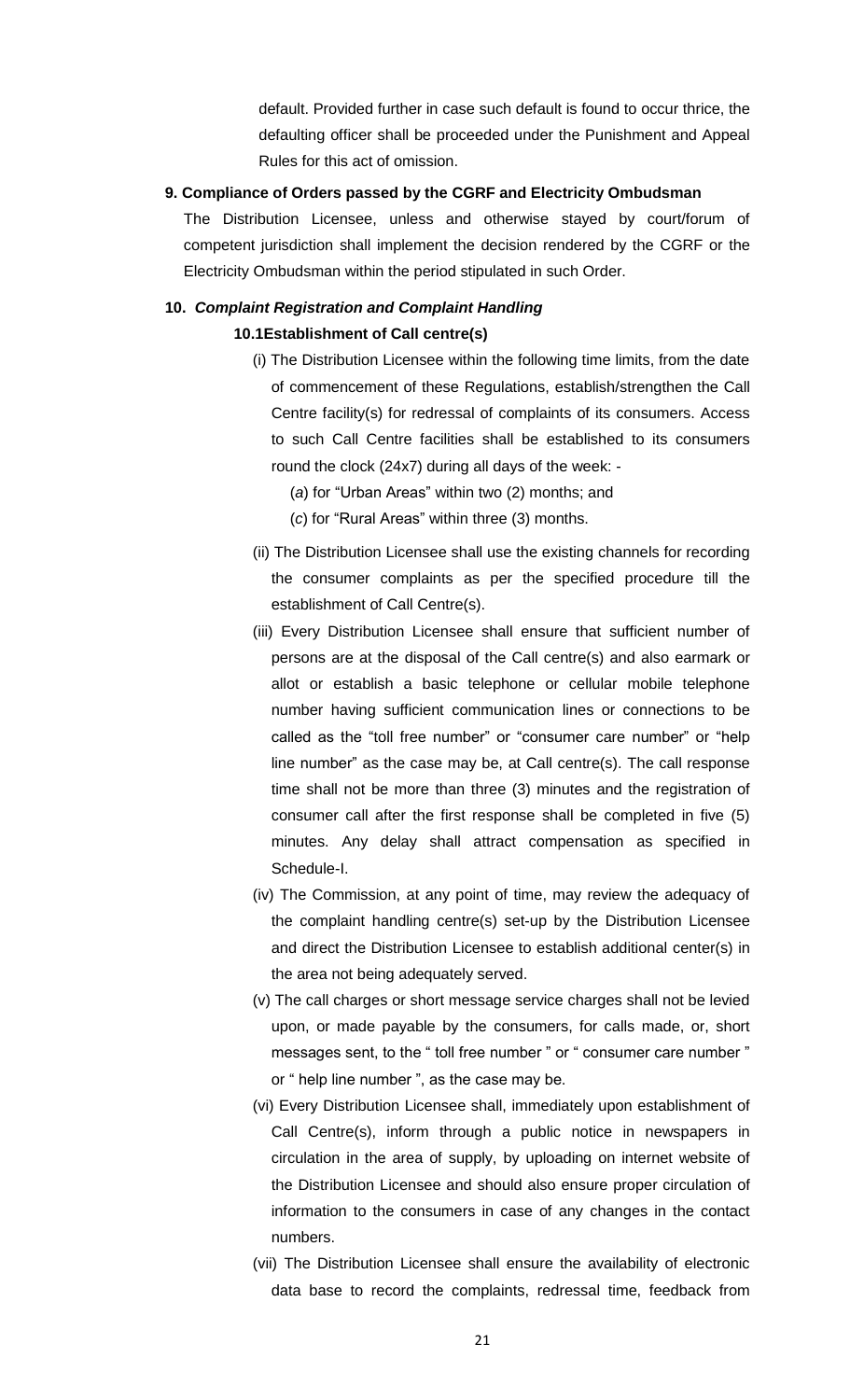consumers etc. which will help in finalization of compensation and reporting of the performance to the Commission.

 (viii) The Distribution Licensee shall convey information about the name of office(s), address(es) and telephone numbers wherein the consumer can lodge the complaints, in the form of additional information printed on the electricity bills and shall also display it at the sub-division offices and on the internet website of that Distribution Licensee.

## **10.2 Process of handling complaints**

- (i) The Distribution Licensee shall devise its own processes at Complaint Handling Centers / Call Centre(s) / Customer Care Centre(s) / Service Centre(s) or any other customer interface channels to handle consumer complaints.
- (ii) The Distribution Licensee shall register all complaint made by a consumer (either verbally or in writing) in a manual register or in electronic format to be maintained for this purpose. The complaints shall be recorded in the approved format. The Distribution Licensee shall allot a unique identification number to each complaint which shall be duly communicated to the consumer along with the expected complaint resolution time.
- (iii) The Distribution Licensee shall intimate contact details of the next higher authority (including his name, telephone number and address) to the consumer in case the consumer is not satisfied with the complaint handling or when requested by him.
- (iv) The Distribution Licensee shall update and record feedback of the consumer on the action taken along with the total time taken for resolution of the complaint.

#### **11.** *Reliability Indices*

- 11.1 The Distribution Licensee shall calculate and report the following reliability indices of its distribution system separately for 11 kV feeders and consumers, covering all cities and towns up to the District Headquarter towns and also for rural areas: -
	- **(***i***) System Average Interruption Frequency Index (SAIFI);**
	- **(***ii***) System Average Interruption Duration Index (SAIDI); and**

# **(***iii***) Reliability Indices (RI)**

Provided that the above categorization should cover the whole area of the licensee and should include all the 11kV feeders in its area of operation. Licensee shall also calculate and report the Reliability Indices of agriculture feeders separately. The indices shall be computed as per the prescribed formats annexed as **Annexure-VI to VII**.

11.2 The Distribution Licensee shall segregate all 11 kV feeders in its supply area into urban, rural and agricultural tube well categories. The category shall comprise of all feeders where the agricultural load exceeds 90% of the total load on the feeder.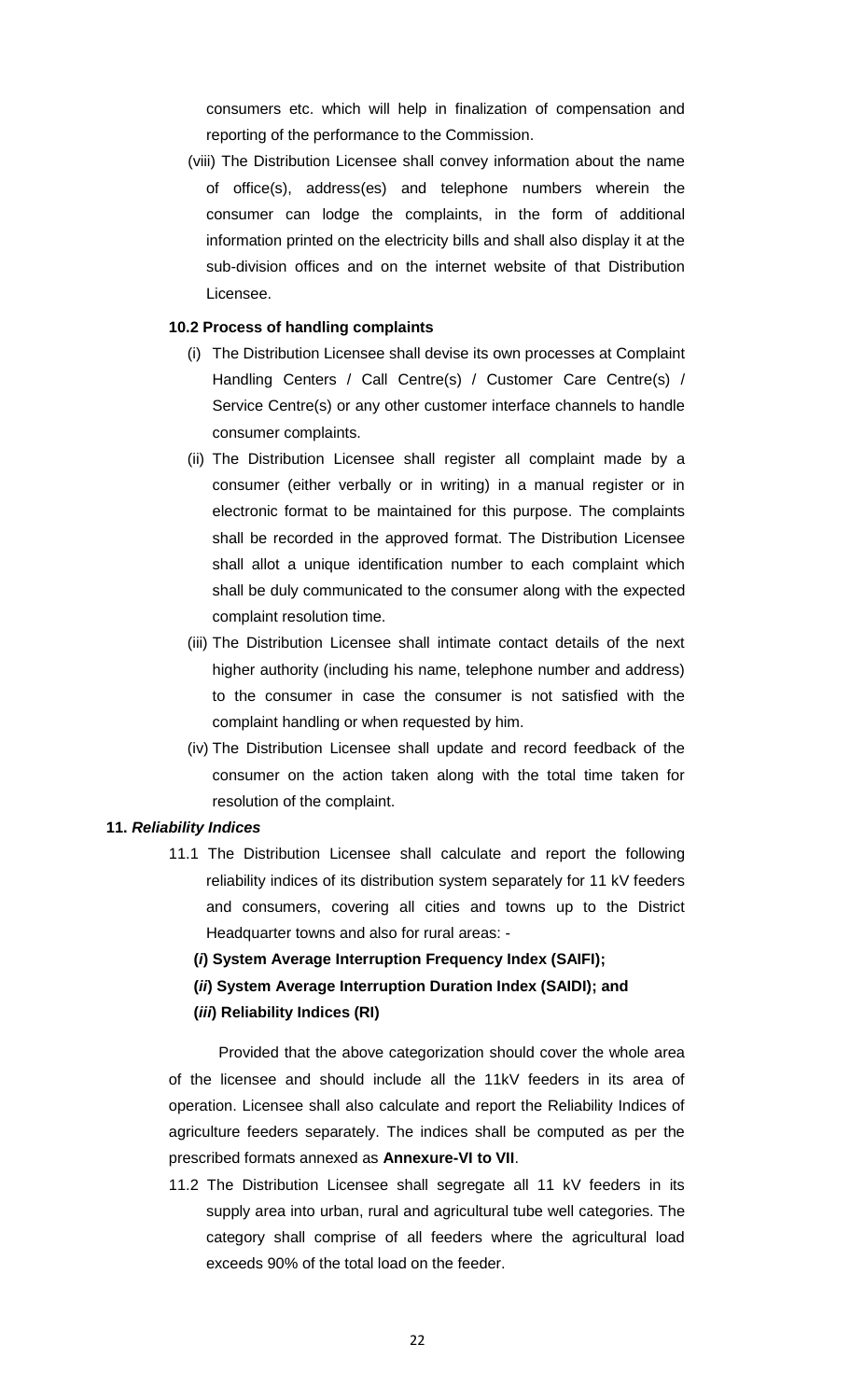- 11.3 The Distribution Licensee shall make concerted efforts to achieve the standards of reliability fixed by the Commission from time to time.
- 11.4 The Distribution Licensee shall maintain data on the reliability indices specified in Regulation 11.1 above for each zone/circle/division/subdivision on a monthly basis.
- 11.5 The Distribution Licensee shall post, at the end of each month, such monthly information on reliability indices, on website of the Distribution Licensee and shall submit such report quarterly to the Commission within 30 days after the expiry of respective quarter.
- 11.6 Based on the information submitted by licensees, the Commission shall notify annually the targeted levels of these indices to be achieved by the Licensee. In the event, the Distribution Licensee persistently neglects and fails to improve its performance, the Commission may take action against the Distribution Licensee as per provision under Section 24 or any other provision of the Act.

#### **12.** *Exemptions*

- 12.1 Standards of Performance specified in these Regulations shall remain suspended in case of the following events and the Distribution Licensee is prevented from meeting his obligations under these Regulations by-
	- (*i*) force majeure events such as cyclone, floods, storms, pandemic, war, mutiny, civil commotion, riots, lightning, earthquake, lockout, fire affecting Licensee's installations and activities;
	- (*ii*) outages due to generation failure or transmission network failure;
	- (*iii*) outages that are initiated by the National Load Despatch Centre/ Regional Load Despatch Centre/ State Load Despatch Centre during the occurrence of failure of their facilities;
	- (*iv*) or other occurrences beyond the control of the Distribution Licensee;

Provided that the Distribution Licensee shall not be exempted from failure to maintain the Standards of Performance under these Regulations, where such failure can be attributed to negligence or deficiency or lack of preventive maintenance of the distribution system or failure to take reasonable precaution on the part of the Distribution Licensee.

12.2 The Commission may, by general or special order, exempt the Distribution Licensee from any or all of the standards specified in these Regulations for such period as may be specified in the said Order.

#### **13.** *Determination of Compensation*

13.1 If the Distribution Licensee fails to meet the Guaranteed Standards of Performance as specified in Schedule-I, Licensee shall pay compensation to the affected person;

Provided that any person who is affected by the failure of the Distribution Licensee to meet the Standards of Performance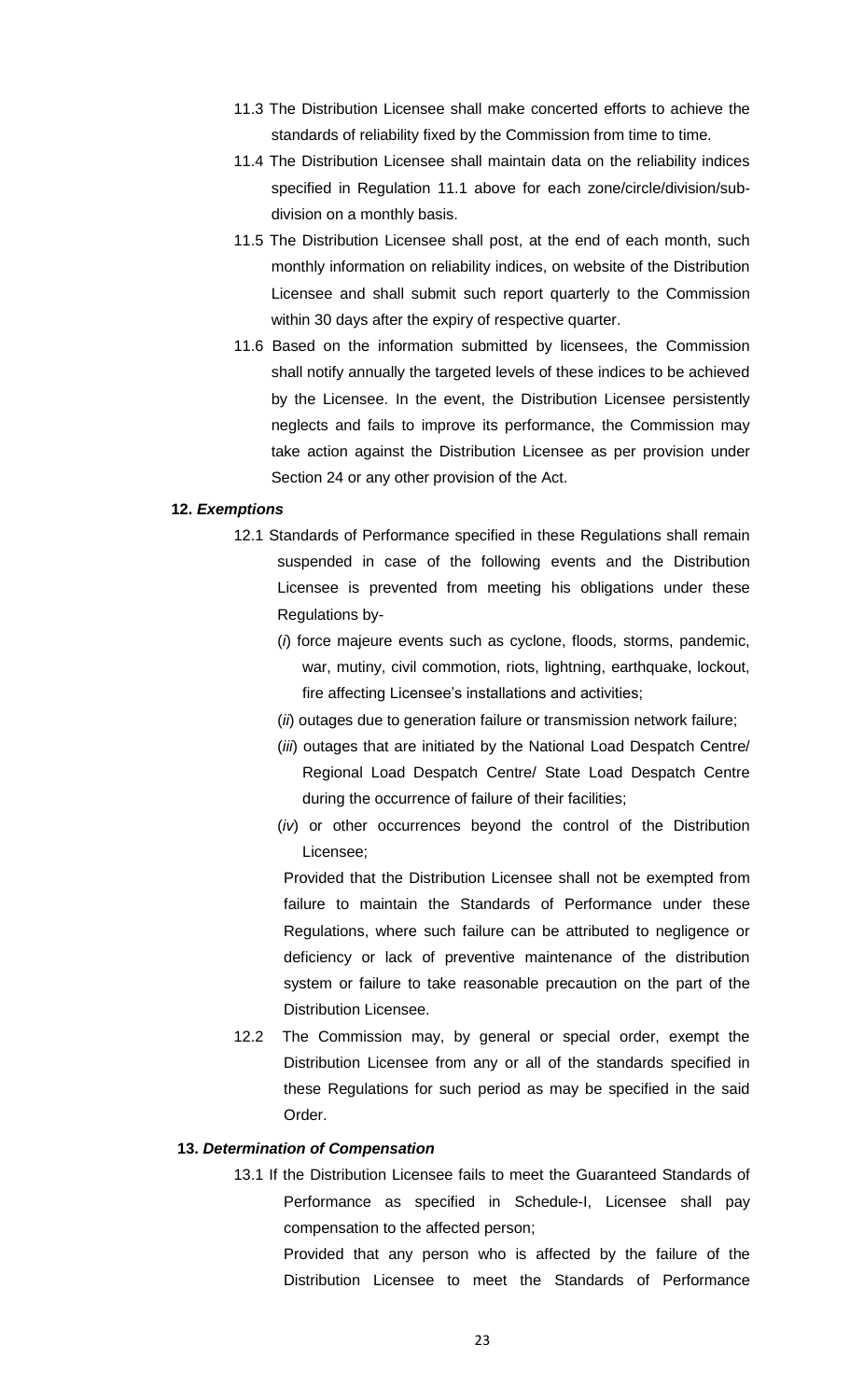specified under these Regulations and who seeks to claim compensation shall file his claim with such a Distribution Licensee within a maximum period of thirty (30) days from the time such a person is affected by such failure of the Distribution Licensee to meet the Standards of Performance;

Provided further that the Distribution Licensee shall provide information to consumers with regard to its offices/ competent authority to settle claims for compensation;

Provided further that the Distribution Licensee shall compensate the affected person(s) within a maximum period of ninety (90) days from the date of filing his claim.

13.2 In case the Distribution Licensee fails to pay the compensation or if the affected person is aggrieved by non-redressal of his grievances, he may make a representation for the redressal of his grievance to the concerned Consumer Grievance Redressal Forum in accordance with the provisions of Haryana Electricity Regulatory Commission (Consumer Grievances Redressal Forum and Electricity Ombudsman) Regulations, 2004 including any amendment or revisit thereto.

Provided that in case the claim for compensation is upheld by the Consumer Grievances Redressal Forum, the compensation determined by the Commission in Schedule-I to these Regulations will be implemented by the Forum or by the Ombudsman, in case of an appeal filed against order of the Forum before him and is to be paid by the concerned Distribution Licensee.

Provided further that such compensation shall be based on the classification of such failure as determined by the Commission under the provisions of Section 57 of the Act and the payment of such compensation shall be paid or adjusted in the consumer's future bills (issued subsequent to the award of compensation) within ninety (90) days of a direction issued by the Forum or by the Ombudsman, as the case may be.

#### **14.** *Information with respect to Level of Performance*

14.1 The Distribution Licensee shall submit the information to the Commission on the matters covered under clauses (*a*) and (*b*) of sub-section (*1*) of Section 59 of the Act on quarterly basis, within a period of thirty (30) days from the end of the quarter in the forms shown in Annexure I to Annexure-VII and put up such information on the internet website of the Distribution Licensee, within a period of thirty days from the end of the quarter. The consolidated yearly information shall also be supplied at the end of each financial year by the 15<sup>th</sup> May of prospective year.

Provided that the information shall be with respect to the total number of cases of failure to meet each of the standards specified in these Regulations.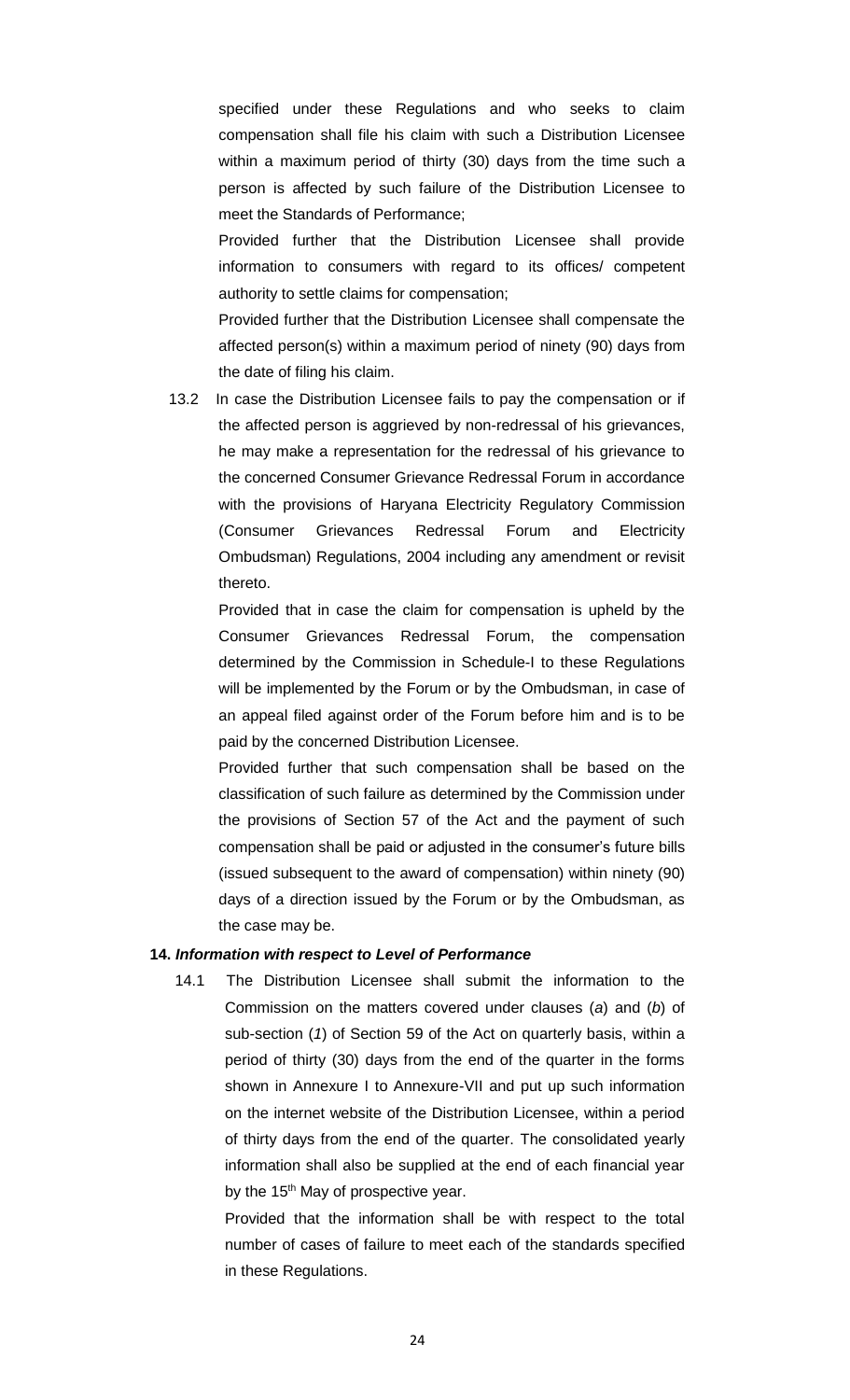Provided further that the Distribution Licensee shall separately state the total number of cases where compensation has been paid by it without dispute and the total number of cases where compensation has been paid in compliance with an order or direction of the Forum or Ombudsman, along with the total amount of compensation in each category.

Provided further that Distribution Licensee shall intimate the measures taken by Licensee to improve performance in the areas of his License;

14.2 The Commission may authorize its Officers or any independent agency(s) to conduct annual checks, in order to monitor the compliance of the standards of performance by the Distribution Licensee(s) and submit a report to the Commission.

### **15. Power to give direction**

The Commission may, from time to time, issue directions and orders as considered appropriate for implementation of these Regulations.

### **16. Power to relax**

The Commission may by general or special order, for reasons to be recorded in writing, may relax any of the provisions of these Regulations.

### **17.** *Power to Remove Difficulties.*

 If any difficulty arises in giving effect to the provisions of these Regulations, the Commission may, by general or specific order, make such provisions not inconsistent with the provisions of the Act, as may appear to be necessary for removing the difficulty.

# **18.** *Power to Amend*

 The Commission may at any time, add to, vary, alter, modify or amend any provisions of these Regulations after following due process including affording an opportunity to the stakeholders / public.

# **19.** *Repeal and Saving*

- 19.1 The "Haryana Electricity Regulatory Commission (Standards of Performance of Distribution Licensees) Regulations, 2004" issued vide Regulation No. HERC/04/2004 and notified on 16<sup>th</sup> July, 2004 including the amendments thereof issued subsequently are hereby repealed.
- 19.2 Notwithstanding the repeal anything done or any action taken or purported to have been done or taken under the repealed regulations, in so far as it is not inconsistent with the provisions of the Act or rules and regulations made there under, shall be deemed to have been taken under these Regulations.

By Order of the Commission

**Secretary** Haryana Electricity Regulatory Commission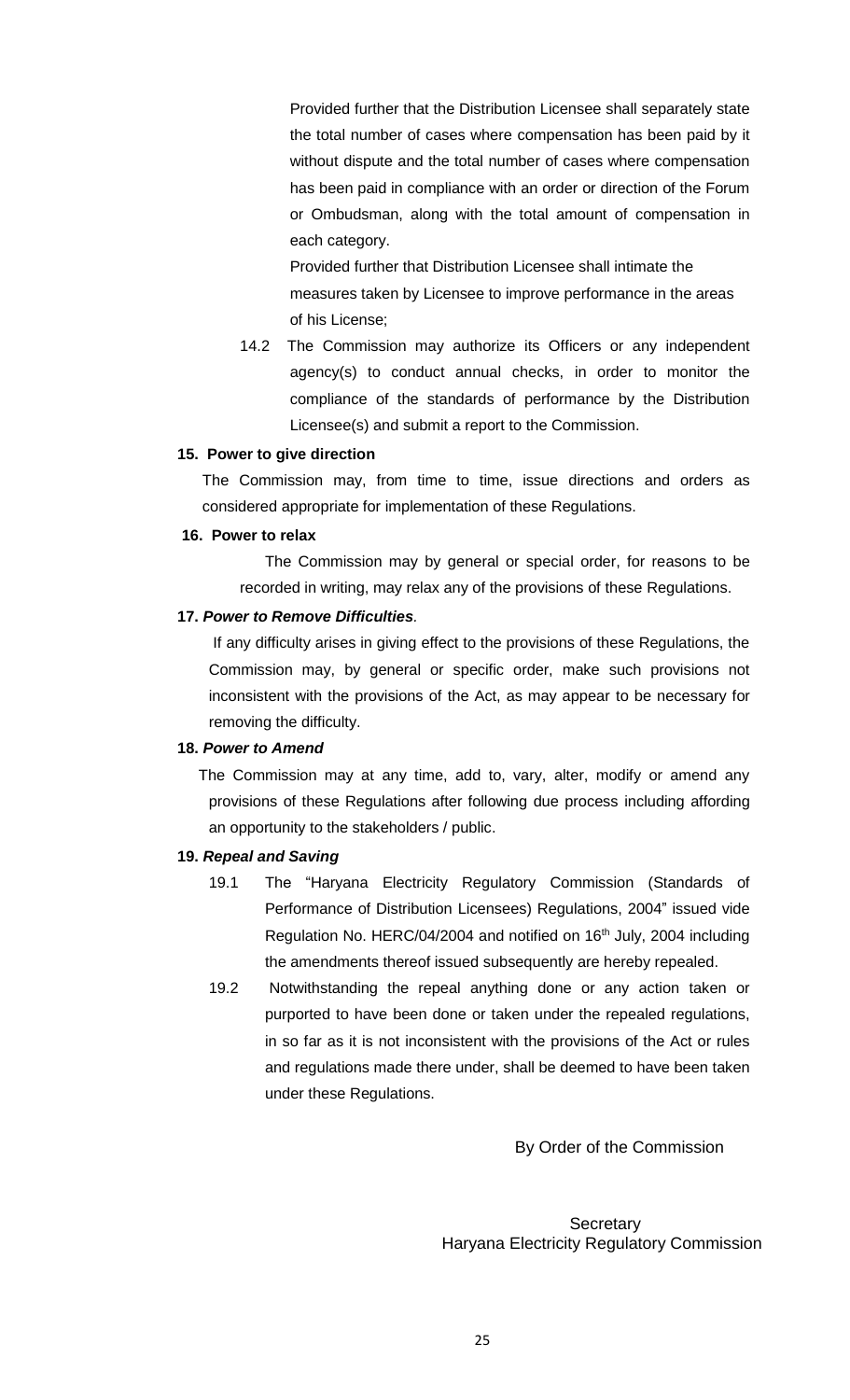# **Schedule-I**

|                | <b>Guaranteed Standards of Performance</b> |                                |                       |                              |                                   |  |  |  |
|----------------|--------------------------------------------|--------------------------------|-----------------------|------------------------------|-----------------------------------|--|--|--|
| Sr.No          | <b>Nature of Service</b>                   |                                |                       | <b>Standard (Including</b>   | Compensatio                       |  |  |  |
|                |                                            |                                | <b>Time Limit for</b> | n Payable                    |                                   |  |  |  |
|                |                                            |                                | rendering Service)    |                              |                                   |  |  |  |
| $\mathbf{1}$   |                                            | Response time for the consumer | Maximum 3 minutes     |                              | <b>Rs. 50 in</b>                  |  |  |  |
|                |                                            | call                           |                       |                              | each case                         |  |  |  |
|                |                                            |                                |                       |                              | of default                        |  |  |  |
| $\overline{2}$ | <b>Registration of consumer call and</b>   |                                | Within 5 minutes      |                              | <b>Rs. 50 in</b>                  |  |  |  |
|                |                                            | issue of complaint number      |                       |                              | each default                      |  |  |  |
| 3              | <b>Normal fuse-</b>                        | Urban Area                     | Within 4 hrs          | Within 2                     | <b>Rs. 100 per</b>                |  |  |  |
|                | off                                        |                                |                       | hrs. of                      | day or part                       |  |  |  |
|                |                                            |                                |                       | receipt of                   | thereof in                        |  |  |  |
|                |                                            |                                |                       | complaint,                   |                                   |  |  |  |
|                |                                            | <b>Rural Area</b>              | Within 8 hrs          | complainant                  | case of delay                     |  |  |  |
| 4              | Line<br><b>Break</b>                       | Urban Area                     | Within 8 hrs          | shall be                     | to each                           |  |  |  |
|                | Down                                       |                                | (12 hrs. if           | informed                     | affected                          |  |  |  |
|                |                                            |                                | pole gets             | about the                    | consumer.                         |  |  |  |
|                |                                            |                                | broken)               | likely time to               |                                   |  |  |  |
|                |                                            | <b>Rural Area</b>              | Within 16             | be taken for                 |                                   |  |  |  |
|                |                                            |                                | hrs $(24$ hrs.        | restoration                  |                                   |  |  |  |
|                |                                            |                                | if pole gets          | of supply if<br>asked for by |                                   |  |  |  |
|                |                                            |                                | broken)               | the                          |                                   |  |  |  |
| 5              | <b>Undergroun</b>                          | <b>Urban Area</b>              | Within 48             | complainant                  |                                   |  |  |  |
|                | d Cable fault                              |                                | hrs after             |                              |                                   |  |  |  |
|                |                                            |                                | obtaining             |                              |                                   |  |  |  |
|                |                                            |                                | necessary             |                              |                                   |  |  |  |
|                |                                            |                                | clearances            |                              |                                   |  |  |  |
|                |                                            | <b>Rural Area</b>              | Within 48             |                              |                                   |  |  |  |
|                |                                            |                                | hrs after             |                              |                                   |  |  |  |
|                |                                            |                                | obtaining             |                              |                                   |  |  |  |
|                |                                            |                                | necessary             |                              |                                   |  |  |  |
|                |                                            |                                | clearances            |                              |                                   |  |  |  |
| 6              | <b>Distribution</b>                        | <b>Urban Area</b>              | Within 24             |                              | <b>Rs. 100 per</b>                |  |  |  |
|                | <b>Transformer</b>                         |                                | hrs                   |                              | day or part                       |  |  |  |
|                | <b>Failure</b>                             | <b>Rural Area</b>              | Within 48             |                              | thereof in                        |  |  |  |
|                |                                            |                                | hrs                   |                              | case of delay<br>to each          |  |  |  |
|                |                                            |                                |                       |                              | affected                          |  |  |  |
| $\overline{7}$ | <b>Major Power</b><br><b>Failure</b>       | Urban Area                     | Within 7<br>days      |                              | consumer.                         |  |  |  |
|                | involving                                  |                                | Alternate             |                              | Subject to                        |  |  |  |
|                | <b>Power</b>                               | <b>Rural Area</b>              | arrangeme             |                              | maximum of                        |  |  |  |
|                | Transformer/                               |                                | nt to restore         |                              | Rs.3000/- to                      |  |  |  |
|                | <b>Equipment</b>                           |                                | the supply            |                              | all affected                      |  |  |  |
|                | etc.                                       |                                | to the                |                              | consumers                         |  |  |  |
|                |                                            |                                | affected              |                              | combined.                         |  |  |  |
|                |                                            |                                | area to be            |                              |                                   |  |  |  |
|                |                                            |                                | made within           |                              |                                   |  |  |  |
|                |                                            |                                | 24 hrs.               |                              |                                   |  |  |  |
|                |                                            |                                | wherever<br>technical |                              |                                   |  |  |  |
|                |                                            |                                | feasible.             |                              |                                   |  |  |  |
| 8              | Un-                                        |                                |                       |                              |                                   |  |  |  |
|                | scheduled                                  | Not to exceed 4hrs on any day. |                       |                              | <b>Rs. 100 per</b><br>day or part |  |  |  |
|                | load                                       |                                |                       |                              | thereof in                        |  |  |  |
|                | <b>Shedding</b>                            |                                |                       |                              | case of delay                     |  |  |  |
|                |                                            |                                |                       |                              | to each                           |  |  |  |
|                |                                            |                                |                       |                              | affected                          |  |  |  |
|                |                                            |                                |                       |                              | consumer                          |  |  |  |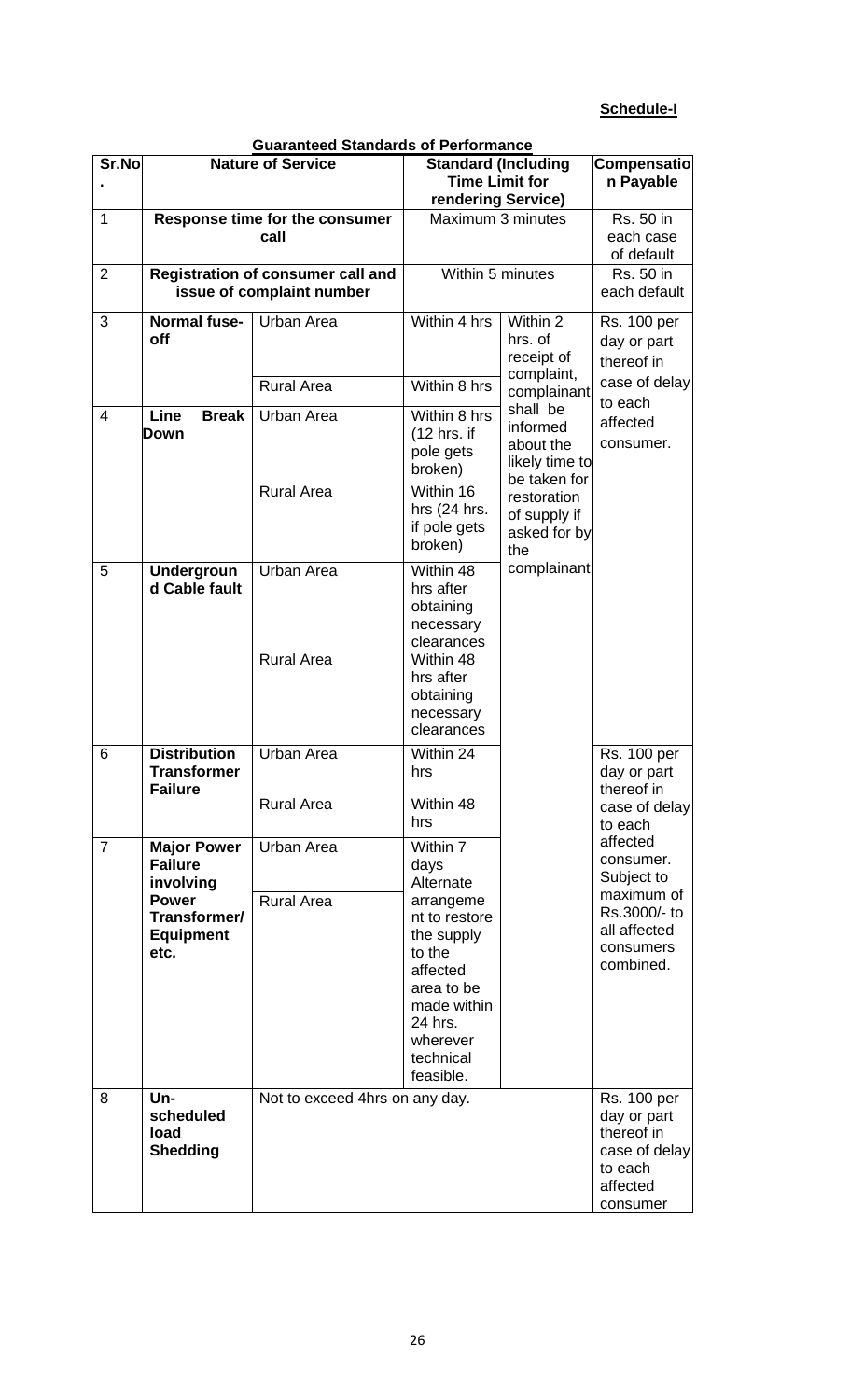| 9  | Period of<br><b>Scheduled</b><br>outage                                                            | Maximum<br>duration at a<br>stretch<br>Restoration of<br>Supply | Not to<br>exceed 8<br>hours on<br>any day<br>By 6:00<br>PM in the<br>evening.                                                                                                                                                                                                                                                                                                                                                                                             | Consumer<br>s to be<br>informed<br>through<br>public<br>notice at<br>least 24<br>hours in<br>advance                              | <b>Rs. 100 per</b><br>day or part<br>thereof in<br>case of delay<br>to each<br>affected<br>consumer |
|----|----------------------------------------------------------------------------------------------------|-----------------------------------------------------------------|---------------------------------------------------------------------------------------------------------------------------------------------------------------------------------------------------------------------------------------------------------------------------------------------------------------------------------------------------------------------------------------------------------------------------------------------------------------------------|-----------------------------------------------------------------------------------------------------------------------------------|-----------------------------------------------------------------------------------------------------|
| 10 | <b>Meter</b><br><b>Complaints</b>                                                                  | Inspect and check<br>correctness                                | Within 7 days of receipt<br>of request/complaint<br>along with the requisite<br>fee.                                                                                                                                                                                                                                                                                                                                                                                      | <b>Rs. 100 per</b><br>day or part<br>thereof in<br>case of<br>delay.                                                              |                                                                                                     |
|    |                                                                                                    | Replace slow/ fast<br>meters/ creeping or<br>stuck meters       | Within 7 days after its<br>being so established on<br>checking                                                                                                                                                                                                                                                                                                                                                                                                            |                                                                                                                                   |                                                                                                     |
|    |                                                                                                    | Replace burnt<br>meters                                         |                                                                                                                                                                                                                                                                                                                                                                                                                                                                           | The burnt meter should<br>be replace within 24<br>hours subject to<br>maximum of 72 hours as<br>per Supply Code<br>Regulation 5.8 |                                                                                                     |
| 11 | <b>Application</b><br>for new<br>connection/<br><b>Additional</b><br>load/<br>reduction in<br>load | Inspection of<br>applicants'<br>premises                        | Within 7 days of receipt<br>of application complete in<br>all respect along with<br>prescribed charges                                                                                                                                                                                                                                                                                                                                                                    | Rs. 200 per<br>day or part<br>thereof in<br>case of delay<br>subject to<br>Section 44 of<br>the Act.                              |                                                                                                     |
|    |                                                                                                    | Issue of demand<br>notice                                       | No. of days from the date<br>of inspection of premises.<br>a) 7 days in case supply<br>to be extended from<br>existing network<br>b) In case extension/<br>augmentation of existing<br>network is required.<br>i. within 7 days in case of<br>LT supply;<br>ii. within 14 days in case<br>of 11 kV supply;<br>iii. within 20 days in case<br>of HT at 33 kV supply;<br>iv. within 25 days in case<br>of supply above 33 kV;<br>c) 7 days in case of<br>reduction of load. |                                                                                                                                   |                                                                                                     |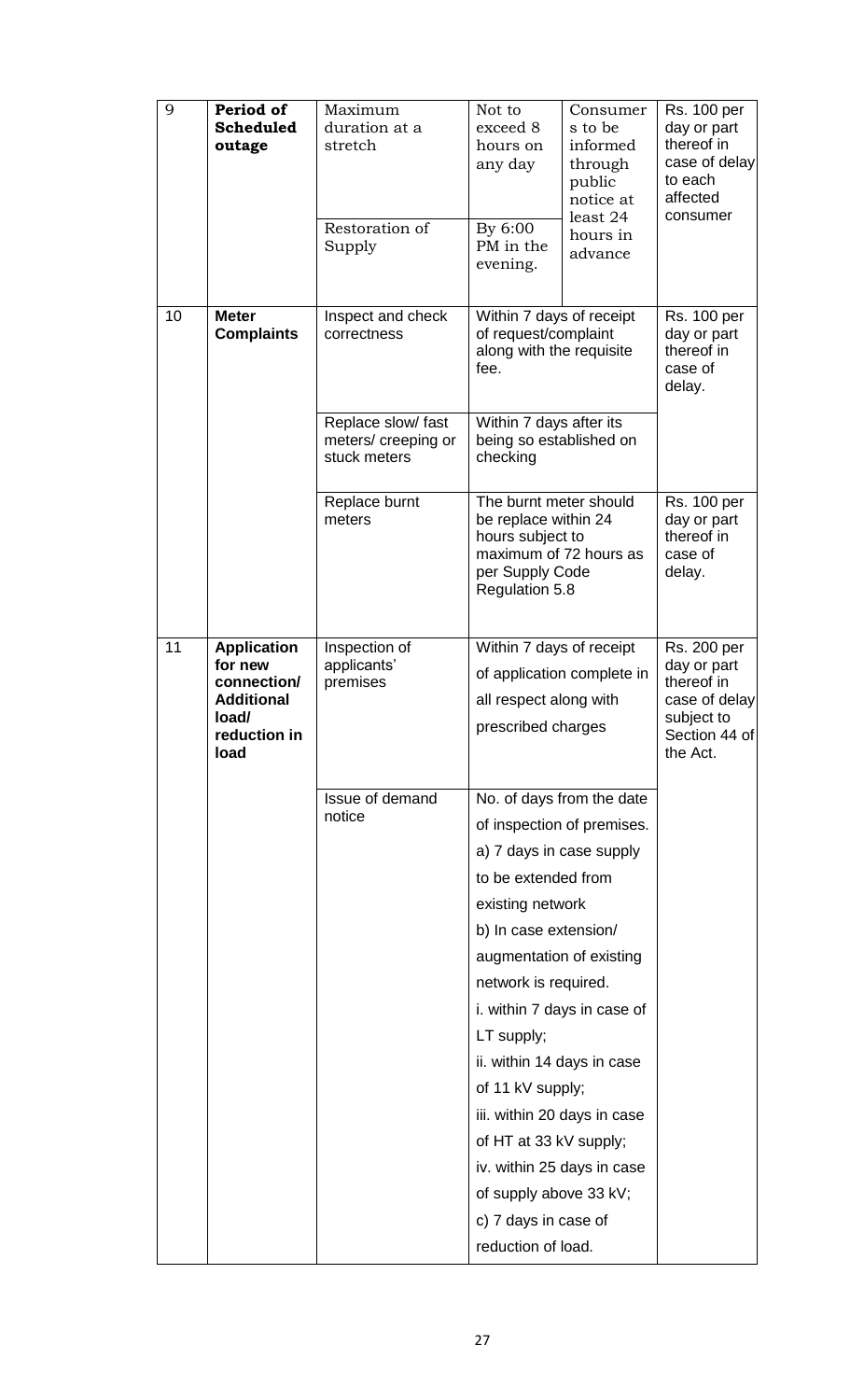|  | Release of Supply                     | No. of days after the       |  |
|--|---------------------------------------|-----------------------------|--|
|  | on compliance of<br>demand notice and | compliance of demand        |  |
|  | receipt of payment                    | notice.                     |  |
|  |                                       | i. within 23 days in case   |  |
|  |                                       | of LT supply;               |  |
|  |                                       | ii. within 57 days in case  |  |
|  |                                       | of 11 kV supply;            |  |
|  |                                       | iii. within 77 days in case |  |
|  |                                       | of HT at 33 kV supply;      |  |
|  |                                       | iv. within 142days in case  |  |
|  |                                       | of supply above 33 kV;      |  |
|  |                                       | v. with in 7 days where     |  |
|  |                                       | no change in CT, PT or      |  |
|  |                                       | any other equipment is      |  |
|  |                                       | required. Provided in       |  |
|  |                                       | case the CTs/PTs/           |  |
|  |                                       | Transformers etc. are to    |  |
|  |                                       | be replaced then time       |  |
|  |                                       | lines as in case of         |  |
|  |                                       | extension of load shall be  |  |
|  |                                       | applicable.                 |  |
|  |                                       |                             |  |
|  |                                       |                             |  |
|  |                                       |                             |  |
|  |                                       |                             |  |
|  |                                       |                             |  |
|  |                                       |                             |  |
|  |                                       |                             |  |
|  |                                       |                             |  |
|  |                                       |                             |  |
|  |                                       |                             |  |
|  |                                       |                             |  |
|  |                                       |                             |  |
|  |                                       |                             |  |
|  |                                       |                             |  |
|  |                                       |                             |  |
|  |                                       |                             |  |
|  |                                       |                             |  |
|  |                                       |                             |  |
|  |                                       |                             |  |
|  |                                       |                             |  |
|  |                                       |                             |  |
|  |                                       |                             |  |
|  |                                       |                             |  |
|  |                                       |                             |  |
|  |                                       |                             |  |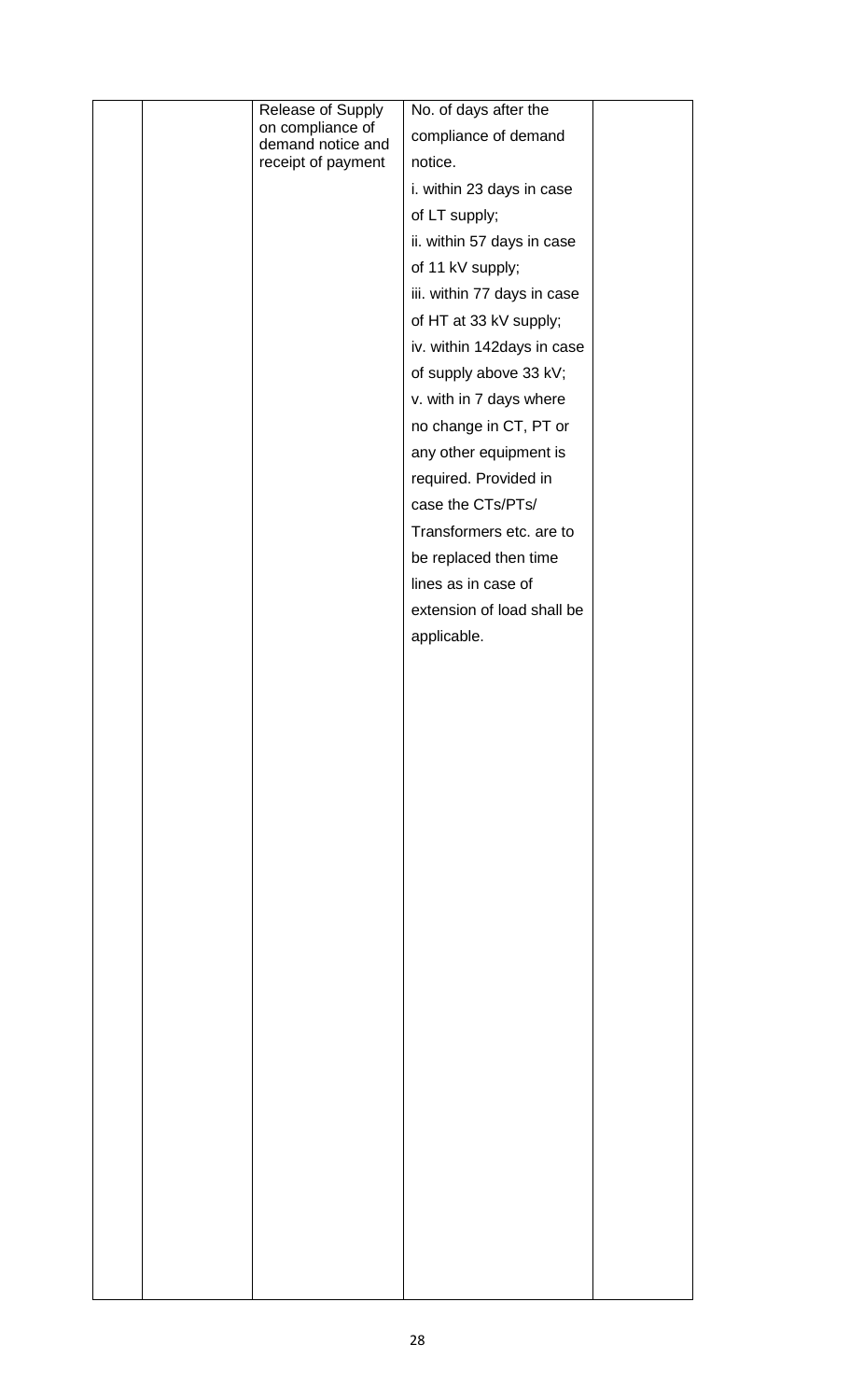| 12                                    | <b>Release of</b> | Inspection of                         | Within 7 days of receipt    | Rs. 200 per      |  |  |  |  |
|---------------------------------------|-------------------|---------------------------------------|-----------------------------|------------------|--|--|--|--|
| <b>Temporary</b><br><b>Connection</b> |                   | applicants'                           | of application complete in  | day or part      |  |  |  |  |
|                                       |                   | premises                              | all respect along with      | thereof in       |  |  |  |  |
|                                       |                   |                                       | prescribed charges          | case of<br>delay |  |  |  |  |
|                                       |                   | Issue of demand                       | No. of days from the date   | subject to       |  |  |  |  |
|                                       |                   | notice                                |                             | Section 44       |  |  |  |  |
|                                       |                   |                                       | of inspection of premises.  | of the Act.      |  |  |  |  |
|                                       |                   |                                       | a) 7 days in case supply    |                  |  |  |  |  |
|                                       |                   |                                       | to be extended from the     |                  |  |  |  |  |
|                                       |                   |                                       | existing network            |                  |  |  |  |  |
|                                       |                   |                                       | b) in case extension/       |                  |  |  |  |  |
|                                       |                   |                                       | augmentation of existing    |                  |  |  |  |  |
|                                       |                   |                                       | network is required.        |                  |  |  |  |  |
|                                       |                   |                                       | i. within 7 days in case of |                  |  |  |  |  |
|                                       |                   |                                       | LT supply;                  |                  |  |  |  |  |
|                                       |                   |                                       | ii. within 14 days in case  |                  |  |  |  |  |
|                                       |                   |                                       | of 11 kV supply;            |                  |  |  |  |  |
|                                       |                   |                                       | iii. within 20 days in case |                  |  |  |  |  |
|                                       |                   |                                       | of 33 kV supply;            |                  |  |  |  |  |
|                                       |                   |                                       | iv. within 25 days in case  |                  |  |  |  |  |
|                                       |                   |                                       | of supply above 33 kV;      |                  |  |  |  |  |
|                                       |                   |                                       | In case connection not      |                  |  |  |  |  |
|                                       |                   |                                       |                             |                  |  |  |  |  |
|                                       |                   |                                       | feasible technically,       |                  |  |  |  |  |
|                                       |                   |                                       | applicant shall be          |                  |  |  |  |  |
|                                       |                   |                                       | informed within 7 days in   |                  |  |  |  |  |
|                                       |                   |                                       | case of LT and 15 days      |                  |  |  |  |  |
|                                       |                   |                                       | in case of HT, giving       |                  |  |  |  |  |
|                                       |                   |                                       | reasons for the same.       |                  |  |  |  |  |
|                                       |                   | Release of Supply                     | No. of days after the       |                  |  |  |  |  |
|                                       |                   | on compliance of<br>demand notice and | compliance of demand        |                  |  |  |  |  |
|                                       |                   | receipt of payment                    | notice.                     |                  |  |  |  |  |
|                                       |                   |                                       | a) 5 days in case supply    |                  |  |  |  |  |
|                                       |                   |                                       | to be extended from the     |                  |  |  |  |  |
|                                       |                   |                                       | existing network            |                  |  |  |  |  |
|                                       |                   |                                       | b) in case extension/       |                  |  |  |  |  |
|                                       |                   |                                       | augmentation of existing    |                  |  |  |  |  |
|                                       |                   |                                       | network is required.        |                  |  |  |  |  |
|                                       |                   |                                       | i. within 30 days in case   |                  |  |  |  |  |
|                                       |                   |                                       |                             |                  |  |  |  |  |
|                                       |                   |                                       | of LT supply;               |                  |  |  |  |  |
|                                       |                   |                                       | iii. within 90 days in case |                  |  |  |  |  |
|                                       |                   |                                       | of HT supply upto 33 kV;    |                  |  |  |  |  |
|                                       |                   |                                       | iv. within 180 days in      |                  |  |  |  |  |
|                                       |                   |                                       | case of HT supply above     |                  |  |  |  |  |
|                                       |                   |                                       | 33 kV;                      |                  |  |  |  |  |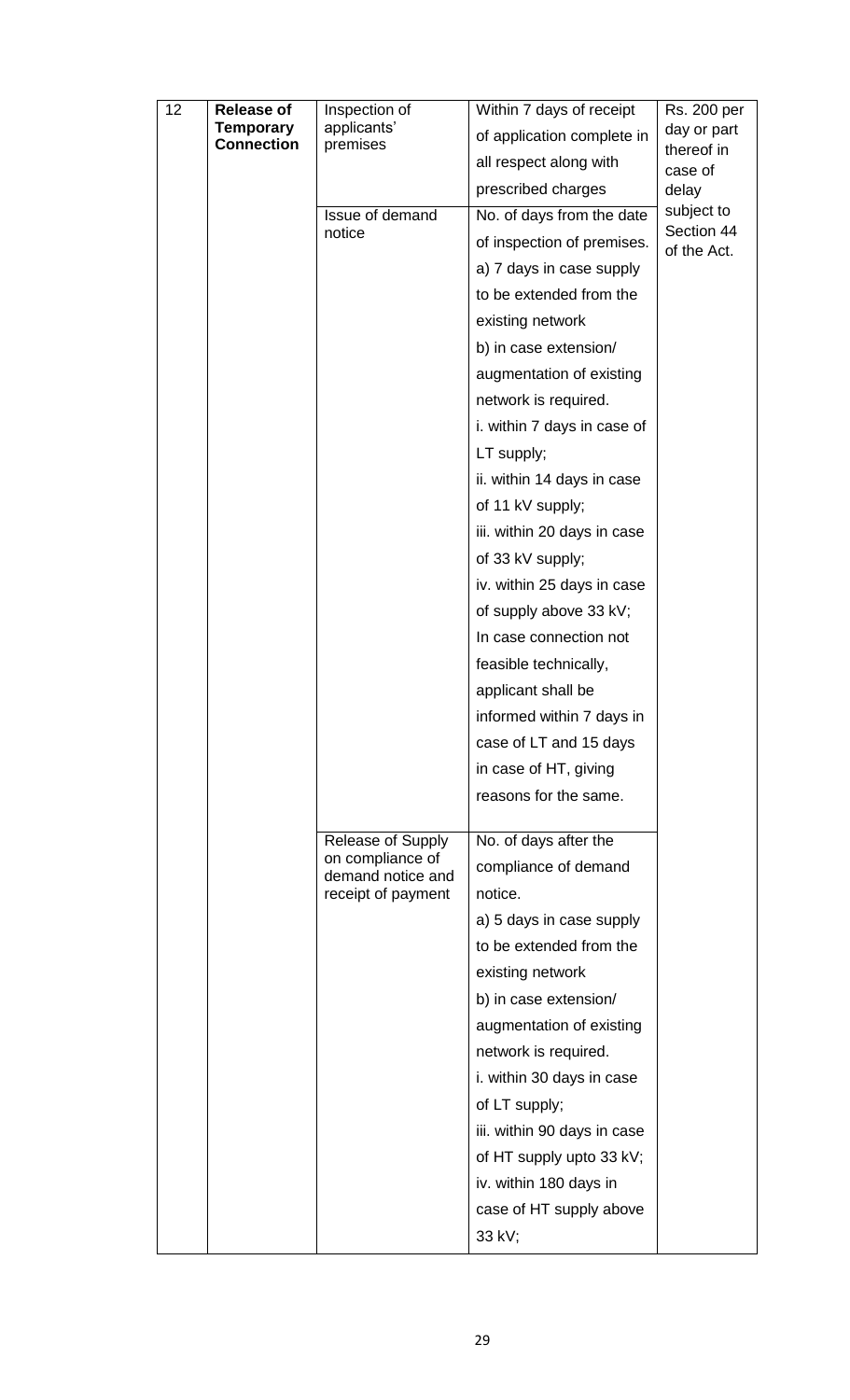| 13              | <b>Change of</b><br><b>Name</b>                                                                                          | Approval and<br>intimation of<br>charges<br>Effecting of change<br>of name | Within 7 days of receipt<br>of application complete in<br>all respect along with<br>prescribed charges<br>Within two billing cycle<br>after acceptance of<br>application.                                                                                                                                                                                  | <b>Rs. 100 per</b><br>day or part<br>thereof in<br>case of<br>delay.                                                   |  |
|-----------------|--------------------------------------------------------------------------------------------------------------------------|----------------------------------------------------------------------------|------------------------------------------------------------------------------------------------------------------------------------------------------------------------------------------------------------------------------------------------------------------------------------------------------------------------------------------------------------|------------------------------------------------------------------------------------------------------------------------|--|
| 14              | Reclassificatio<br>n of consumer<br>category/<br>change of                                                               | Inspection of<br>applicants'<br>premises                                   | Within 7 days of receipt<br>of application complete in<br>all respect along with<br>prescribed charges                                                                                                                                                                                                                                                     | <b>Rs. 100 per</b><br>day or part<br>thereof in<br>case of                                                             |  |
| tariff category |                                                                                                                          | Issue of demand<br>notice                                                  | a) 7 days in case supply<br>to be extended from<br>existing network<br>b) in case extension/<br>augmentation of existing<br>network is required.<br>i. within 7 days in case of<br>LT supply;<br>ii. within 14 days in case<br>of 11 kV supply;<br>iii. within 20 days in case<br>of 33 kV supply;<br>iv. within 30 days in case<br>of supply above 33 kV; | delay.                                                                                                                 |  |
|                 |                                                                                                                          | Effecting of<br>reclassification/chan<br>ge in category                    | From the date of<br>inspection and after<br>compliance of demand<br>notice and issue of<br>service connection<br>order.                                                                                                                                                                                                                                    |                                                                                                                        |  |
| 15              | <b>Redressal of</b><br>consumer's<br>complaint<br>regarding<br>billing i.e.                                              | In case requires no<br>additional<br>information                           | Within 24 hours of receipt<br>of Complaint                                                                                                                                                                                                                                                                                                                 | <b>Rs. 50 per</b><br>hour or part<br>thereof in<br>case of<br>delay.                                                   |  |
|                 | non receipt,<br>wrong bill,<br>etc.                                                                                      | If additional<br>information is<br>required                                | Within 7 days of receipt<br>of Complaint                                                                                                                                                                                                                                                                                                                   | <b>Rs. 100 per</b><br>day or part<br>there of<br>delay                                                                 |  |
| 16              | <b>Reconnection</b><br>of Supply<br>following<br>disconnectio                                                            | Urban Area                                                                 | Within 6 hours of receipt<br>of payment from<br>consumer                                                                                                                                                                                                                                                                                                   | <b>Rs. 100 per</b><br>day or part<br>thereof in<br>case of                                                             |  |
|                 | n due to<br>nonpayment<br>of bills<br>(disconnectio<br>n less than 6<br>months old)                                      | <b>Rural Areas</b>                                                         | Within 12 hours of receipt<br>of payment from<br>consumer                                                                                                                                                                                                                                                                                                  | delay.                                                                                                                 |  |
| 17              | <b>Refund of Advance Consumption</b><br><b>Deposit/ Consumption Security,</b><br>meter Security on closure of<br>account |                                                                            | Within 30 days of<br>adjustment of all dues.                                                                                                                                                                                                                                                                                                               | <b>Rs. 100 per</b><br>day or part<br>there of<br>delay in<br>addition to<br>interest @18<br>% p.a. on the<br>security. |  |
| 18              | <b>Shifting of</b><br>meter/<br><b>Service</b><br>connection/                                                            | Inspection of<br>applicants'<br>premises                                   | Within 7 days of receipt<br>of application complete in<br>all respect along with<br>prescribed charges                                                                                                                                                                                                                                                     | <b>Rs. 200 per</b><br>day or part<br>there of<br>delay                                                                 |  |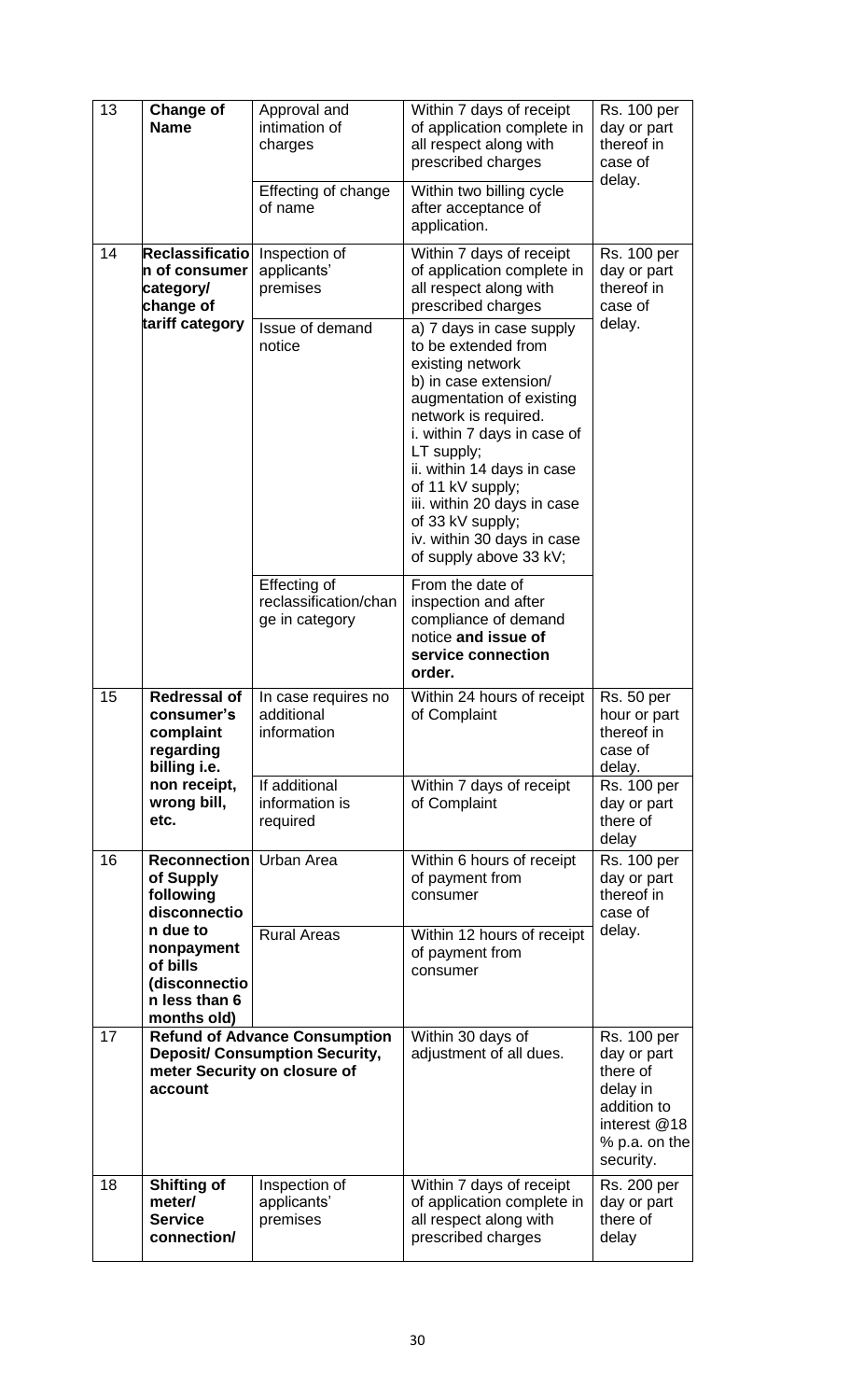|    | Lines/                       | Issue of demand                      | No. of days from the date   |                    |
|----|------------------------------|--------------------------------------|-----------------------------|--------------------|
|    |                              | notice                               |                             |                    |
|    | <b>Equipments</b>            |                                      | of inspection.              |                    |
|    |                              |                                      | a) 7 days in case supply    |                    |
|    |                              |                                      | to be extended from         |                    |
|    |                              |                                      | existing network            |                    |
|    |                              |                                      | b) in case extension/       |                    |
|    |                              |                                      | augmentation of existing    |                    |
|    |                              |                                      | network is required.        |                    |
|    |                              |                                      | i. within 7 days in case of |                    |
|    |                              |                                      | LT supply;                  |                    |
|    |                              |                                      | ii. within 14 days in case  |                    |
|    |                              |                                      | of 11 kV supply;            |                    |
|    |                              |                                      | iii. within 20 days in case |                    |
|    |                              |                                      | of 33 kV supply;            |                    |
|    |                              |                                      | iv. within 25 days in case  |                    |
|    |                              |                                      | of supply above 33 kV;      |                    |
|    |                              |                                      |                             |                    |
|    |                              | Shifting of meter/                   | Within 7 days after         |                    |
|    |                              | <b>Service Connection</b>            | receipt of necessary        |                    |
|    |                              |                                      | charges and clearances.     |                    |
|    |                              |                                      |                             |                    |
|    |                              | Shifting of LT/HT                    | Within 20 days after        |                    |
|    |                              | Lines                                | receipt of necessary        |                    |
|    |                              |                                      | charges and clearances.     |                    |
|    |                              |                                      |                             |                    |
|    |                              | Shifting of<br>Transformer           | Within 30 days after        |                    |
|    |                              |                                      | receipt of necessary        |                    |
|    |                              |                                      | charges and clearances.     |                    |
| 19 |                              | <b>Issue of No Dues Certificates</b> | Within 2 days from the      | <b>Rs. 100 per</b> |
|    |                              |                                      | date of application and     | day or part        |
|    |                              |                                      | clearance of outstanding    | thereof in         |
|    |                              |                                      | dues, if any.               | case of            |
|    |                              |                                      |                             | delay              |
| 20 | <b>Compliance of Orders</b>  |                                      | Within the time frame       | <b>Rs. 100 per</b> |
|    | pronounced by CGRF and       |                                      | defined in such order or    | day or part        |
|    | <b>Electricity Ombudsman</b> |                                      | the regulations specified   | there of           |
|    |                              |                                      | by the Commission in this   | delay              |
|    |                              |                                      | regard.                     |                    |
|    |                              |                                      |                             |                    |

**Note: - Maximum penalty shall be limited to Rs. 10,000.00/- in each case.**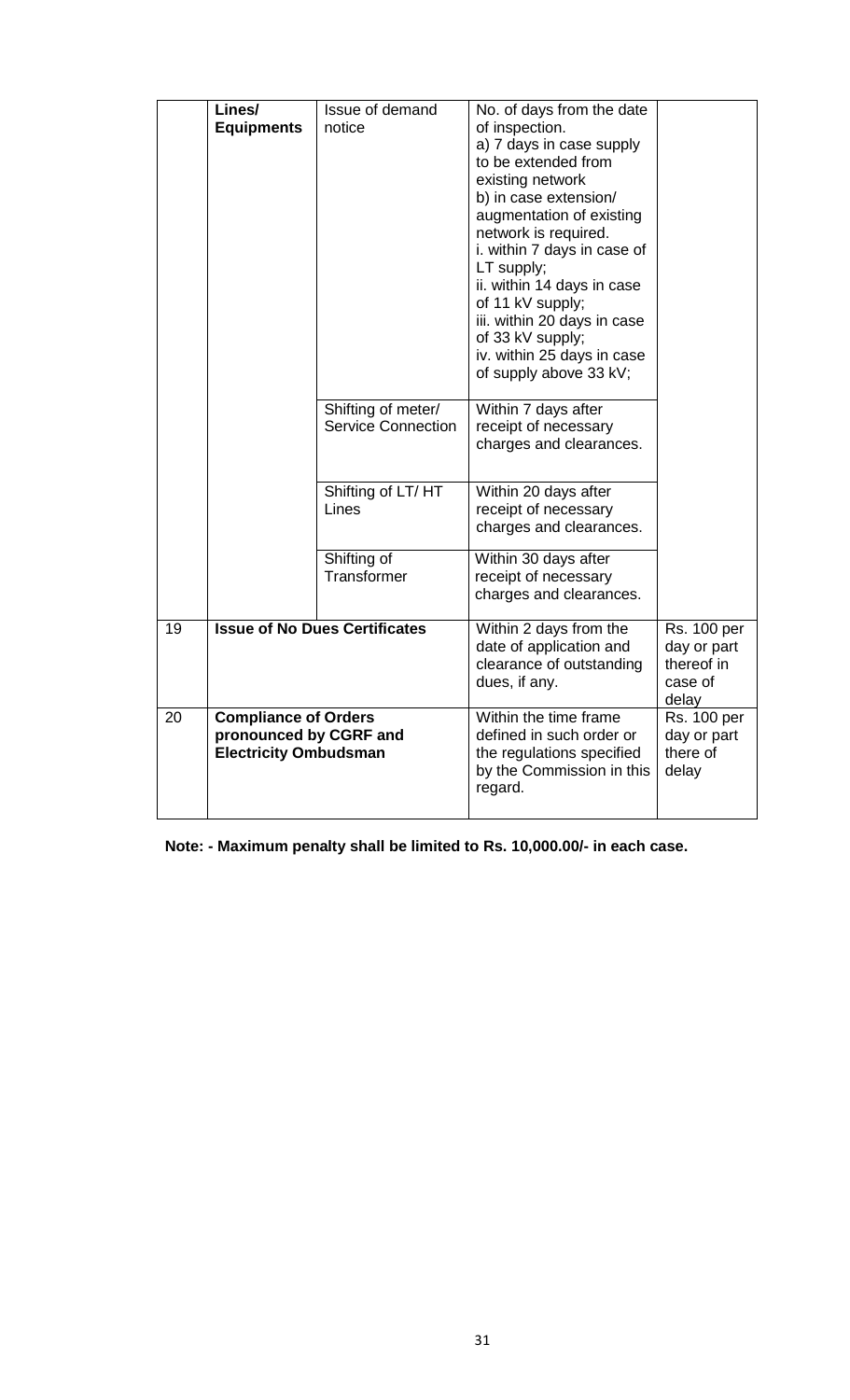# **Schedule-II**

|                | <b>General/Overall Standards of Performance</b> |                                   |                            |                |             |  |
|----------------|-------------------------------------------------|-----------------------------------|----------------------------|----------------|-------------|--|
| Sr.No          |                                                 | <b>Nature of Service</b>          | <b>Standard (Including</b> | <b>Overall</b> |             |  |
|                |                                                 |                                   | <b>Time Limit for</b>      | Standards of   |             |  |
|                |                                                 |                                   | rendering Service)         |                | performance |  |
|                |                                                 |                                   |                            |                | οf          |  |
|                |                                                 |                                   |                            |                | performance |  |
|                |                                                 |                                   |                            |                | $(\%)$      |  |
| 1              |                                                 | Response time for the consumer    | Maximum 3 minutes          |                | 99.0        |  |
|                |                                                 | call                              |                            |                |             |  |
|                |                                                 |                                   |                            |                |             |  |
| $\overline{2}$ |                                                 | Registration of consumer call and | Within 5 minutes           |                | 99.0        |  |
|                |                                                 | issue of complaint number         |                            |                |             |  |
| 3              | <b>Normal fuse-</b>                             | Urban Area                        | Within 4 hrs               | Within 2       | 99.0        |  |
|                | off                                             |                                   |                            | hrs. of        |             |  |
|                |                                                 |                                   |                            | receipt of     |             |  |
|                |                                                 |                                   |                            | complaint,     |             |  |
|                |                                                 | <b>Rural Area</b>                 | Within 16                  | complainan     |             |  |
|                |                                                 |                                   | hrs                        | t shall be     |             |  |
| 4              | Line<br><b>Break</b>                            | Urban Area                        | Within 8 hrs               | informed       | 95.0        |  |
|                | Down                                            |                                   | $(12$ hrs. if              | about the      |             |  |
|                |                                                 |                                   | pole gets                  | likely time    |             |  |
|                |                                                 |                                   | broken)                    | to be taken    |             |  |
|                |                                                 | <b>Rural Area</b>                 | Within 16                  | for            |             |  |
|                |                                                 |                                   | hrs (48 hrs.               | restoration    |             |  |
|                |                                                 |                                   | if pole gets               | of supply if   |             |  |
|                |                                                 |                                   | broken)                    | asked for      |             |  |
| 5              | <b>Undergroun</b>                               | Urban Area                        | Within 48                  | by the         |             |  |
|                | d Cable fault                                   |                                   | hrs after                  | complainan     |             |  |
|                |                                                 |                                   | obtaining                  | t              |             |  |
|                |                                                 |                                   | necessary<br>clearances    |                |             |  |
|                |                                                 | <b>Rural Area</b>                 | Within 48                  |                |             |  |
|                |                                                 |                                   | hrs after                  |                |             |  |
|                |                                                 |                                   | obtaining                  |                |             |  |
|                |                                                 |                                   | necessary                  |                |             |  |
|                |                                                 |                                   | clearances                 |                |             |  |
|                |                                                 |                                   |                            |                |             |  |
|                |                                                 |                                   |                            |                |             |  |
| 6              | <b>Distribution</b>                             | Urban Area                        | Within 24                  |                | 95.0        |  |
|                | <b>Transformer</b>                              |                                   | hrs                        |                |             |  |
|                | <b>Failure</b>                                  | <b>Rural Area</b>                 | Within 48                  |                |             |  |
|                |                                                 |                                   | hrs                        |                |             |  |
| $\overline{7}$ | <b>Major Power</b>                              | Urban Area                        | Within 7                   |                |             |  |
|                | <b>Failure</b>                                  |                                   | days                       |                |             |  |
|                | involving                                       |                                   | Alternate                  |                |             |  |
|                | <b>Power</b>                                    | <b>Rural Area</b>                 | arrangeme                  |                |             |  |
|                | Transformer/                                    |                                   | nt to restore              |                |             |  |
|                | <b>Equipment</b>                                |                                   | the supply                 |                |             |  |
|                | etc.                                            |                                   | to the<br>affected         |                |             |  |
|                |                                                 |                                   | area to be                 |                |             |  |
|                |                                                 |                                   | made within                |                |             |  |
|                |                                                 |                                   | 24 hrs.                    |                |             |  |
|                |                                                 |                                   | wherever                   |                |             |  |
|                |                                                 |                                   | technical                  |                |             |  |
|                |                                                 |                                   | feasible.                  |                |             |  |
|                |                                                 |                                   |                            |                |             |  |
| 8              | $Un-$<br>scheduled                              | Not to exceed 4hrs on any day.    |                            |                | 95.0        |  |
|                | load                                            |                                   |                            |                |             |  |
|                | <b>Shedding</b>                                 |                                   |                            |                |             |  |
|                |                                                 |                                   |                            |                |             |  |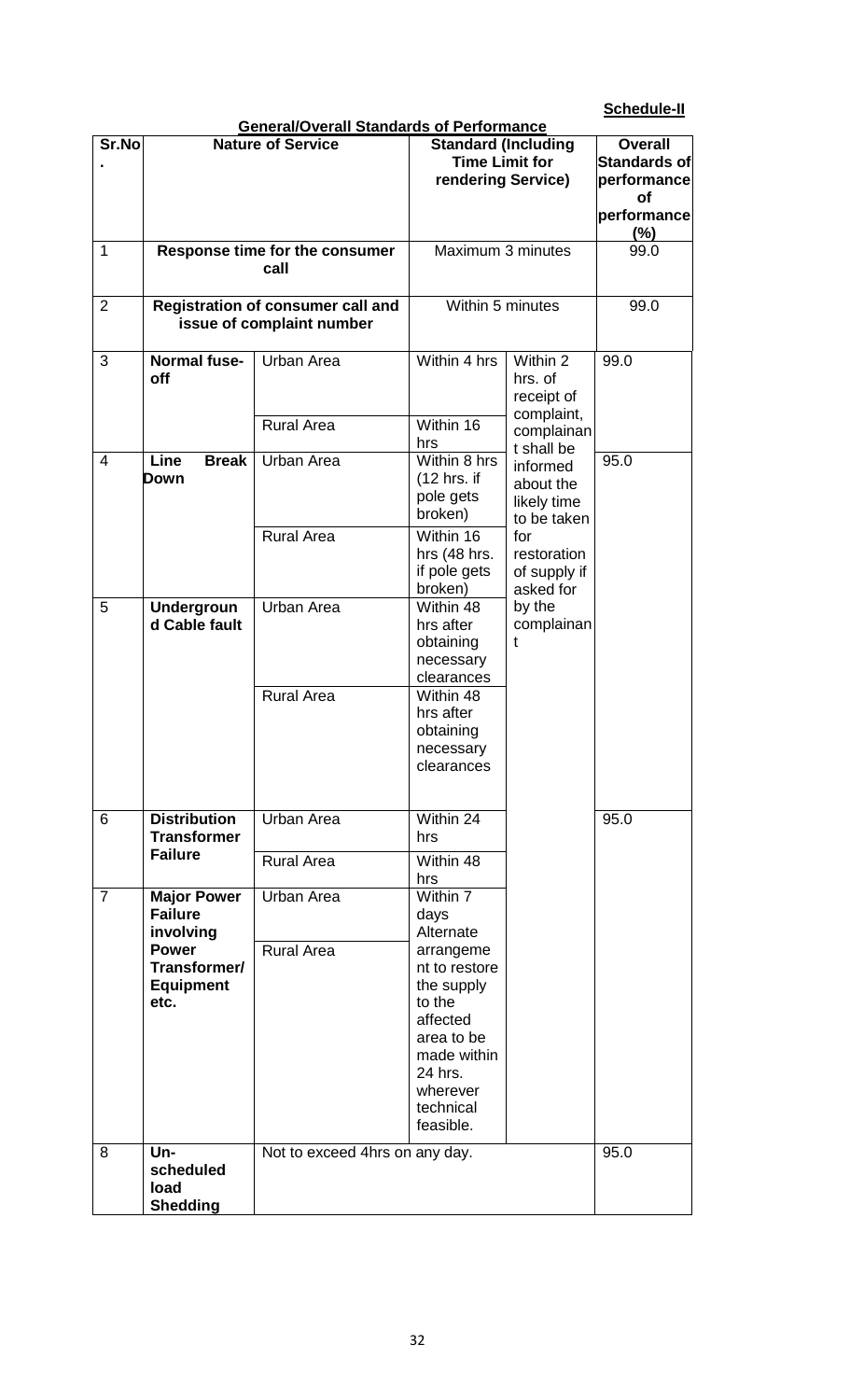| 9  | <b>Period of</b><br><b>Scheduled</b><br>outage                             | Maximum duration<br>at a stretch<br>Restoration of<br>Supply                                                                                                                                                                                                                                                                                                                                                                                                | Not to<br>Consumer<br>exceed 8<br>s to be<br>hours on<br>informed<br>any day<br>through<br>public<br>notice at<br>By 6:00<br>least 24<br>PM in the<br>hours in<br>evening.<br>advance                                                                                         |      | 95.0 |
|----|----------------------------------------------------------------------------|-------------------------------------------------------------------------------------------------------------------------------------------------------------------------------------------------------------------------------------------------------------------------------------------------------------------------------------------------------------------------------------------------------------------------------------------------------------|-------------------------------------------------------------------------------------------------------------------------------------------------------------------------------------------------------------------------------------------------------------------------------|------|------|
| 10 | <b>Meter</b><br><b>Complaints</b>                                          | Inspect and check<br>correctness<br>Replace slow/ fast<br>meters/creeping or<br>stuck meters                                                                                                                                                                                                                                                                                                                                                                | Within 7 days of receipt<br>of request/complaint<br>along with the requisite<br>fee.<br>Within 7 days after its<br>being so established on<br>checking                                                                                                                        |      | 95.0 |
|    |                                                                            | Replace burnt<br>meters                                                                                                                                                                                                                                                                                                                                                                                                                                     | Within 72 hours of<br>receipt of complaint.<br>However, supply should<br>be restored within 24 hrs<br>as per the provisions of<br><b>Electricity Supply Code.</b>                                                                                                             |      |      |
| 11 | <b>Application</b><br>for new<br>connection/<br><b>Additional</b><br>load/ | Inspection of<br>applicants' premises                                                                                                                                                                                                                                                                                                                                                                                                                       | Within 7 days of receipt<br>of application complete<br>in all respect along with<br>prescribed charges                                                                                                                                                                        | 98.0 |      |
|    | reduction in<br>load                                                       | Issue of demand<br>No. of days from the<br>notice<br>date of inspection of<br>premises.<br>a) 7 days in case supply<br>to be extended from<br>existing network<br>b) In case extension/<br>augmentation of existing<br>network is required.<br>i. within 7 days in case of<br>LT supply;<br>ii. within 14 days in case<br>of 11 kV supply;<br>iii. within 20 days in case<br>of HT at 33 kV supply;<br>iv. within 25 days in case<br>of supply above 33 kV; |                                                                                                                                                                                                                                                                               |      |      |
|    |                                                                            | Release of Supply<br>on compliance of<br>demand notice and<br>receipt of payment                                                                                                                                                                                                                                                                                                                                                                            | No. of days after the<br>compliance of demand<br>notice.<br>i. within 23 days in case<br>of LT supply;<br>ii. within 57 days in case<br>of 11 kV supply;<br>iii. within 77 days in case<br>of HT at 33 kV supply;<br>iv. within 142 days in<br>case of supply above 33<br>kV; |      |      |
|    |                                                                            | <b>Agriculture Pump</b><br><b>Sets</b>                                                                                                                                                                                                                                                                                                                                                                                                                      | As per Regulations                                                                                                                                                                                                                                                            |      |      |
| 12 | <b>Release of</b><br>Temporary<br><b>Connection</b>                        | Inspection of<br>applicants' premises                                                                                                                                                                                                                                                                                                                                                                                                                       | Within 7 days of receipt<br>of application complete<br>in all respect along with<br>prescribed charges                                                                                                                                                                        |      | 98.0 |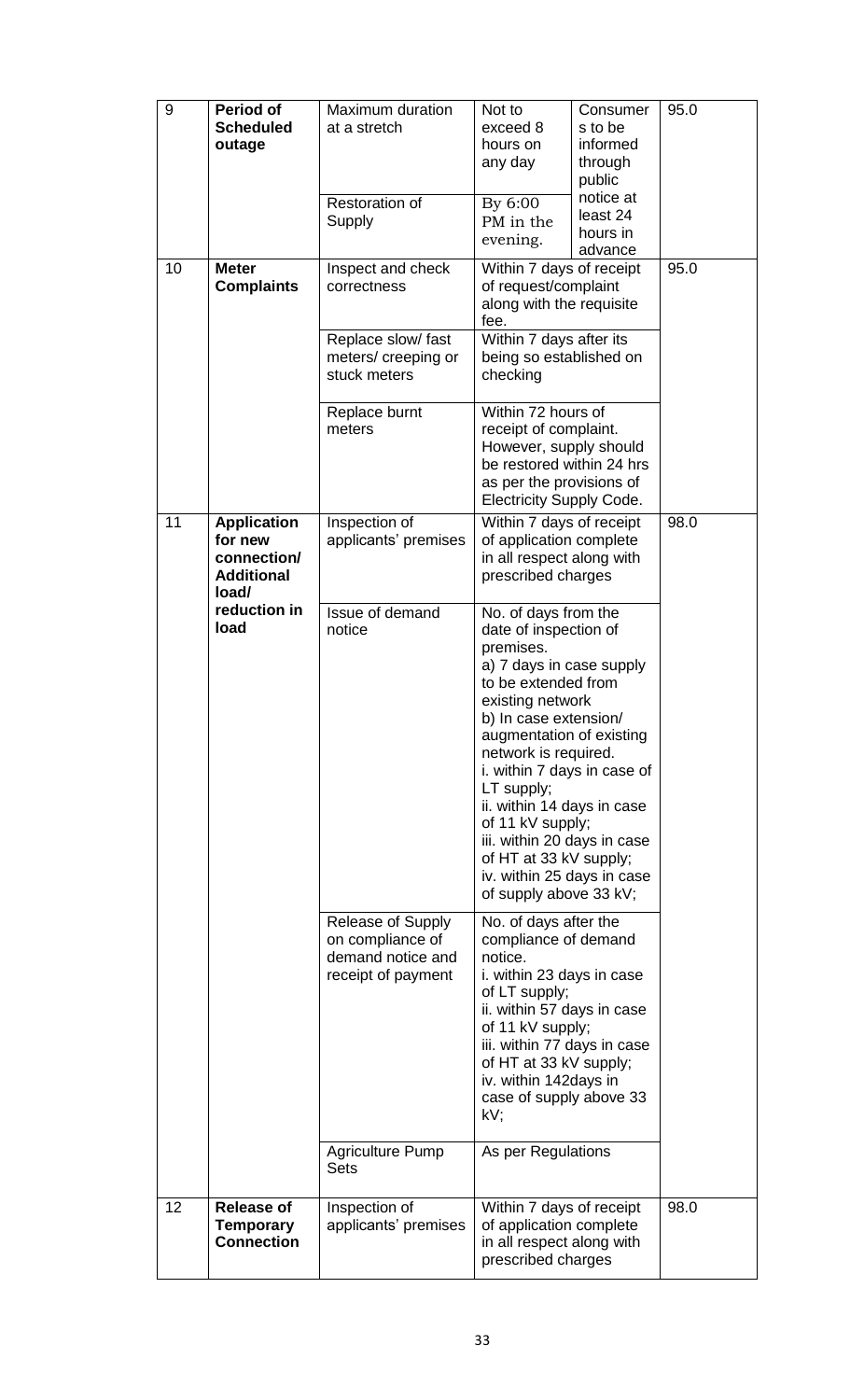|    |                                               | Issue of demand<br>notice                                                               | No. of days from the<br>date of inspection of<br>premises.<br>a) 7 days in case supply<br>to be extended from the<br>existing network<br>b) in case extension/<br>augmentation of existing<br>network is required.<br>i. within 7 days in case of<br>LT supply;<br>ii. within 14 days in case<br>of 11 kV supply;<br>iii. within 20 days in case<br>of 33 kV supply;<br>iv. within 25 days in case<br>of supply above 33 kV;<br>In case connection not<br>feasible technically,<br>applicant shall be<br>informed within 7 days in<br>case of LT and 15 days<br>in case of HT, giving<br>reasons for the same. |      |
|----|-----------------------------------------------|-----------------------------------------------------------------------------------------|----------------------------------------------------------------------------------------------------------------------------------------------------------------------------------------------------------------------------------------------------------------------------------------------------------------------------------------------------------------------------------------------------------------------------------------------------------------------------------------------------------------------------------------------------------------------------------------------------------------|------|
|    |                                               | <b>Release of Supply</b><br>on compliance of<br>demand notice and<br>receipt of payment | No. of days after the<br>compliance of demand<br>notice.<br>a) 5 days in case supply<br>to be extended from the<br>existing network<br>b) in case extension/<br>augmentation of existing<br>network is required.<br>i. within 30 days in case<br>of LT supply;<br>iii. within 90 days in case<br>of HT supply upto 33 kV;<br>iv. within 180 days in<br>case of HT supply above<br>33 kV;                                                                                                                                                                                                                       |      |
| 13 | Change of<br><b>Name</b>                      | Intimation of<br>charges<br>Effecting of change<br>of name                              | Within 7 days of receipt<br>of application complete<br>in all respect along with<br>prescribed charges<br>Within two billing cycle<br>after acceptance of<br>application.                                                                                                                                                                                                                                                                                                                                                                                                                                      | 98.0 |
| 14 | Reclassificatio<br>n of consumer<br>category/ | Inspection of<br>applicants' premises                                                   | Within 7 days of receipt<br>of application complete<br>in all respect along with<br>prescribed charges                                                                                                                                                                                                                                                                                                                                                                                                                                                                                                         | 98.0 |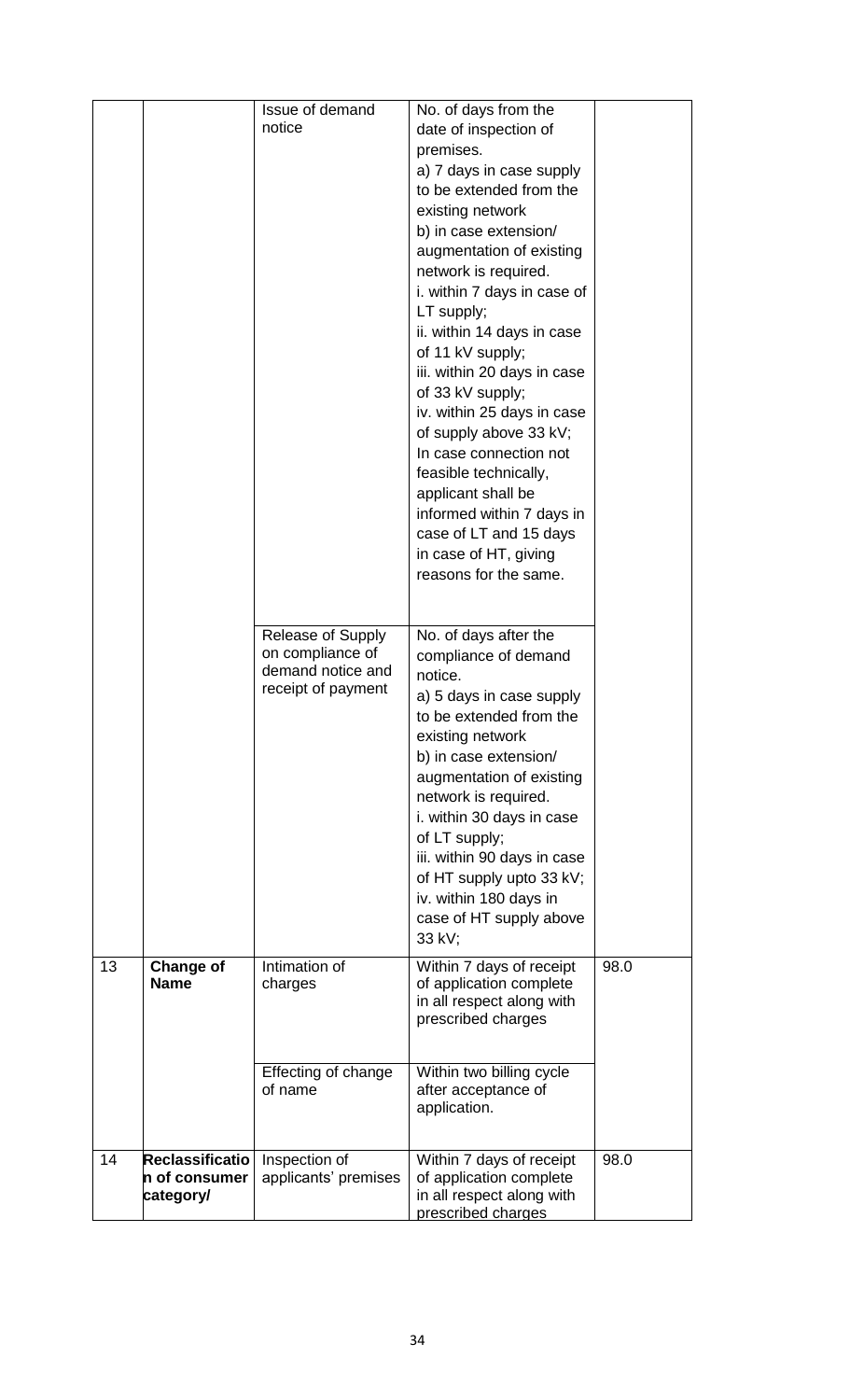|    | category                                                                                                                                            | change of tariff Issue of demand<br>notice<br>Effecting of<br>reclassification/chang<br>e in category                | a) 7 days in case supply<br>to be extended from<br>existing network<br>b) in case extension/<br>augmentation of existing<br>network is required.<br>i. within 7 days in case of<br>LT supply;<br>ii. within 14 days in case<br>of 11 kV supply;<br>iii. within 20 days in case<br>of 33 kV supply;<br>iv. within 30 days in case<br>of supply above 33 kV;<br>From the date of<br>inspection.                                                                                                                                                                                                 | 98.0                                            |
|----|-----------------------------------------------------------------------------------------------------------------------------------------------------|----------------------------------------------------------------------------------------------------------------------|-----------------------------------------------------------------------------------------------------------------------------------------------------------------------------------------------------------------------------------------------------------------------------------------------------------------------------------------------------------------------------------------------------------------------------------------------------------------------------------------------------------------------------------------------------------------------------------------------|-------------------------------------------------|
| 15 | <b>Redressal of</b><br>consumer's<br>complaint<br>regarding<br>billing i.e.<br>non-receipt,<br>wrong bill,<br>etc.                                  | In case requires no<br>additional<br>information<br>If additional<br>information is<br>required                      | Within 24 hours of<br>receipt of Complaint<br>Within 7 days of receipt<br>of Complaint                                                                                                                                                                                                                                                                                                                                                                                                                                                                                                        | 99.0                                            |
| 16 | <b>Reconnection</b><br>of Supply<br>following<br>disconnection<br>due to<br>nonpayment<br>of bills<br>(disconnectio<br>n less than 6<br>months old) | Urban Area<br><b>Rural Areas</b>                                                                                     | Within 6 hours of receipt<br>of payment from<br>consumer<br>Within 12 hours of<br>receipt of payment from<br>consumer                                                                                                                                                                                                                                                                                                                                                                                                                                                                         | 95.0                                            |
| 17 | meter Security on closure of<br>account                                                                                                             | <b>Refund of Advance Consumption</b><br><b>Deposit/ Consumption Security,</b>                                        | Within 30 days of<br>adjustment of all dues.                                                                                                                                                                                                                                                                                                                                                                                                                                                                                                                                                  | 99.0                                            |
| 18 | <b>Shifting of</b><br>meter/<br><b>Service</b><br>connection/<br>Lines/<br><b>Equipments</b>                                                        | Inspection of<br>applicants premises<br>Issue of demand<br>notice<br>Shifting of meter/<br><b>Service Connection</b> | Within 7 days of receipt<br>of application complete<br>in all respect along with<br>prescribed charges<br>No. of days from the<br>date of inspection.<br>a) 7 days in case supply<br>to be extended from<br>existing network<br>b) in case extension/<br>augmentation of existing<br>network is required.<br>i. within 7 days in case of<br>LT supply;<br>ii. within 14 days in case<br>of 11 kV supply;<br>iii. within 20 days in case<br>of 33 kV supply;<br>iv. within 25 days in case<br>of supply above 33 kV;<br>Within 7 days after<br>receipt of necessary<br>charges and clearances. | Rs. 200 per<br>day or part<br>there of<br>delay |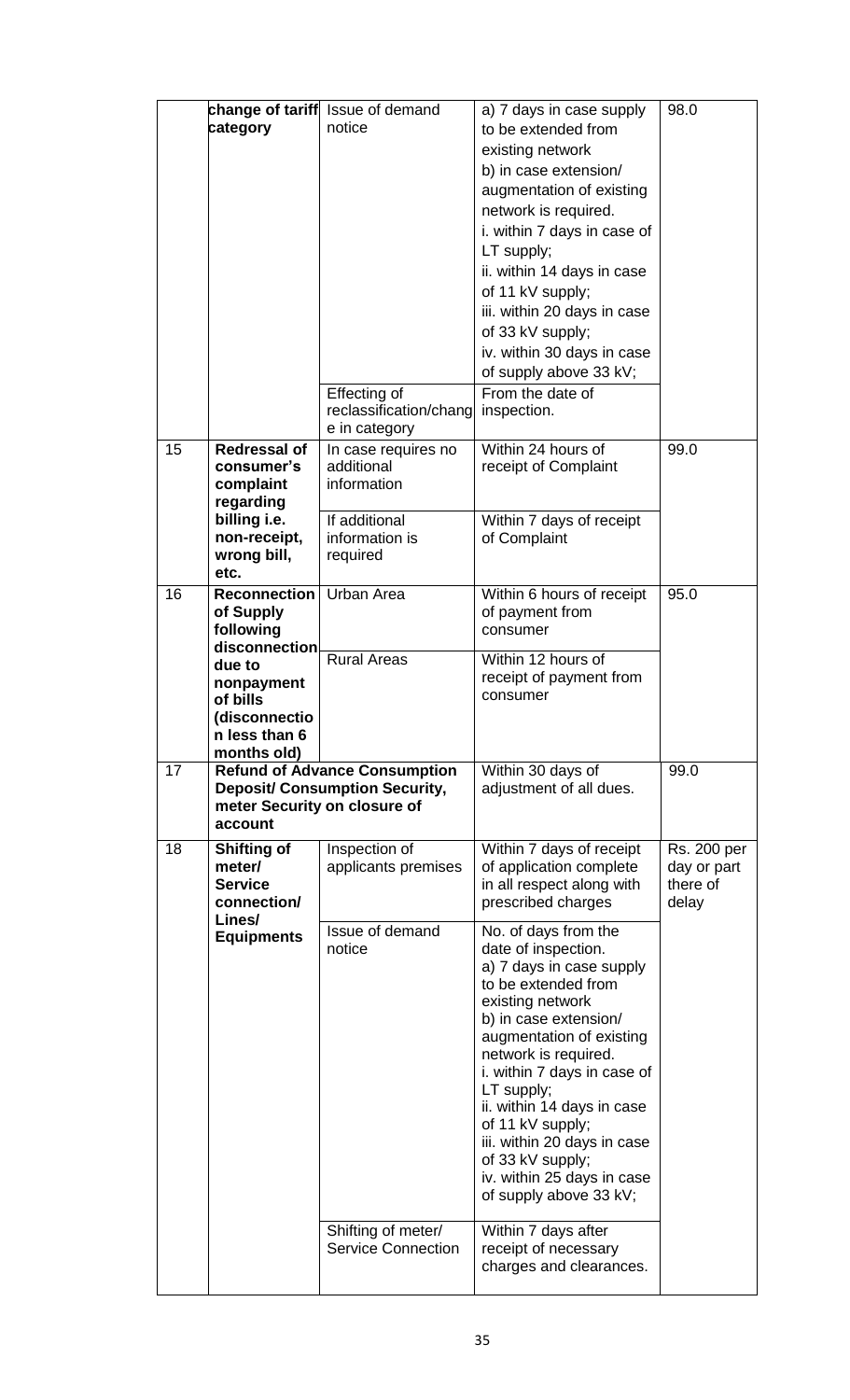|    |                              | Shifting of LT/HT<br>Lines                           | Within 20 days after                                  |                           |  |
|----|------------------------------|------------------------------------------------------|-------------------------------------------------------|---------------------------|--|
|    |                              |                                                      | receipt of necessary<br>charges and clearances.       |                           |  |
|    |                              |                                                      |                                                       |                           |  |
|    |                              | Shifting of                                          | Within 30 days after                                  |                           |  |
|    |                              | Transformer                                          | receipt of necessary                                  |                           |  |
|    |                              |                                                      | charges and clearances.                               |                           |  |
| 19 |                              | <b>Issue of No Dues Certificates</b>                 | Within 7 days from the                                | <b>Rs. 100 per</b>        |  |
|    |                              |                                                      | date of application and<br>clearance of outstanding   | day or part<br>thereof in |  |
|    |                              |                                                      | dues, if any.                                         | case of                   |  |
|    |                              |                                                      |                                                       | delay                     |  |
| 20 | <b>Compliance of Orders</b>  |                                                      | Within the time frame                                 | <b>Rs. 100 per</b>        |  |
|    | <b>Electricity Ombudsman</b> | pronounced by CGRF and                               | defined in such order or<br>the regulations specified | day or part<br>there of   |  |
|    |                              |                                                      | by the Commission in this                             | delay                     |  |
|    |                              |                                                      | regard.                                               |                           |  |
| 21 | <b>Distribution</b>          | <b>Urban Areas</b>                                   | Shall not exceed 3 % p.a.                             |                           |  |
|    | <b>Transformer</b>           |                                                      |                                                       |                           |  |
|    | failure rate                 | <b>Rural Areas</b>                                   | Shall not exceed 6 % p.a.                             |                           |  |
| 22 |                              | Faulty Meters (MNR, Burnt, Sticky,                   | Shall not exceed 1 % of metered<br>installation       |                           |  |
|    | etc.)                        |                                                      |                                                       |                           |  |
| 23 | <b>Billing Mistakes</b>      |                                                      | Shall not exceed 0.1% of consumers                    |                           |  |
|    |                              |                                                      | billed                                                |                           |  |
| 24 | <b>Reliability</b>           |                                                      | The reliability indices mentioned hereunder shall be  | Limits                    |  |
|    | <b>Indices</b>               | per Regulation 11 using the following indices: -     | computed For all 11 kV feeders and consumers as       | shall be<br>defined       |  |
|    |                              |                                                      | (i) System Average Interruption Frequency             | separatel                 |  |
|    |                              | Index (SAIFI);                                       |                                                       | y based                   |  |
|    |                              |                                                      | (ii) System Average Interruption Duration             | on data                   |  |
|    |                              | Index (SAIDI); and<br>(iii) Reliability Indices (RI) |                                                       | submitted<br>by the       |  |
|    |                              |                                                      |                                                       | licensee.                 |  |
|    |                              |                                                      |                                                       |                           |  |
|    |                              |                                                      |                                                       |                           |  |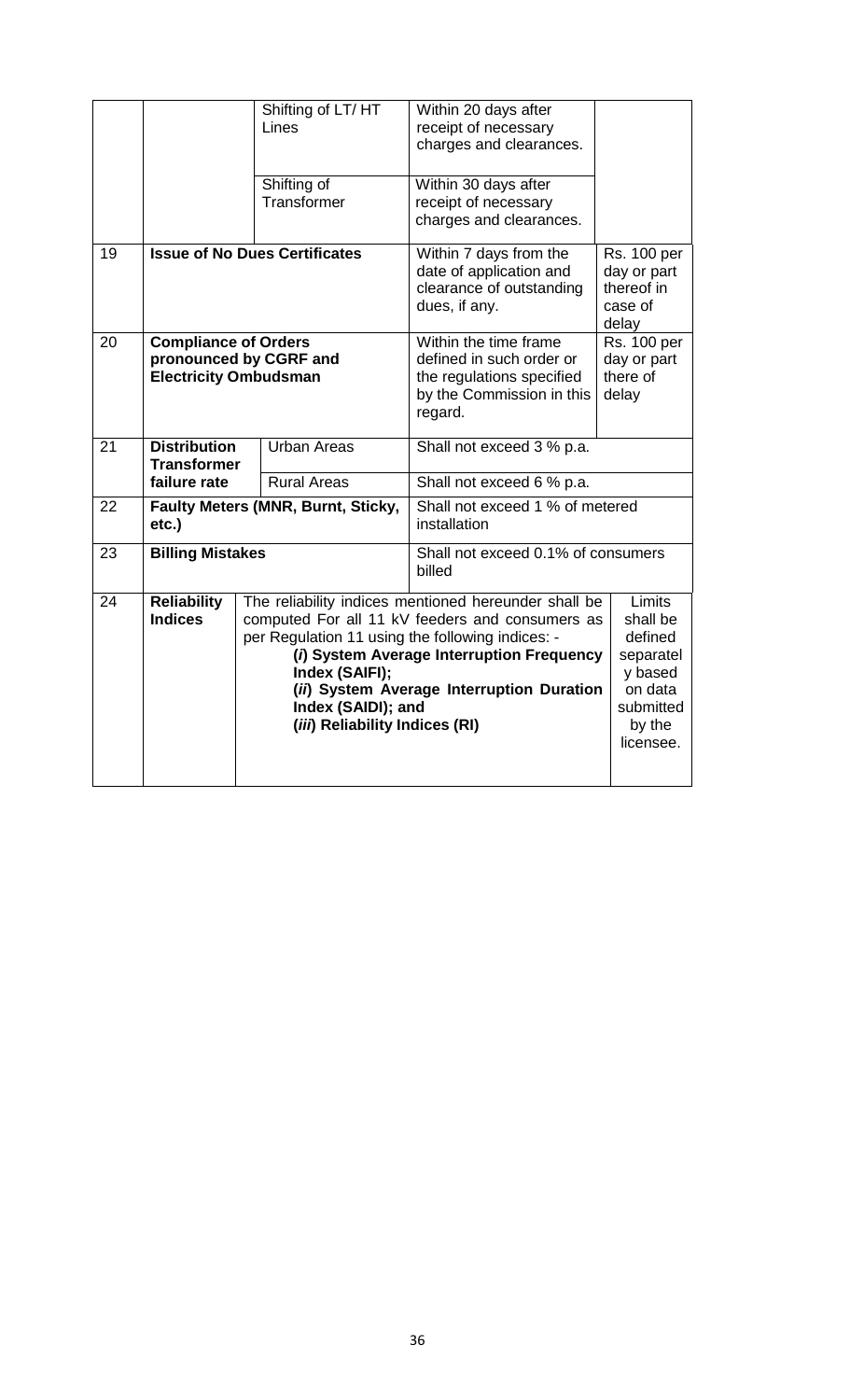# **Reporting formats for reporting the quarterly performance**

**Annexure-I** 

### **Format for reporting the performance levels for Guaranteed standards of performance on a quarterly basis to the Commission**

#### **Name of Distribution Licensee: Period of report :**

| Sr.N<br>о.     | <b>Nature of Service</b>                                    |                                                                                                   | Pending<br><b>Complai</b><br>nt from | Complai<br>Total<br>Complai<br>nt (nos.) |             | <b>No. of Complaints</b><br>addressed (nos.) |                   |                                                               | Pending % age<br>complai addresse<br>nt at the d within |                    |
|----------------|-------------------------------------------------------------|---------------------------------------------------------------------------------------------------|--------------------------------------|------------------------------------------|-------------|----------------------------------------------|-------------------|---------------------------------------------------------------|---------------------------------------------------------|--------------------|
|                |                                                             |                                                                                                   | previous<br>quarter<br>(nos.)        | during<br>current<br>quarter<br>(nos.)   |             | Withi<br>n<br><b>SOP</b><br>time             | е<br>than<br>time | Mor Total<br>Complai Quarter<br>nt<br><b>SOPaddresse</b><br>d | end of<br>(nos.)                                        | time               |
| $\mathbf{1}$   |                                                             | $\mathbf{2}$                                                                                      | 3                                    | 4                                        | $5 = 3 + 4$ | 6                                            | $\overline{7}$    | $8=6+7$                                                       | $9 = 8 - 5$                                             | $10=$<br>$(6*100)$ |
| $\mathbf{1}$   |                                                             | Response time for the consumer<br>call                                                            |                                      |                                          |             |                                              |                   |                                                               |                                                         | $15$               |
| 2              |                                                             | <b>Registration of consumer call</b><br>and issue of complaint number                             |                                      |                                          |             |                                              |                   |                                                               |                                                         |                    |
| 3              | Normal fuse-<br>off                                         | <b>Urban Area</b>                                                                                 |                                      |                                          |             |                                              |                   |                                                               |                                                         |                    |
| $\overline{4}$ | Line<br><b>Break</b>                                        | Rural Area<br>Urban Area                                                                          |                                      |                                          |             |                                              |                   |                                                               |                                                         |                    |
|                | Down                                                        |                                                                                                   |                                      |                                          |             |                                              |                   |                                                               |                                                         |                    |
|                |                                                             | <b>Rural Area</b>                                                                                 |                                      |                                          |             |                                              |                   |                                                               |                                                         |                    |
| 5              | <b>Underground</b><br><b>Cable fault</b>                    | Urban Area                                                                                        |                                      |                                          |             |                                              |                   |                                                               |                                                         |                    |
|                |                                                             | Rural Area                                                                                        |                                      |                                          |             |                                              |                   |                                                               |                                                         |                    |
| 6              | <b>Distribution</b><br><b>Transformer</b><br><b>Failure</b> | Urban Area                                                                                        |                                      |                                          |             |                                              |                   |                                                               |                                                         |                    |
|                |                                                             | <b>Rural Area</b>                                                                                 |                                      |                                          |             |                                              |                   |                                                               |                                                         |                    |
| $\overline{7}$ | <b>Major Power</b><br><b>Failure</b><br>involving           | Urban Area                                                                                        |                                      |                                          |             |                                              |                   |                                                               |                                                         |                    |
|                | Power<br>Transformer/<br>Equipment<br>etc.                  | Rural Area                                                                                        |                                      |                                          |             |                                              |                   |                                                               |                                                         |                    |
| 8              | Un scheduled load Shedding                                  |                                                                                                   |                                      |                                          |             |                                              |                   |                                                               |                                                         |                    |
| 9              | Period of<br><b>Scheduled</b><br>outage                     | Maximum<br>duration at a<br>stretch                                                               |                                      |                                          |             |                                              |                   |                                                               |                                                         |                    |
|                |                                                             | Restoration of<br>Supply                                                                          |                                      |                                          |             |                                              |                   |                                                               |                                                         |                    |
| 10             | <b>Meter</b><br><b>Complaints</b>                           | Inspect and<br>check<br>correctness                                                               |                                      |                                          |             |                                              |                   |                                                               |                                                         |                    |
|                |                                                             | Replace slow/<br>fast / creeping or<br>stuck meters                                               |                                      |                                          |             |                                              |                   |                                                               |                                                         |                    |
|                |                                                             | Replace burnt<br>meters                                                                           |                                      |                                          |             |                                              |                   |                                                               |                                                         |                    |
| 11             | <b>Application for</b><br>new<br>connection/                | Inspection of<br>applicants<br>premises                                                           |                                      |                                          |             |                                              |                   |                                                               |                                                         |                    |
|                | <b>Additional</b><br>load/<br>reduction in<br>load          | Issue of demand<br>notice                                                                         |                                      |                                          |             |                                              |                   |                                                               |                                                         |                    |
|                |                                                             | Release of<br>Supply on<br>compliance of<br>demand notice<br>and receipt of<br>requisite charges. |                                      |                                          |             |                                              |                   |                                                               |                                                         |                    |
|                |                                                             | Agriculture Pump<br>Sets                                                                          |                                      |                                          |             |                                              |                   |                                                               |                                                         |                    |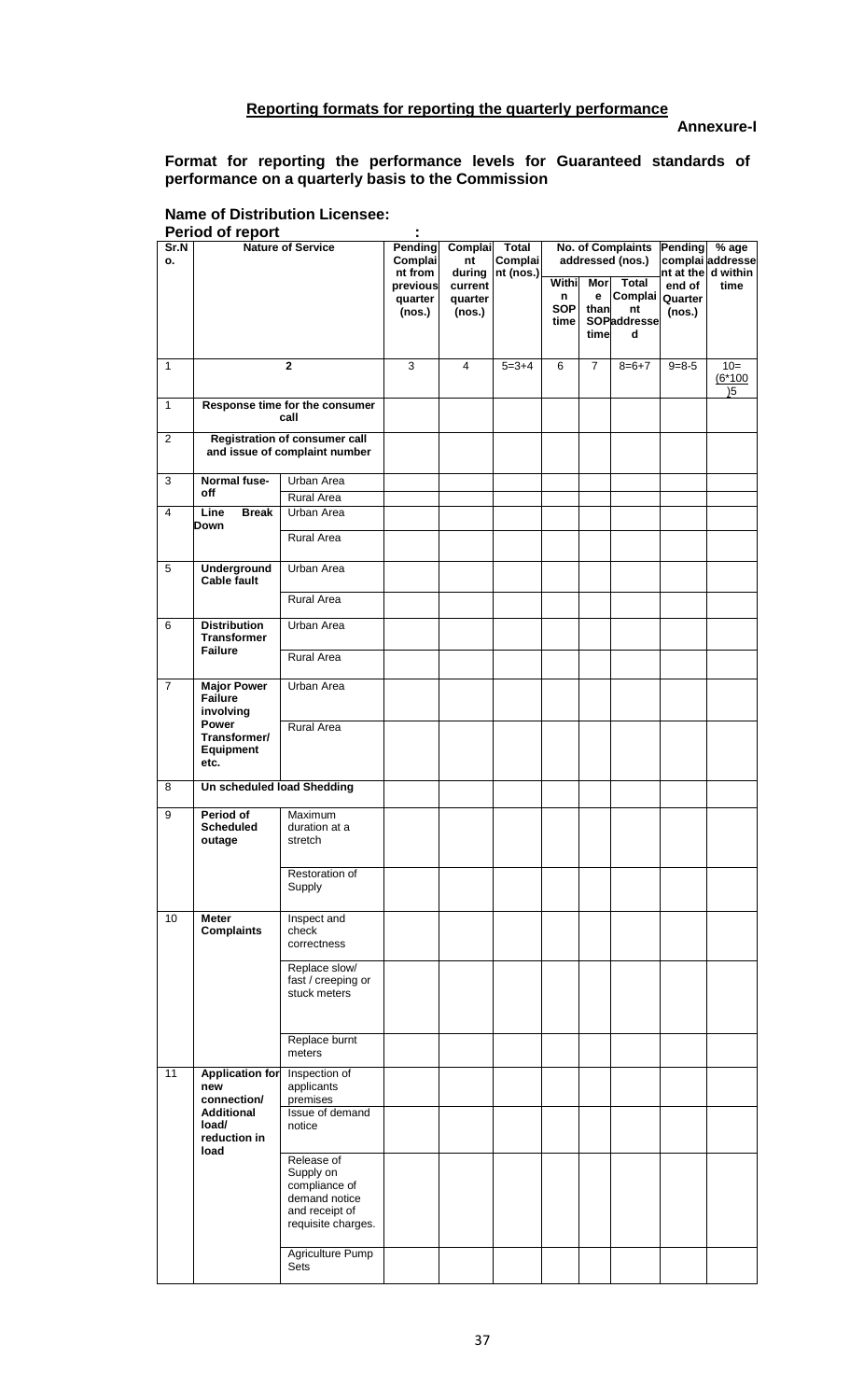| 12 | Release of<br>Temporary<br>Connection                                                            | Inspection of<br>applicants<br>premises                                                |  |  |  |  |
|----|--------------------------------------------------------------------------------------------------|----------------------------------------------------------------------------------------|--|--|--|--|
|    |                                                                                                  | Issue of demand<br>notice                                                              |  |  |  |  |
|    |                                                                                                  | Release of<br>Supply on<br>compliance of<br>demand notice<br>and receipt of<br>payment |  |  |  |  |
| 13 | <b>Change of</b><br><b>Name</b>                                                                  | Intimation of<br>charges                                                               |  |  |  |  |
|    |                                                                                                  | <b>Effecting of</b><br>change of name                                                  |  |  |  |  |
| 14 | Reclassificati<br>on of<br>consumer<br>category/                                                 | Inspection of<br>applicants<br>premises                                                |  |  |  |  |
|    | change of<br>tariff<br>category                                                                  | Issue of demand<br>notice                                                              |  |  |  |  |
|    |                                                                                                  | <b>Effecting of</b><br>reclassification/cha<br>nge in category                         |  |  |  |  |
| 15 | Redressal of<br>consumer's<br>complaint                                                          | In case requires<br>no additional<br>information                                       |  |  |  |  |
|    | regarding<br>billing i.e.<br>non receipt,<br>wrong bill,<br>etc.                                 | If additional<br>information is<br>required                                            |  |  |  |  |
| 16 | Reconnection<br>of Supply                                                                        | Urban Area                                                                             |  |  |  |  |
|    | following<br>disconnection<br>due to<br>nonpayment<br>of bills<br>(disconnection)<br>less than 6 | <b>Rural Areas</b>                                                                     |  |  |  |  |
| 17 | month old)<br><b>Refund of Advance</b>                                                           |                                                                                        |  |  |  |  |
|    | <b>Consumption Deposit/</b>                                                                      | <b>Consumption Security and meter</b><br>Security on closure of account                |  |  |  |  |
| 18 | Shifting of<br>meter/<br><b>Service</b><br>connection/<br>Lines/<br><b>Equipments</b>            | Inspection of<br>applicants<br>premises                                                |  |  |  |  |
|    |                                                                                                  | Issue of demand<br>notice                                                              |  |  |  |  |
|    |                                                                                                  | Shifting of meter/<br>Service<br>Connection                                            |  |  |  |  |
|    |                                                                                                  | Shifting of LT/ HT<br>Lines                                                            |  |  |  |  |
|    |                                                                                                  | Shifting of<br>Transformer                                                             |  |  |  |  |
| 19 | <b>Issue of No Dues Certificates</b>                                                             |                                                                                        |  |  |  |  |
| 20 | <b>Compliance of Orders</b><br>pronounced by CGRF and<br><b>Electricity Ombudsman</b>            |                                                                                        |  |  |  |  |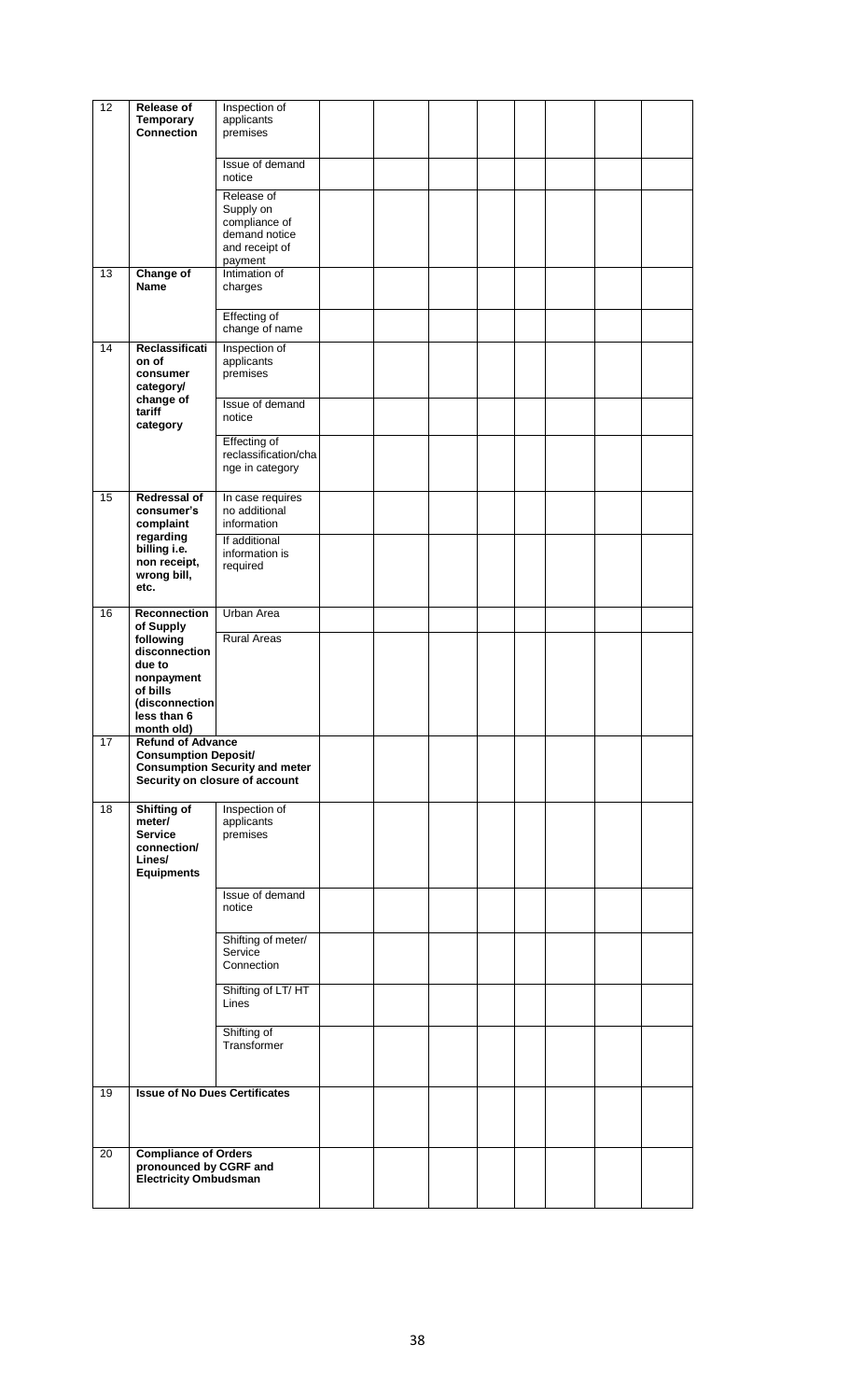# **Information regarding faulty meters**

# **Format for quarterly return to be submitted to the Commission by the Distribution Licensee.**

### **Name of Distribution Licensee: Period of report :**

| Reference<br>overall<br>standard | No. of faulty<br>meters at<br>the start of<br>the quarter | No. of faulty<br>meters<br>added<br>during the<br>quarter | Total no. of<br>faulty<br>meters | No. of<br>meters<br>rectified/<br>replaced | No. of faulty<br>meters<br>pending at<br>the end of<br>the quarter |
|----------------------------------|-----------------------------------------------------------|-----------------------------------------------------------|----------------------------------|--------------------------------------------|--------------------------------------------------------------------|
|                                  |                                                           |                                                           |                                  |                                            |                                                                    |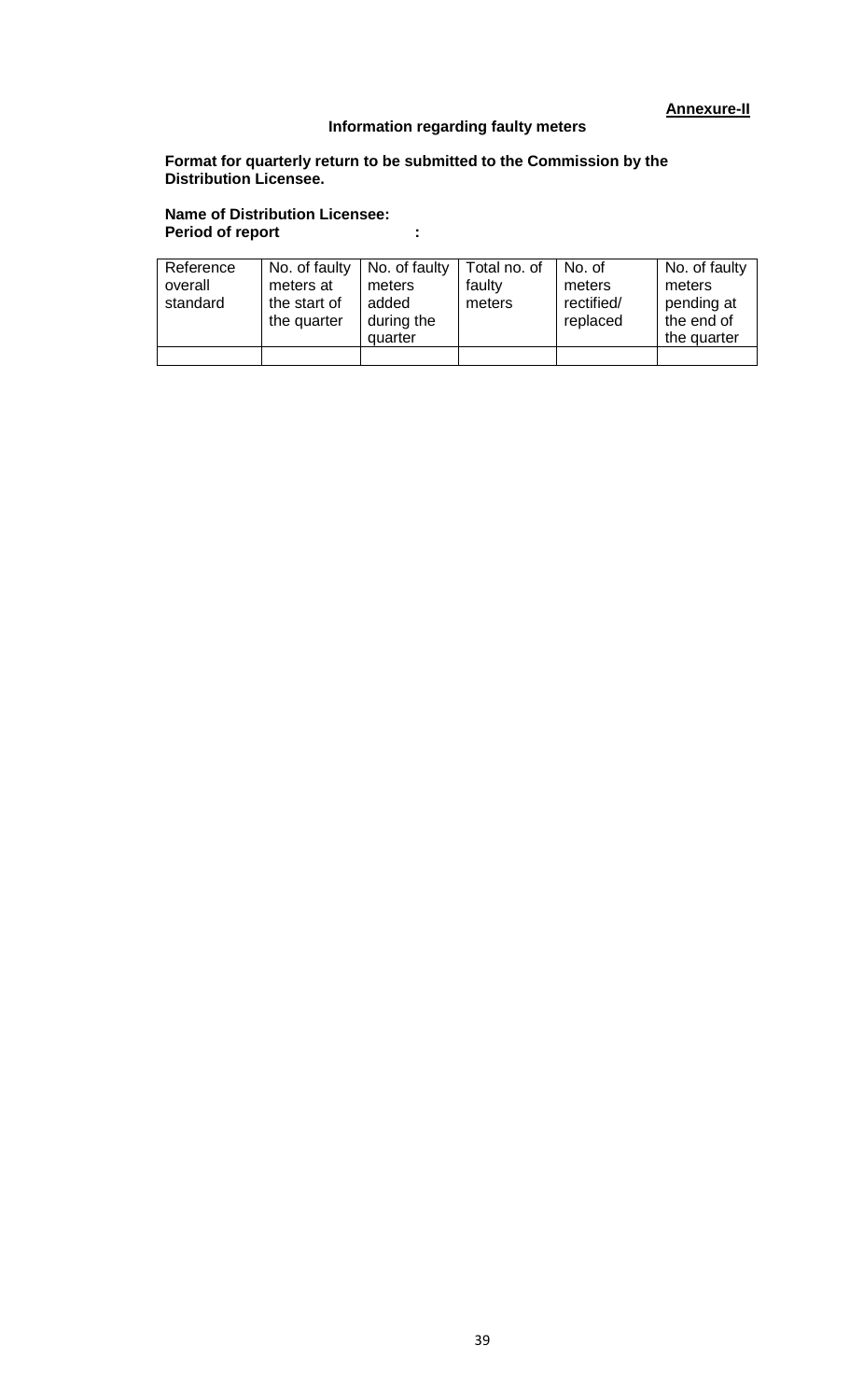# **Annexure-III Format regarding Compensation paid to the individual complaint**

# **Name of Distribution Licensee: Period of report :**

|       |        | Sr. Complai   Date of   Consum   Name |     |                                                     | Nature   |                     | Referen   Amount of   Date of                                  |                  |
|-------|--------|---------------------------------------|-----|-----------------------------------------------------|----------|---------------------|----------------------------------------------------------------|------------------|
| No nt | number | filing of<br>complain number<br>a-nt  | ler | and<br>address   complai<br>οf<br>complai<br>na -nt | οf<br>nt | ce of<br><b>SOP</b> | compensati payment of<br>on paid (in   compensati  <br>$Rs.$ ) | on<br>(dd/mm/yyy |
|       |        |                                       |     |                                                     |          |                     |                                                                |                  |
|       |        |                                       |     |                                                     |          |                     |                                                                |                  |
|       |        |                                       |     |                                                     |          |                     |                                                                |                  |

**NOTE –**

**1. The report shall be prepared as per category of item for which the compensation is paid for non-adherence of Standards of Performance.**

**2. Separate report be furnished where claims of complainant have been rejected by the Licensee.**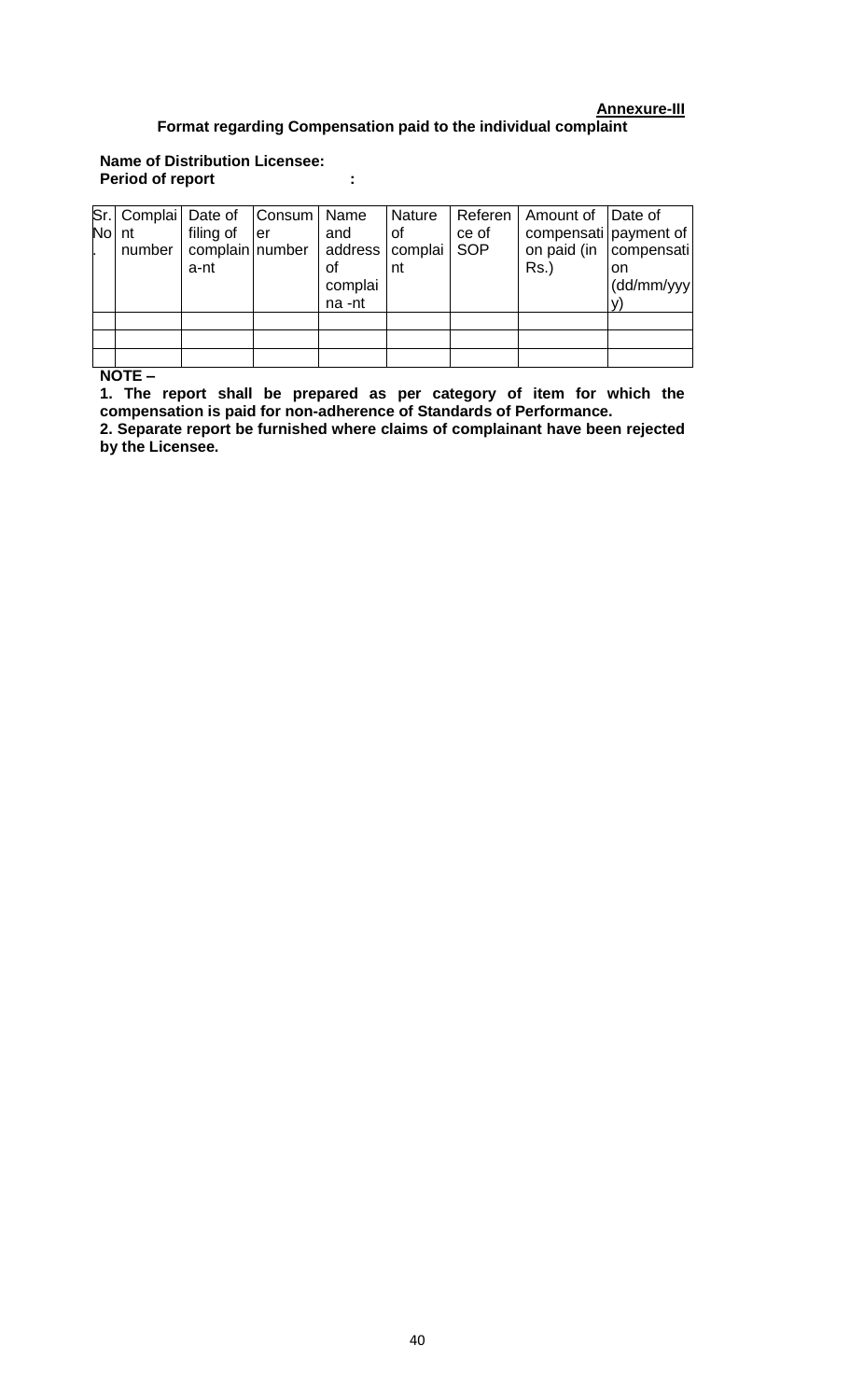# **Annexure-IV**

# **Format regarding damage of distribution transformers**

### **Name of Distribution Licensee: Period of report :**

| Reference<br>overall<br>standard | Population<br>оt<br>distribution<br>transformers<br>at the start<br>of the | Population<br>οf<br>distribution<br>transformers<br>at the end of<br>the quarter | Average<br>population of<br>distribution<br>transformers<br>during the<br>quarter | No. of<br>distribution<br>transformers<br>damaged<br>during the<br>Quarter | Percentage<br>of damaged<br>transformer |
|----------------------------------|----------------------------------------------------------------------------|----------------------------------------------------------------------------------|-----------------------------------------------------------------------------------|----------------------------------------------------------------------------|-----------------------------------------|
|                                  | quarter                                                                    |                                                                                  |                                                                                   |                                                                            |                                         |
|                                  | ⌒                                                                          | 3                                                                                | $4 = avg. (2+3)$                                                                  | 5                                                                          | $6=5*100/6$                             |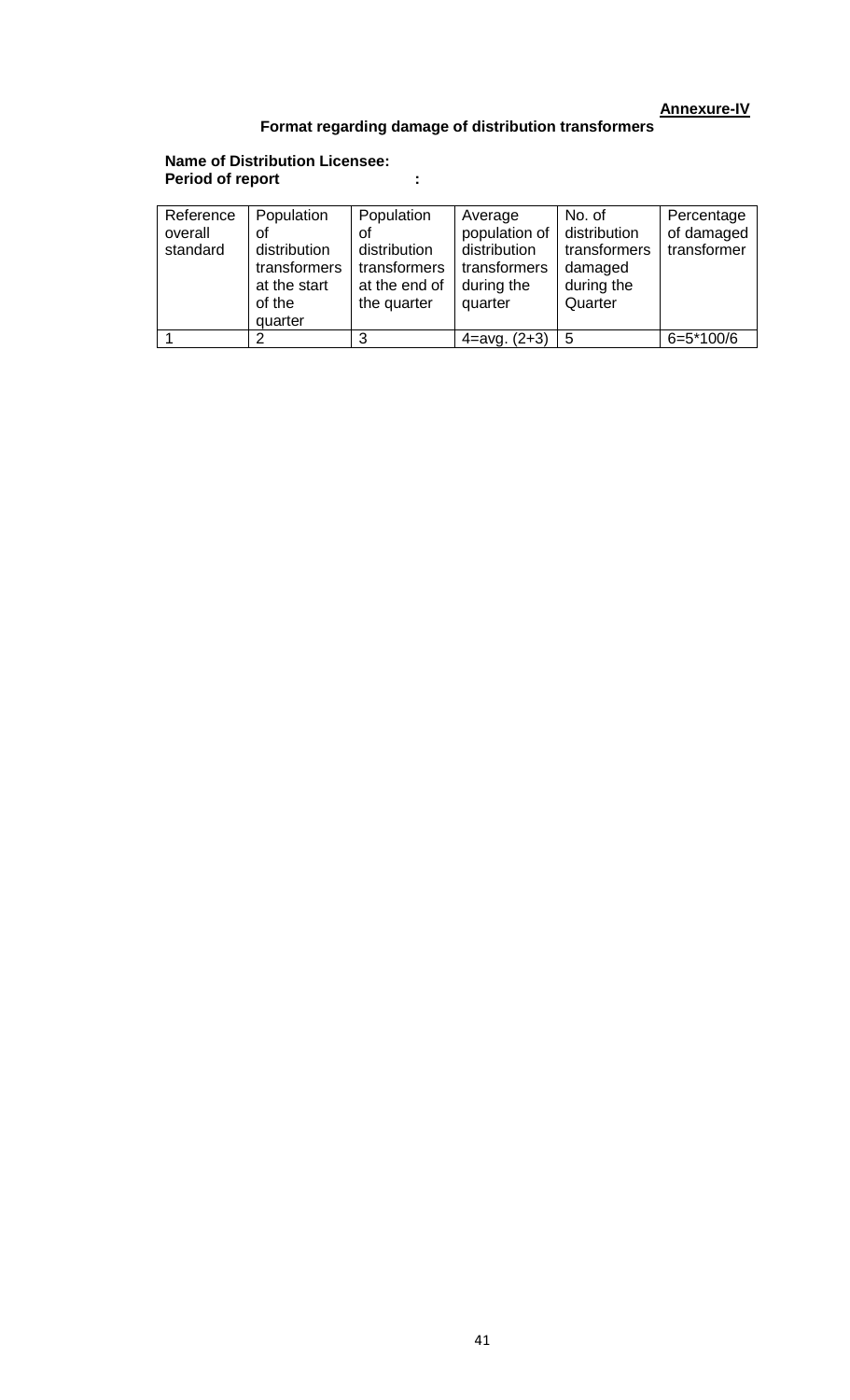# **Annexure-V**

# **Format regarding Billing mistakes**

# **Name of Distribution Licensee: Period of report :**

| Reference overall<br>standard | Total No. of bills<br>issued during the<br>quarter | Total No. of billing<br>complaints/<br>mistakes received/<br>noticed during the<br>quarter | Percentage of<br>billing mistakes |
|-------------------------------|----------------------------------------------------|--------------------------------------------------------------------------------------------|-----------------------------------|
|                               |                                                    | 3                                                                                          | $4=3*100/2$                       |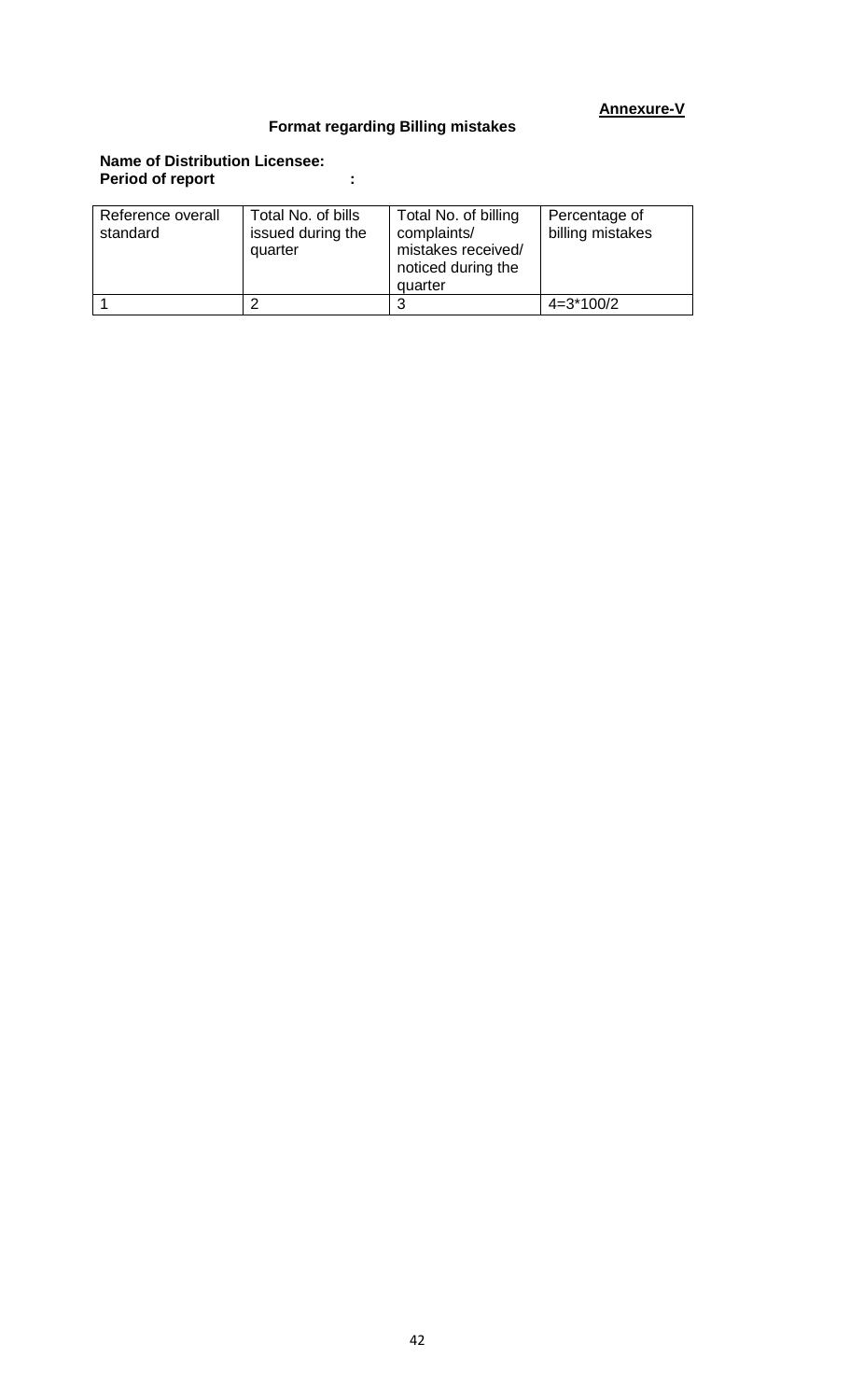# **Annexure-VI**

# **Format regarding Reliability Indices (11 kV Feeders)**

#### **Name of Distribution Licensee: Period of report:**

| SI | Nam   | <b>Type</b> | No.  | Total  | Total  | Cumula     | Cumul      | Mont               | Month     | Monthl       | Cumul     | Cumul   | Cumulal   |
|----|-------|-------------|------|--------|--------|------------|------------|--------------------|-----------|--------------|-----------|---------|-----------|
| N  | e of  | of          | of   | No. of | Durat  | tive No.   | ative      | hly                | ly        | $\mathsf{v}$ | ative     | ative   | tive      |
| o. | Villa | Villag      | Feed | Outa   | ion of | of         | Duratio    | Aver               | Avera     | Feede        | Avg.      | Avg.    | Feeder    |
|    | ges   | es          | ers  | ges    | Outa   | Outage     | n of       | age                | ge        | r            | No. of    | Duratio | Reliabili |
|    |       |             | on   | of     | ges    | s w.e.f    | Outage     | No.                | Durati    | Reliab       | Outage    | n of    | ty        |
|    |       |             | last | feede  | of     | 1st        | s w.e.f    | of                 | on of     | ility        | s of      | Outage  | /index**  |
|    |       |             | day  | rs     | Feed   | April till | 1st        | Outa               | Outag     | Index*       | Feeder    | s of    |           |
|    |       |             | of   | durin  | ers    | the last   | April till | ges                | es of     |              | (Col 7/   | Feeder  |           |
|    |       |             | the  | g the  | durin  | day of     | the last   | of                 | Feede     |              | Col4)     | (Minut  |           |
|    |       |             | Mont | Mont   | g the  | the        | day of     | Feed               |           |              |           | es)     |           |
|    |       |             | h    | h      | Mont   | month      | the        | er                 | (Minut    |              |           | (Col 8/ |           |
|    |       |             |      |        | h (in  |            | month      | (Col               | es)       |              |           | Col4)   |           |
|    |       |             |      |        | Minut  |            | (Minut     | 5/                 | (Col      |              |           |         |           |
|    |       |             |      |        | es)    |            | es)        | Col <sub>4</sub> ) | 6/        |              |           |         |           |
|    |       |             |      |        |        |            |            |                    | Col4)     |              |           |         |           |
| 1  | 2     | 3           | 4    | 5      | 6      | 7          | 8          | $9=$               | $10= (6)$ | 11           | $12=$     | $13=$   | 14        |
|    |       |             |      |        |        |            |            | (5)/               | )/(4)     |              | (7) / (4) | (8)/(4) |           |
|    |       |             |      |        |        |            |            | (4)                |           |              |           |         |           |
|    |       |             |      |        |        |            |            |                    |           |              |           |         |           |
|    |       |             |      |        |        |            |            |                    |           |              |           |         |           |
|    |       |             |      |        |        |            |            |                    |           |              |           |         |           |

\* Monthly Feeder Reliability Index **=** {Col.4\* Total minutes in the month}-Col.6}\*100 {Col.4\*Total minutes in the month}

\*Shall include all outages due to grid constraints, planned shutdowns, unplanned shutdown or forced shutdown including momentary interruptions Should be highlighted

\*\* Cumulative Feeder Reliability Index =  ${COI.4*}$  Total minutes in the cumulative period}-Col.8}\*100

{Col.4\*Total minutes in the cumulative

period}

Note-Type of Villages RV→ Remote Villages, MV→ Main Villages, Periodicity- Monthly